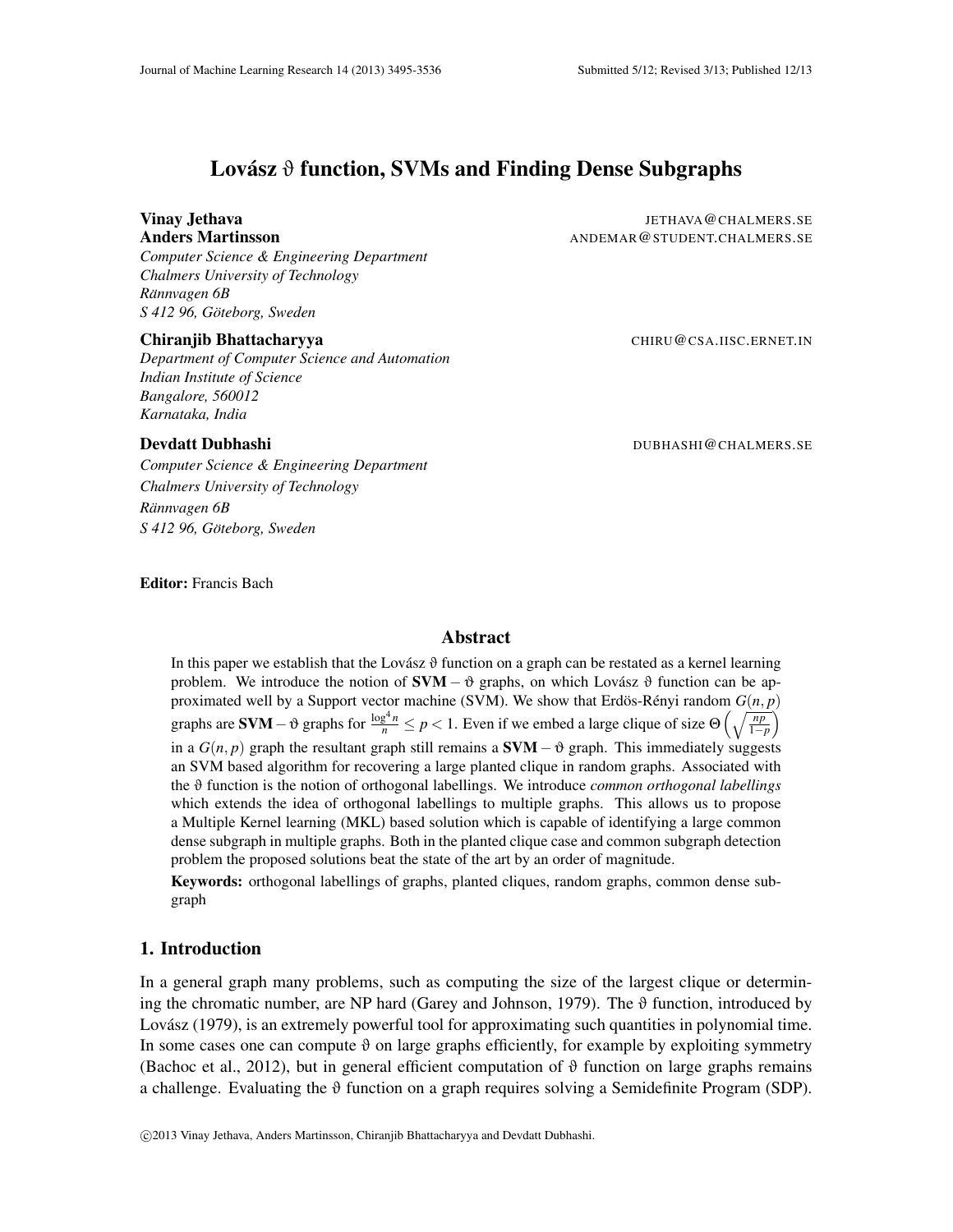Using interior point methods one can solve SDPs, albeit with a high computational complexity of  $O(n^6)$  (Boyd and Vandenberghe, 2004). Indeed numerical experiments show that computing  $\vartheta$  on graphs consisting of more than 5000 vertices, using off the shelf SDP solvers, is impractical. Consider the problem of finding a large planted clique in a random graph. One could use an algorithm based on  $\vartheta$  function computation (Feige and Krauthgamer, 2000) to recover such a clique. Unfortunately one cannot apply this algorithm to large graphs, say graphs of size more than 20,000 vertices, due to high computational complexity of computing θ.

In this paper we establish that the  $\vartheta$  function is equivalent to solving a kernel learning problem in the one class SVM setting. This surprising connection opens up lot of opportunities between graph theory and machine learning. Instead of trying to compute  $\vartheta$  function exactly we show that by judicious choice of a kernel function, one can compute an upper-bound on the  $\vartheta$  function by solving an SVM. We show that on random graphs this upper bound serves as a constant factor approximation to the  $\vartheta$  function. We study how this bound can be exploited to identify large dense subgraphs in large graphs. In particular we study the problem of finding a *common dense subgraph* in multiple graphs (Pardalos and Rebennack, 2010), a computationally challenging problem for large graphs. We also study the problem of finding a hidden planted clique in a random graph. This is again an instance of computationally challenging problem (Jerrum, 1992).

#### 1.1 The Importance of Studying Dense Subgraphs

Finding dense subgraphs in large graphs is an important problem, which has many applications in a variety of disciplines. In Computational Biology, mining for large dense subgraphs has important consequences for function discovery (Hu et al., 2005). Many other problems in Computational Biology can be posed as that of finding dense subgraphs (see, e.g., Spirin and Mirny, 2003; Jiang and Pei, 2009; Takahashi et al., 1987). In E-commerce one could find isolated submarkets, important for advertising, by finding dense subgraphs (Lang and Andersen, 2007). Many problems in social network analysis can also be posed as dense subgraph discovery problem (Newman et al., 2006). Dense subgraph discovery can also be useful in designing more secure systems (Applebaum et al., 2010). Recently a very interesting suggestion was made in Arora et al. (2010) where understanding the complexity of financial derivatives was linked to finding dense subgraphs. A comprehensive review of applications of dense subgraphs is beyond the scope of this paper and we refer the interested reader to the survey by Lee et al. (2010).

In this paper we target two difficult versions of dense subgraph recovery problem. The problem of planted clique in a random graph is an instance of dense subgraph discovery in a random graph. This problem is extensively studied by the Algorithms community. Though the focus of the study is mainly theoretical it also has practical implications in several disciplines including Machine Learning. To cite an example recently the problem of correlation detection was formulated as that of finding a planted clique in a large random graph (Devroye et al., 2011). Inspired by several applications in Computational Biology (see, e.g., Podolyan and Karypis, 2009), we study the problem of finding a large *common* dense subgraph in multiple graphs.

#### 1.2 Contributions

In this paper we make several contributions. Lovász (1979) introduced the notion of orthogonal labellings and used it to define the  $\vartheta$  function. We show that for any orthogonal labelling one can define a Kernel matrix, K. Using this matrix K, one can compute an upper-bound on the Lovász  $\vartheta$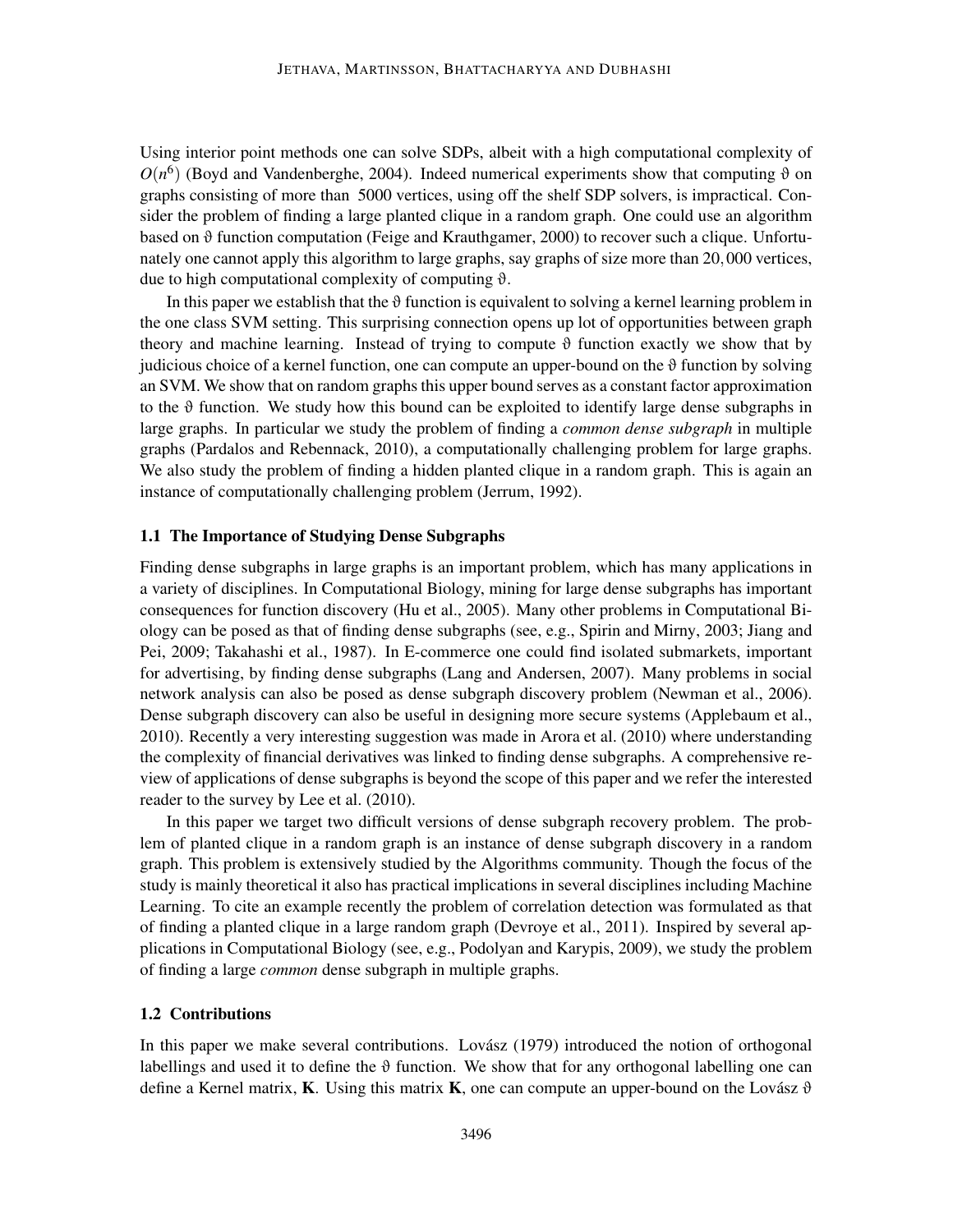function by solving a SVM. Furthermore we show that

$$
\min_{\mathbf{K}\in\mathcal{K}(G)}\omega(\mathbf{K})=\vartheta(G),
$$

where  $\omega(\mathbf{K})$  is the optimal SVM objective function. Finding a common dense region in multiple graphs is known to be computationally difficult problem. One of the main contribution of this paper is to show how the connection of  $\vartheta$  to SVMs can be exploited to find a dense subgraph in multiple graphs. We extend the idea of orthogonal labelling to multiple graphs by introducing the notion of *common orthogonal labelling*. This allows us to use a formulation based on multiple kernel learning for this problem. The proposed method beats existing methods by an order of magnitude. Our results on the well-known benchmark DIMACS data set show that the proposed method can identify dense graphs in large variety of settings, while state of the art method fails. An important contribution of this paper is to introduce  $\text{SVM} - \vartheta$  graphs, on which Lovász  $\vartheta$  function can be well approximated by SVM. It is interesting to note that  $G(n, p)$  graphs are SVM –  $\vartheta$  graphs. In many approximation algorithms, the  $\vartheta$  function needs to be computed on  $G(n, p)$  graphs. An immediate consequence of our result is that one does not need to solve an SDP to compute the  $\vartheta$ function but can potentially use an SVM to approximate it. An extremely difficult instance of dense subgraph recovery problem is to pose the question of finding a hidden clique in a random graph. State of the art approaches are not practical for large graphs as they use Lovász  $\vartheta$  function (Feige and Krauthgamer, 2000). Another key contribution of this paper is show that one can find a planted clique by solving an SVM. In particular, we show that in a  $G(n,1-p)$  graph even if we embed a clique of size  $k = \Theta(\sqrt{n(1-p)/p})$ , the resultant graph is a **SVM** –  $\vartheta$  graph. Furthermore, even if embed a sparse *random* subgraph in a large random graph, the resultant graph turns out to be  $SVM - \vartheta$  graph. In both cases one can prove that the SVM solution can be used to recover the planted subgraph.

#### 1.2.1 STRUCTURE OF THE PAPER

In Section 2 we review the definition of orthogonal labeling and establish a connection between Lovász  $\vartheta$  function and a kernel learning problem on one class problem. We extend the notion of orthogonal labellings for single graphs to include multiple graphs. We introduce the notion of common orthogonal labeling to multiple graphs in Section 3. This leads to a MKL based formulation which is capable of finding a common dense region. Next we present one of the major contributions of this paper. In Section 4 we establish that there exists graphs on which the Lovász  $\vartheta$  function can be well approximated by an SVM. Furthermore we show that the the graph associated with the planted clique problem also satisfies this property. In Section 5 we empirically evaluate the performance of the proposed algorithms on large variety of graphs.

#### 1.2.2 NOTATION

We represent vectors using lower case bold letters  $a, b, \ldots$ , etc., and matrices using upper case bold letters  $\mathbf{A}, \mathbf{B}, \ldots$  etc.; with  $a_i$  referring to  $i^{\text{th}}$  element of  $\mathbf{a}$ , and similarly  $A_{ij}$  referring to  $(i, j)^{\text{th}}$  entry of matrix **A**. We use notation [*n*] to denote the set  $\{1, 2, ..., n\}$ . For a vector in  $\mathbb{R}^d$ , we denote the Euclidean norm by  $\Vert . \Vert$  and the infinity norm by  $\Vert . \Vert_{\infty}$ . The inequality  $a \ge 0$  is true if it the inequality holds element-wise. Let  $S^{d-1} = \{ \mathbf{u} \in \mathbb{R}^{d-1} \mid ||\mathbf{u}||_2 = 1 \}$  denote a  $(d-1)$  dimensional sphere. Let  $\mathbf{S}_n$ denote the set of  $n \times n$  square symmetric matrices and  $S_n^+$  denote  $n \times n$  square symmetric positive semidefinite matrices. For any matrix  $A \in \mathbb{R}^{n \times n}$ , we denote the eigenvalues  $\lambda_1(A) \geq \ldots \geq \lambda_n(A)$ ,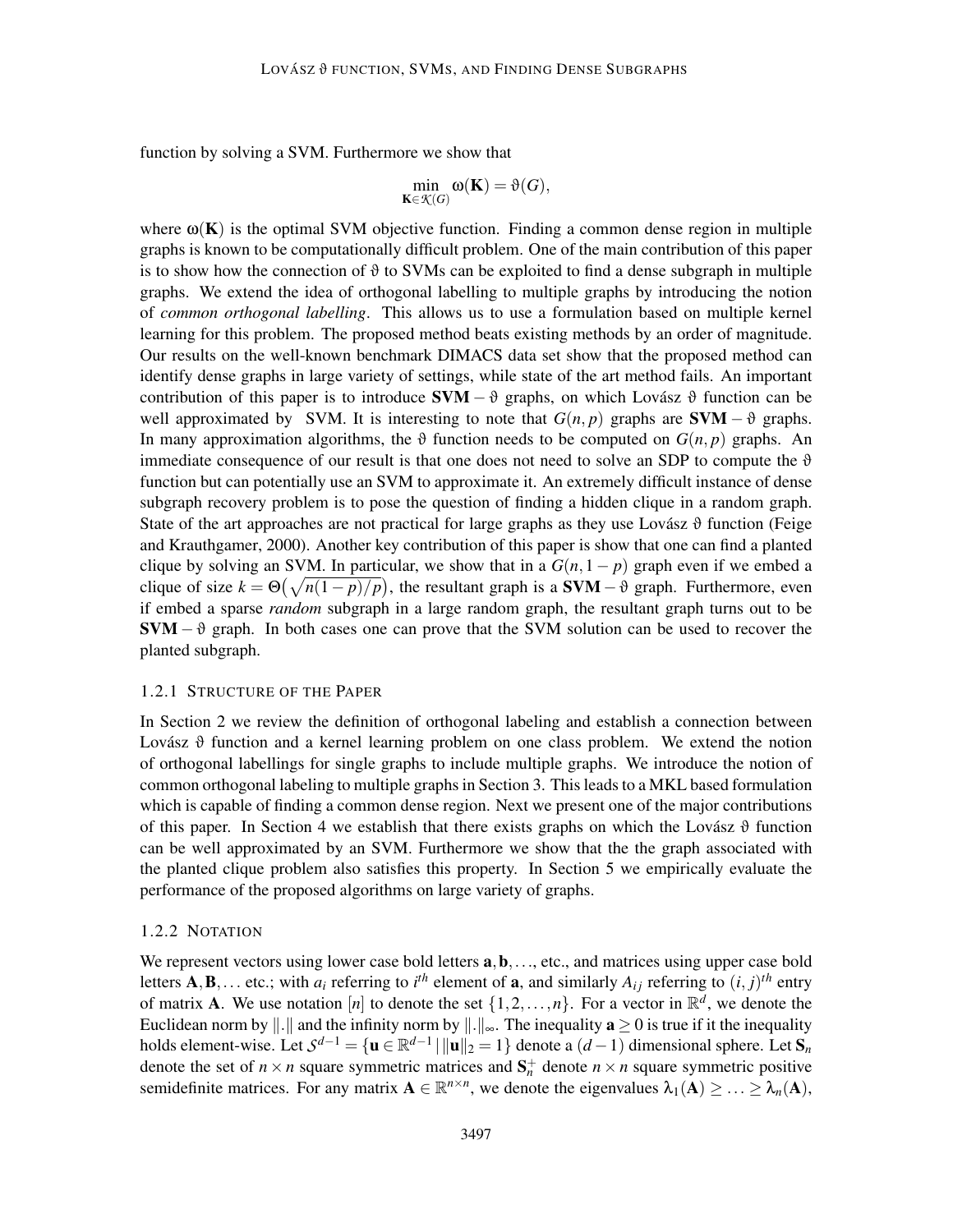and  $||A|| = \sqrt{\lambda_1(A^{\top}A)}$ . diag(r) will denote a diagonal matrix with diagonal entries defined by components of r.

Support vector machines (SVMs) have emerged as a powerful tool for binary classification problems (Vapnik, 1995). SVMs are posed as a Convex Quadratic program (CQP) and can be solved in linear time (Hush et al., 2006). In this paper we will extensively use a variation of the SVM formulation, known as the one-class SVM (Schölkopf et al., 2001), and written as

$$
\omega(\mathbf{K}) = \max_{\alpha_i \ge 0, i=1,\dots,n} f(\alpha; \mathbf{K}) \left( = 2 \sum_{i=1}^n \alpha_i - \sum_{i,j=1}^n \alpha_i \alpha_j K_{ij} \right),\tag{1}
$$

where  $\mathbf{K} \in \mathbf{S}_n^+$  is called the kernel matrix. This formulation can be solved in  $O(n^2)$  time (Hush et al., 2006). In the sequel, for the sake of brevity we will denote (1) as SVM formulation.

Let  $G = (V, E)$  be a graph of order *n* with vertex set  $V = [n]$  and edge set  $E \subseteq V \times V$ . Let  $A \in S_n$ denote the adjacency matrix of *G* where  $A_{ij} = 1$  if edge  $(i, j) \in E$ , and 0 otherwise. Let  $\bar{G}$  denote the complement graph of *G*. The adjacency matrix of  $\bar{G}$  is  $\bar{A} = ee^{\top} - I - A$ , where  $e = [1, 1, ..., 1]^{\top}$ is a vector of length *n* containing all 1's, and I denotes the identity matrix. We denote the indicator vector for some set  $S \subseteq V$  as  $e_S$  which is one for all  $i \in S$  and zero in other co-ordinates.

Let  $N_i(G) = \{j : (i, j) \in E\}$  denote the neighbourhood of node  $i \in V$ ;  $d_i(G) = |N_i(G)|$  denote the degree of node *i*; and  $\gamma(G) = |E| / {|\gamma| \choose 2}$  denote the density of graph *G*. Let  $G_S = (S, E_S)$  denote the subgraph induced by  $S \subseteq V$  in graph *G*. An independent set in *G* (a clique in  $\overline{G}$ ) is a subset of vertices  $S \subseteq V$  for which no (every) pair of vertices has an edge in *G* (in  $\overline{G}$ ). Our notations are standard, see Bollobás (1998).

An event  $A_n$  holds with high probability if  $P(A_n)$  tends to 1 as *n* goes to  $\infty$ . The notations  $O$ ,  $o$ ,  $\Omega$ ,  $\Theta$  will denote the standard measures defined in asymptotic analysis (see, e.g., Cormen et al., 2009, Chapter 3).

## 2. Lovász theta Function and Kernel Learning

Consider the problem of embedding a graph  $G = (V, E)$  on an unit sphere  $S^{d-1}$ . The study of this problem was initiated by Lovász (1979) who introduced the idea of *orthogonal labelling*:

**Definition 1 (Lovász, 1979)** An orthogonal labelling of graph  $G = (V, E)$  with  $|V| = n$ , is a matrix  $U = [\mathbf{u}_1, \dots, \mathbf{u}_n] \in \mathbb{R}^{d \times n}$  such that  $\mathbf{u}_i^\top \mathbf{u}_j = 0$  whenever  $(i, j) \notin E$  and  $\mathbf{u}_i \in S^{d-1}$   $\forall i \in [n]$ .

Let  $Lab(G)$  denote the set of orthogonal labellings of graph  $G$ , given by:

$$
Lab(G) := \{ \mathbf{U} = [\mathbf{u}_1, \dots, \mathbf{u}_n] \, | \, \mathbf{u}_i \in \mathcal{S}^{d-1}, \, \mathbf{u}_i^\top \mathbf{u}_j = 0 \, \forall \, (i,j) \notin E \}.
$$

Using  $Lab(G)$ , Lovász (1979) defined  $\vartheta(G)$  as follows:

$$
\vartheta(G) = \min_{\mathbf{U} \in \text{Lab}(G)} \min_{\mathbf{c} \in \mathcal{S}^{d-1}} \max_{i} (\mathbf{c}^{\top} \mathbf{u}_{i})^{-2}.
$$

In the sequel we will sometimes denote  $\vartheta(G)$  by  $\vartheta$  when the argument is clear from the context. There exist several other equivalent definitions of  $\vartheta$  function, for a comprehensive discussion see monograph by Knuth (1994).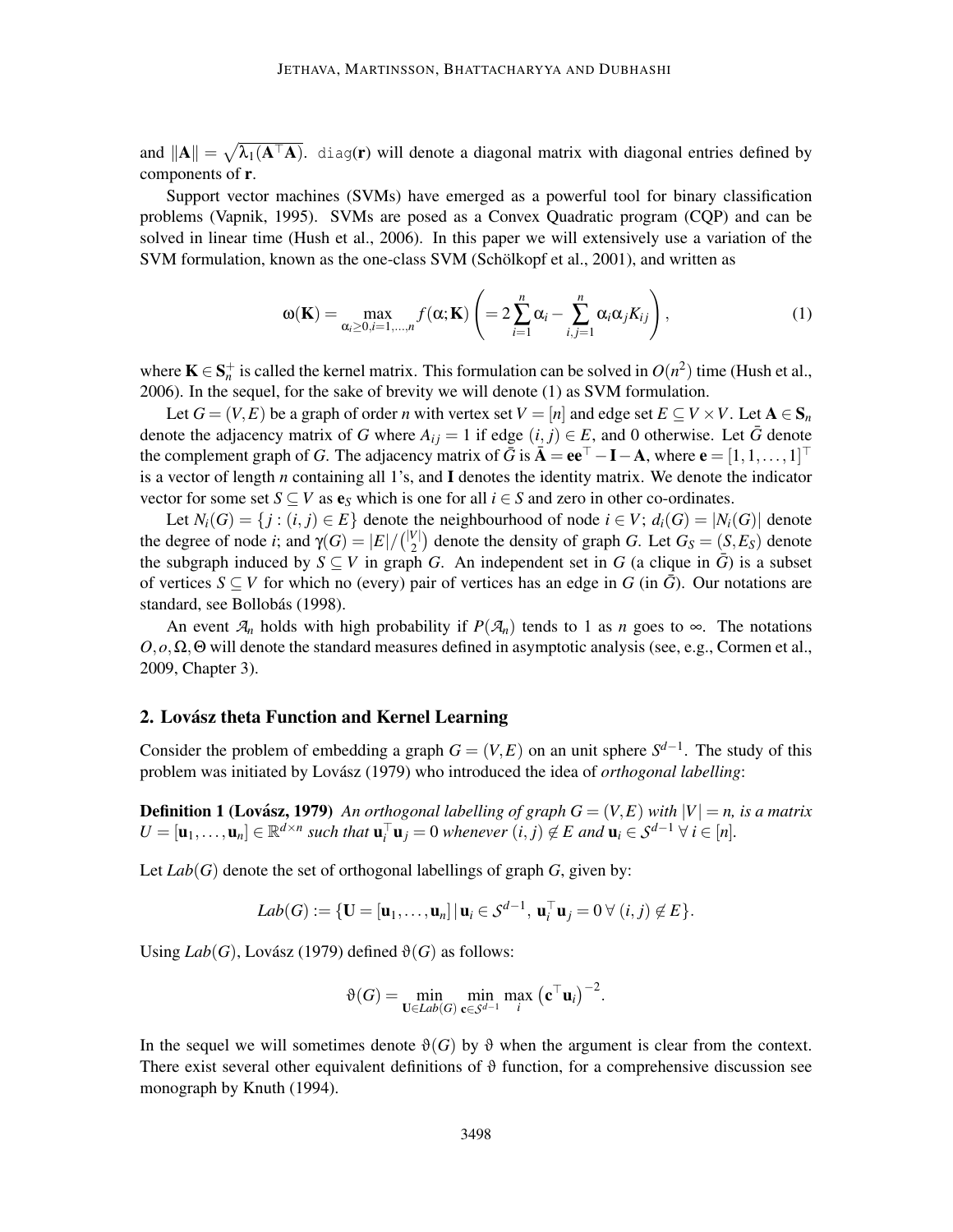It can be shown that  $\vartheta$  serves as an upper-bound on the size of maximum independent set,  $\mathbf{ALPHA}(G)$ , <sup>1</sup> of a graph *G* (Lovász, 1979). Indeed for any graph *G*,

$$
\mathbf{ALPHA}(G) \leq \vartheta(G).
$$

Computing  $\mathbf{ALPHA}(G)$  is a classic NP-hard problem (Garey and Johnson, 1979), which is furthermore known to be very hard even to approximate (Håstad, 1999). However  $\vartheta(G)$ , which can be computed in polynomial time by solving an SDP, gives a polynomial time computable upper-bound on **ALPHA**(*G*). Since then Lovász  $\vartheta$  function has been extensively used in solving a variety of algorithmic problems (see, e.g., Coja-Oghlan and Taraz, 2004; Krivelevich, 2002; Karger et al., 1998).

#### 2.1 The Relationship between SVMs and  $\vartheta(G)$

In this subsection we establish that the  $\vartheta(G)$  function can be re-stated as a Kernel learning problem. An interesting characterization of  $\vartheta$  function involving convex quadratic program (CQP) was given by Luz and Schrijver (2006), which we describe below:

**Theorem 2 (Luz and Schrijver, 2006)** For a graph  $G = (V, E)$  having n vertices, let  $\mathbf{C} \in \mathbb{R}^{n \times n}$  be *an*  $n \times n$  *matrix with*  $C_{ij} = 0$  *whenever*  $(i, j) \notin E$ *. Then,* 

$$
\vartheta(G) = \min_{\mathbf{C}} v(G, \mathbf{C}), \text{ where}
$$
\n
$$
v(G, \mathbf{C}) = \max_{\mathbf{x} \ge 0} \underbrace{2\mathbf{x}^{\top}\mathbf{e} - \mathbf{x}^{\top}\left(\frac{\mathbf{C}}{-\lambda_n(\mathbf{C})} + \mathbf{I}\right)\mathbf{x}}_{g_G(\mathbf{x})}.
$$

Proof See Luz and Schrijver (2006).

The above theorem can also be understood from a Kernel learning perspective in the SVM setting. Observe that for every feasible choice of C, there exists an orthogonal labelling, U where  $U^{\dagger}U =$  $I+\frac{C}{\sqrt{2}}$  $\frac{C}{\lambda_n(C)}$ . Taking a cue from this observation we state and prove the following theorem from first principles.

 $\blacksquare$ 

**Theorem 3** For an undirected graph  $G = (V, E)$ , with  $|V| = n$ , let

$$
\mathcal{K}(G) := \{ \mathbf{K} \in \mathbf{S}_n^+ \mid K_{ii} = 1, i \in [n], K_{ij} = 0, (i, j) \notin E \}.
$$

*Then,*

$$
\vartheta(G)=\min_{\mathbf{K}\in \mathcal{K}(G)}\omega(\mathbf{K}).
$$

**Proof** We begin by noting that any  $K \in \mathcal{K}(G)$  is positive semidefinite and hence there exists  $U \in$  $\mathbb{R}^{d \times n}$  such that  $\mathbf{K} = \mathbf{U}^\top \mathbf{U}$ . Note that  $K_{ij} = \mathbf{u}_i^\top \mathbf{u}_j$  where  $\mathbf{u}_i$  is a column of U. Hence by inspection it is clear that the columns of U define an orthogonal labelling on *G*, that is,  $bU \in Lab(G)$ . Using a similar argument we can show that for any  $U \in Lab(G)$ , the matrix  $K = U^{\dagger}U$ , is an element of  $\mathcal{K}(G)$ . The set of valid kernel matrices  $\mathcal{K}(G)$  is thus equivalent to *Lab*(*G*). Note that if U

<sup>1.</sup> Usually in Algorithms literature, the size of the largest independent set in a graph *G* is denoted by  $\alpha(G)$ . We have chosen to denote it by  $ALPHA(G)$  to avoid conflict with the notation  $\alpha_i$  for Support vectors.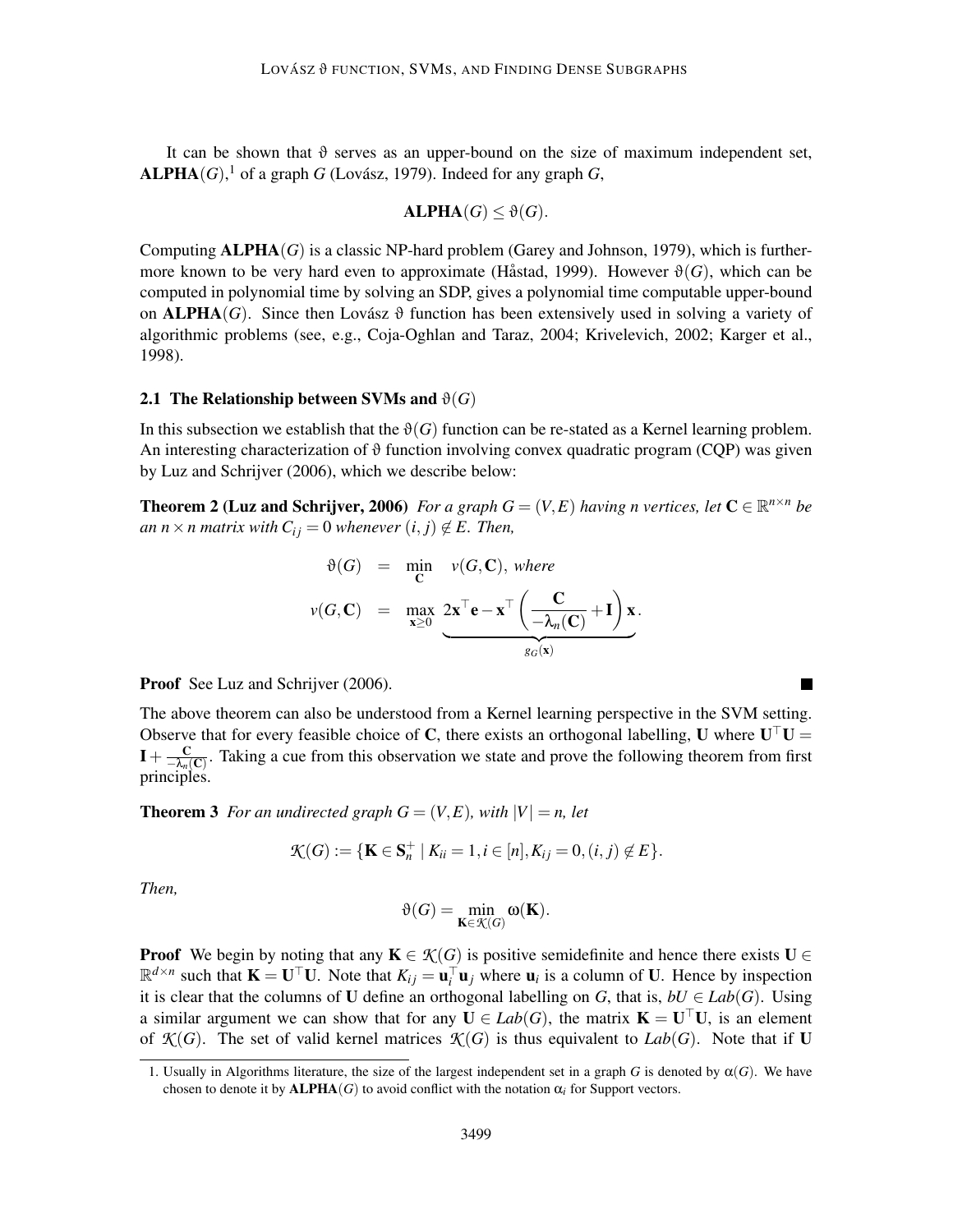is a labelling then  $U = U$ diag $(\epsilon)$  is also an orthogonal labelling for any  $\epsilon^+ = [\epsilon_1,\ldots,\epsilon_n]$  where  $\varepsilon_i \in \{1, -1\} \forall i \in [n]$ . It thus suffices to consider only those labellings for which  $\mathbf{c} \,^\top \mathbf{u}_i \geq 0 \forall i \in [n]$ holds. For a fixed c, one can rewrite

$$
\max_{i} \frac{1}{(\mathbf{c}^\top \mathbf{u}_i)^2} = \left( \min_{t} t^2 \text{ s.t. } \frac{1}{\mathbf{c}^\top \mathbf{u}_i} \le t \ \forall \, i \in [n] \right).
$$

Setting  $w = 2te$  yields the following relation

$$
\min_{\mathbf{c}\in\mathcal{S}^{d-1}}\max_{i}\frac{1}{(\mathbf{c}^\top\mathbf{u}_i)^2}=\left(\min_{\mathbf{w}\in\mathbb{R}^d}\frac{\|\mathbf{w}\|^2}{4}\text{ s.t. }\mathbf{w}^\top\mathbf{u}_i\geq 2\ \forall\,i\in[n]\right).
$$

This establishes that given an orthogonal labelling  $U$ , the minimization of  $c$  is obtained by solving a convex quadratic program (CQP) which is equivalent to solving a SVM. Application of strong duality immediately leads to the claim

$$
\min_{\mathbf{c}\in\mathcal{S}^{d-1}}\max_{i}\frac{1}{(\mathbf{c}^\top\mathbf{u}_i)^2}=\omega(\mathbf{K})
$$

where  $K = U^{\dagger} U$  and  $\omega(K)$  is defined in (1). As there is a correspondence between each element of *Lab*(*G*) and *K* minimization of  $\omega(K)$  over *K* is equivalent to computing the  $\vartheta(G)$  function.

Theorem 3 establishes a connection between  $\vartheta(G)$  and  $\omega(K)$ , two well studied formulations in Graph theory and Machine Learning. As a consequence this immediately opens up the possibility of applying large-scale Kernel learning algorithms (see, e.g., Hu et al., 2011) for computing  $\vartheta$  function. In this paper we do not explore this direction further, leaving it for future study, but instead focus on another important consequence of Theorem 3. The theorem establishes that if we choose not to optimize over all possible labellings but instead fix an orthogonal labelling and then, one can easily compute an upper-bound on ALPHA(*G*) by solving an SVM. See that for any graph *G*

$$
ALPHA(G) \leq \vartheta(G) \leq \omega(K) \ \forall \ K \in \mathcal{K}(G).
$$

As SVMs have linear time complexity (Hush et al., 2006) this could be an efficient alternative for computing upper-bounds on size of the maximum independent set for any chosen labelling.

In Theorem 2, if we fix  $C = A$ , the adjacency matrix, we obtain a very interesting orthogonal labelling, which we will refer to as LS labelling as it was first introduced by Luz and Schrijver (2006). In *Q* graphs, introduced by Luz (1995), the LS labelling recovers  $ALPHA(G)$  by solving a CQP. The CQP is obtained by setting  $C = A$  in Theorem 2.

Definition 4 (Luz, 1995) *A graph G, with adjacency matrix* A*, is called a Q graph whenever*  $ALPHA(G) = v(G, A)$  *where*  $v(G, A)$  *is defined in Theorem 2.* 

Indeed, on a *Q* graph, computation of the  $\vartheta$  function reduces to computing the minimum eigenvalue and solving a CQP, which in general has a complexity of  $O(n^3)$ . By Theorem 3, one can now state that on *Q* graphs evaluating the  $\vartheta$  function is equal to solving an SVM, a special case of CQP, which can be solved in  $O(n^2)$  time (Hush et al., 2006). Keeping computational advantages in mind it is interesting to characterize *Q* graphs.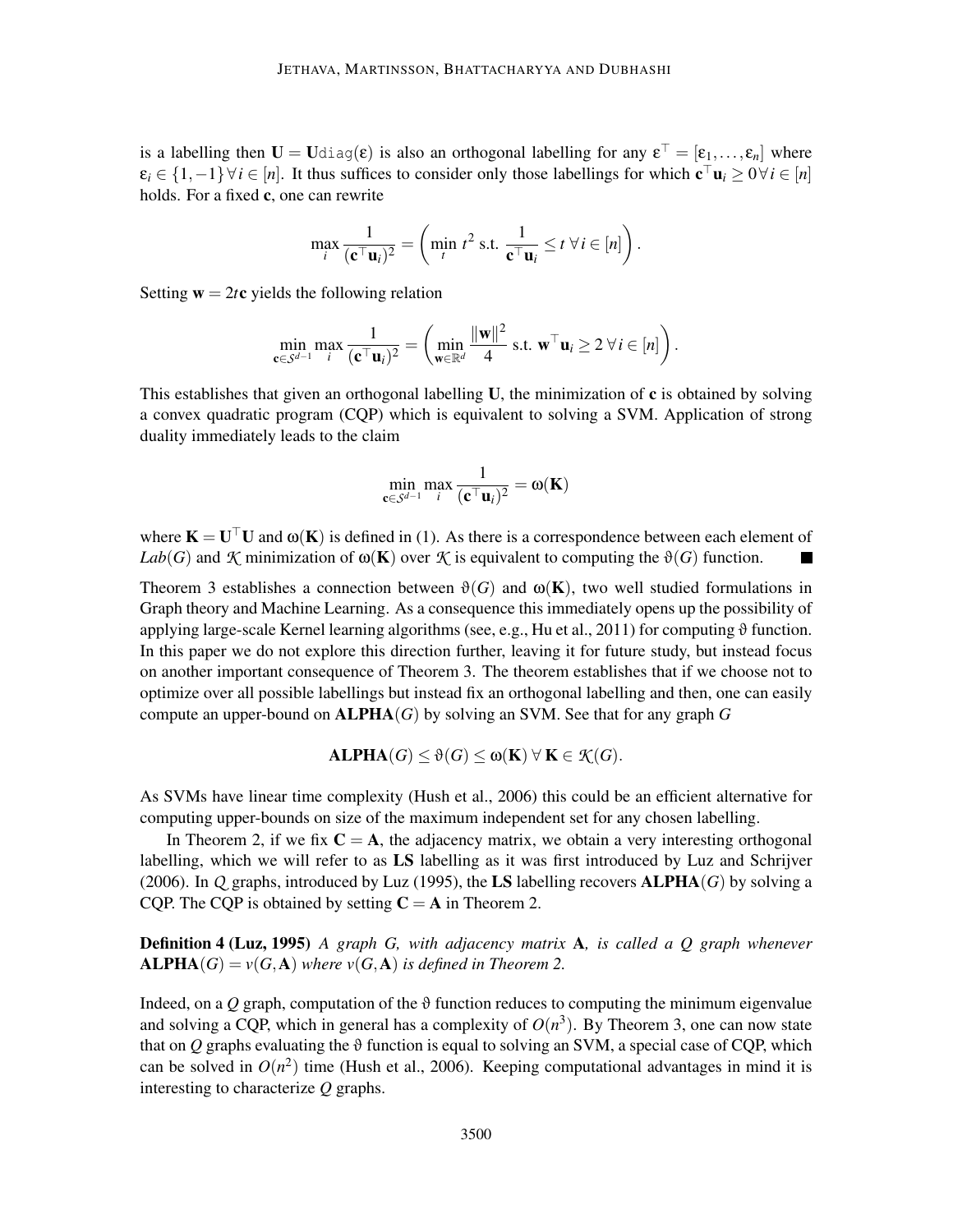**Theorem 5 (Luz, 1995)** *For a simple unweighted graph*  $G = (V, E)$ *, let* A *denote the adjacency matrix, S be the largest independent set,*  $v(G, A)$  *and*  $g_G(x)$  *be defined as in Theorem 2. The graph G is a Q graph iff*

$$
-\lambda_n(A) \leq \min_{i \in V \setminus S} |N_i(G) \cap S|.
$$

*Furthermore*  $v(G, A) = g_G(e_S)$ *, where*  $e_S$  *is the indicator vector on S.* 

Proof See Theorem 4 in Luz (1995).

In Section 4 we will use this characterization to show that random graphs with planted cliques are not *Q* graphs.

Inspired by the computational simplicity of the LS labelling, we study it more closely. As a labelling is completely defined by the associated kernel matrix, we refer to the following matrix

$$
\mathbf{K} = \frac{\mathbf{A}}{\rho} + \mathbf{I} \text{ where } \rho \ge -\lambda_n(\mathbf{A}) \tag{2}
$$

as the LS labelling. The KKT conditions for  $\omega(K)$  in (1) are given by

$$
\alpha_i + \frac{1}{\rho} \sum_{(i,j)\in E} A_{ij}\alpha_j = 1 + \mu_i, \ \mu_i \alpha_i = 0, \ \mu_i \ge 0. \tag{3}
$$

Direct algebra yields

$$
\omega(\mathbf{K}) = \sum_{i=1}^{n} \alpha_i^* \tag{4}
$$

when  $\alpha^*$  satisfies the KKT conditions.

## 2.2 On Regular Graphs

Before ending this section we would like to discuss the case of regular graphs. A graph is said to be *d*−regular if all nodes haves the same degree *d*. For such graphs one can compute an upperbound, popularly known as Hoffman bound, on  $\text{ALPHA}(G)$  via the minimum eigenvalue of G. More specifically,

Theorem 6 (Hoffman and Howes, 1970) *For a d-regular graph, G, on n vertices and adjacency matrix* A*,*

ALPHA(*G*) 
$$
\leq \frac{n}{1 - \frac{d}{\lambda_n}}
$$

*where*  $\lambda_n$  *is the smallest eigenvalue of* **A**.

Computation of this bound involves solving an eigenvalue problem, a significantly cheaper option than computing the  $\vartheta$  function. However  $\vartheta$  yields a tighter bound than the Hoffman bound. It was indeed proved (Lovász, 1979) that

$$
\vartheta(G) \le \frac{n}{1 - \frac{d}{\lambda_n}}.
$$

It is interesting to note that  $\omega(K)$  equals the Hoffman bound on *d*-regular graphs. To this end we have,

 $\blacksquare$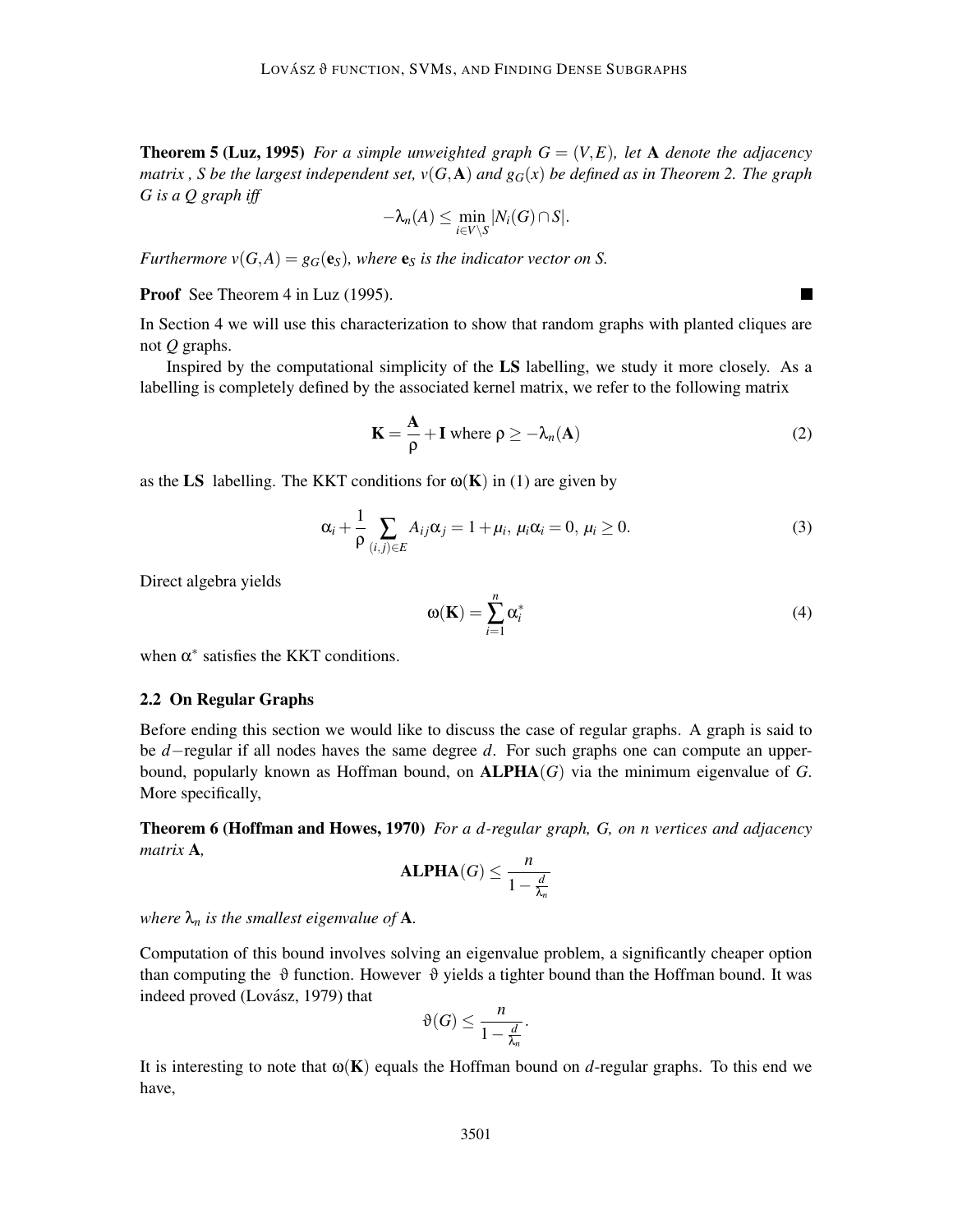**Lemma** 7 *Let*  $G = (V, E)$ *, be a d*−*regular graph with adjacency matrix* **A***, and*  $|V| = n$ *. Then,* 

$$
\omega(\mathbf{K}) = \frac{n}{1 + \frac{d}{\rho}}
$$

*where* K *and* ρ *are defined by* (2)*.*

This was also derived in Luz (1995) as Corollary 1. To make the paper self-contained we give a short proof.

Proof For any *d*-regular graph the largest eigenvalue is *d* and the corresponding eigenvector is e. It is easy to verify that  $\alpha_i = \frac{1}{1+r}$  $\frac{1}{1+\frac{d}{\rho}}$  satisfies KKT conditions (3) and hence by (4) the lemma is proved.

The lemma holds for any  $\rho \geq -\lambda_n$  and consequently, for regular graphs,  $\omega(\mathbf{K})$  equals the Hoffman bound whenever  $\rho = -\lambda_n$ .

Before we discuss the applicability of the results obtained here to random graphs we study the interesting problem of finding a dense common subgraph in multiple graphs.

## 3. Finding Large Dense Regions in Multiple Graphs

The problem of finding a dense subgraph in a single graph is a computationally challenging problem (Pardalos and Rebennack, 2010). In this section we attempt an even more difficult version of the problem, namely that of finding a *common* large dense region in multiple graphs. Most methods which apply to single graphs (Lee et al., 2010) do not extend to the case of multiple graphs. An interesting method was proposed by Jiang and Pei (2009), which uses an enumerative strategy for finding a common dense subgraph in multiple graphs. This section presents one of the main contributions of this paper. It introduces the notion of *common orthogonal labelling* and proposes a Multiple Kernel Learning (MKL) (Lanckriet et al., 2004) inspired formulation. Later on we will see experimentally how this formulation achieves an order of magnitude scalability when compared with Jiang and Pei (2009).

#### 3.1 Dense Common Subgraph Detection

Jiang and Pei (2009) studied the problem of finding *all* possible common subgraphs in graphs  $G^{(1)},...,G^{(m)}$  for a given choice of parameters  $\gamma^{(1)},...,\gamma^{(m)}$ ; such that the subgraphs have density at least  $\gamma^{(l)}$  in graph  $G^{(l)}$  for all  $l \in \{1, ..., m\}$  respectively. The maximal quasiclique size depends on the choice of parameters  $\gamma^{(1)}, \ldots, \gamma^{(m)}$ . In fact, if the parameters are not chosen properly the algorithm may fail to return any solution at all. A different choice of parameters requires solving the problem again. As a consequence one might have to run several iterations of the algorithm with different parameter choices before obtaining a desired subgraph.

The approach is essentially enumerative in nature, and consequently, the space and time complexity of the algorithm is exponential in the size of the largest possible clique, rendering it impractical for finding large dense regions. For example, finding subgraphs of size 60 requires 11.5 hours (see Figure 17 in Jiang and Pei, 2009). Clearly this algorithm is not suitable for finding large subgraphs.

In practice one might wish to quickly find a single subset of vertices which is large (some fraction of the overall graph) and which induces a dense subgraph in each of the original graphs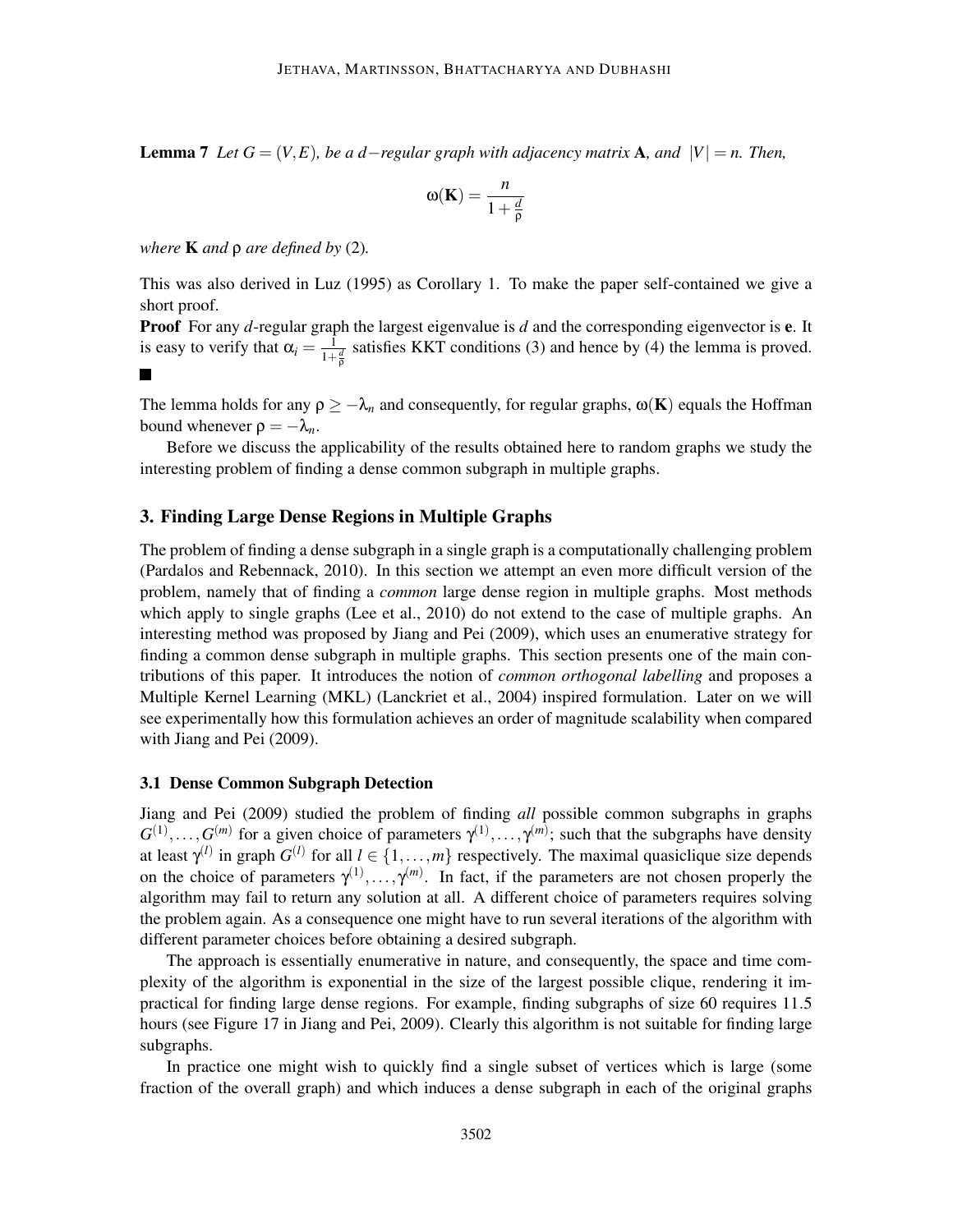$G^{(l)} \in \mathbb{G}$  without fine tuning of parameters; or multiple runs of the algorithm. In other words, one would like to have a subgraph finding algorithm which is *parameter-less*. To this extent, we define the problem formally as follows:

**Definition 8 (Problem definition)** Let  $\mathbb{G} := \{G^{(1)}, \ldots, G^{(m)}\}$  be a set of simple, undirected graphs  $G^{(l)} = (V, E^{(l)})$  *defined on vertex set*  $V = \{1, \ldots, n\}$ *. Find a* common *subgraph which is* dense *in all the graphs.*

The remainder of this section is organized as follows: we develop the notion of *common orthogonal labelling* and establish the connection to MKL formulation in Section 3.1.1. Section 3.1.2 presents our algorithm for recovery of large common dense subgraph from multiple graphs.

#### 3.1.1 COMMON ORTHOGONAL LABELLING AND MKL FORMULATION

We begin by defining common orthogonal labelling below:

**Definition 9** *Given set of simple undirected graphs*  $\mathbb G$  *on a common vertex set*  $V = \{1, \ldots, n\}$ *, the common orthogonal labelling*  $\mathbf{u}_1, \ldots, \mathbf{u}_n$  *is given by*  $\mathbf{u}_i \in S^{d-1}$  such that  $\mathbf{u}_i^{\top} \mathbf{u}_j = 0$  *if*  $(i, j) \notin E^{(l)}$   $\forall l = 1$  $\{1,\ldots,m\}.$ 

Let  $\mathcal{K}(\mathbb{G})$  denote the set of common orthogonal labellings of  $\mathbb{G}$  so that

$$
\mathcal{K}(\mathbb{G})=\big\{\mathbf{K}:\mathbf{K}\in\mathbf{S}_{+}^{n},\,\mathbf{K}_{ij}=0\;if\;(i,j)\notin E^{(l)}\;\forall 1\leq l\leq m\big\}.
$$

The common orthogonal labellings of  $\mathbb{G}$  is related to the *union graph*  $G^{\cup} = (V, E^{\cup})$  constructed from  $\mathbb G$  as follows: an edge  $(i, j)$  is present in the union graph  $G^{\cup}$  if it is present in at least one of the original graphs  $G^{(l)} \in \mathbb{G}$ , and absent otherwise, that is,  $(i, j) \notin E^{(\mathcal{V})}$  iff  $(i, j) \notin E^{(l)} \forall_l$ . By construction, we see

$$
\mathcal{K}(\mathbb{G})=\mathcal{K}(G^{\cup}).
$$

Let  $\Upsilon(\mathbb{G})$  denote the size of the *maximum common independent set*, that is, subset of vertices  $CS \subseteq V$ of maximum possible cardinality for which the subgraph  $G_{CS}^{(l)}$  induced by *CS* in graph  $G^{(l)}$  is an independent set for all  $G^{(l)} \in \mathbb{G}$ . It is immediate that  $\Upsilon(\mathbb{G})$  is equal to the size of the maximum independent set in the union graph  $\text{ALPHA}(G^{\cup})$ . Following the arguments in Theorem 3, one can show

$$
ALPHA(G^{\cup}) = \Upsilon(\mathbb{G}) \le \vartheta(G^{\cup}) \le \omega(K) \ \forall \ K \in \mathcal{K}(\mathbb{G}).
$$
\n(5)

As noted in the previous section, the optimization problem in (5) is a SDP, which cannot be solved for large graphs. Let  $\mathbf{K}^{(l)} = \frac{\mathbf{A}^{(l)}}{\mathbf{A}^{(l)}}$  $\frac{A^{(l)}}{\rho^{(l)}} + I$  and  $\rho^{(l)} \ge -\lambda_n(A^{(l)})$  be the LS labelling for graph  $G^{(l)}$ . In the remainder of this section, we use the notation  $\mathbb{K} := \{K^{(1)}, \ldots, K^{(m)}\}$  to denote the set of orthogonal labellings corresponding to the graphs G.

We consider the set of convex combinations of the labellings of the original graphs  $\mathbb K$  such that

$$
conv(\mathbb{K}) := \{ \mathbf{K} : \mathbf{K} = \sum_{l=1}^{m} \delta^{(l)} \mathbf{K}^{(l)} \text{ with } \delta^{(l)} \geq 0, \sum_{l=1}^{m} \delta^{(l)} = 1 \}.
$$

Note that  $K_{ij}^{(l)}$  is zero whenever edge  $(i, j)$  is absent in  $G^{\cup}$  for all graphs  $G^{(l)}$  and consequently  $\mathbf{K}_{ij} =$ 0. Thus  $\mathbf{K} \in conv(\mathbb{K})$  is a common orthogonal labelling and the following is immediate

$$
conv(\mathbb{K}) \subseteq \mathcal{K}(\mathbb{G}).
$$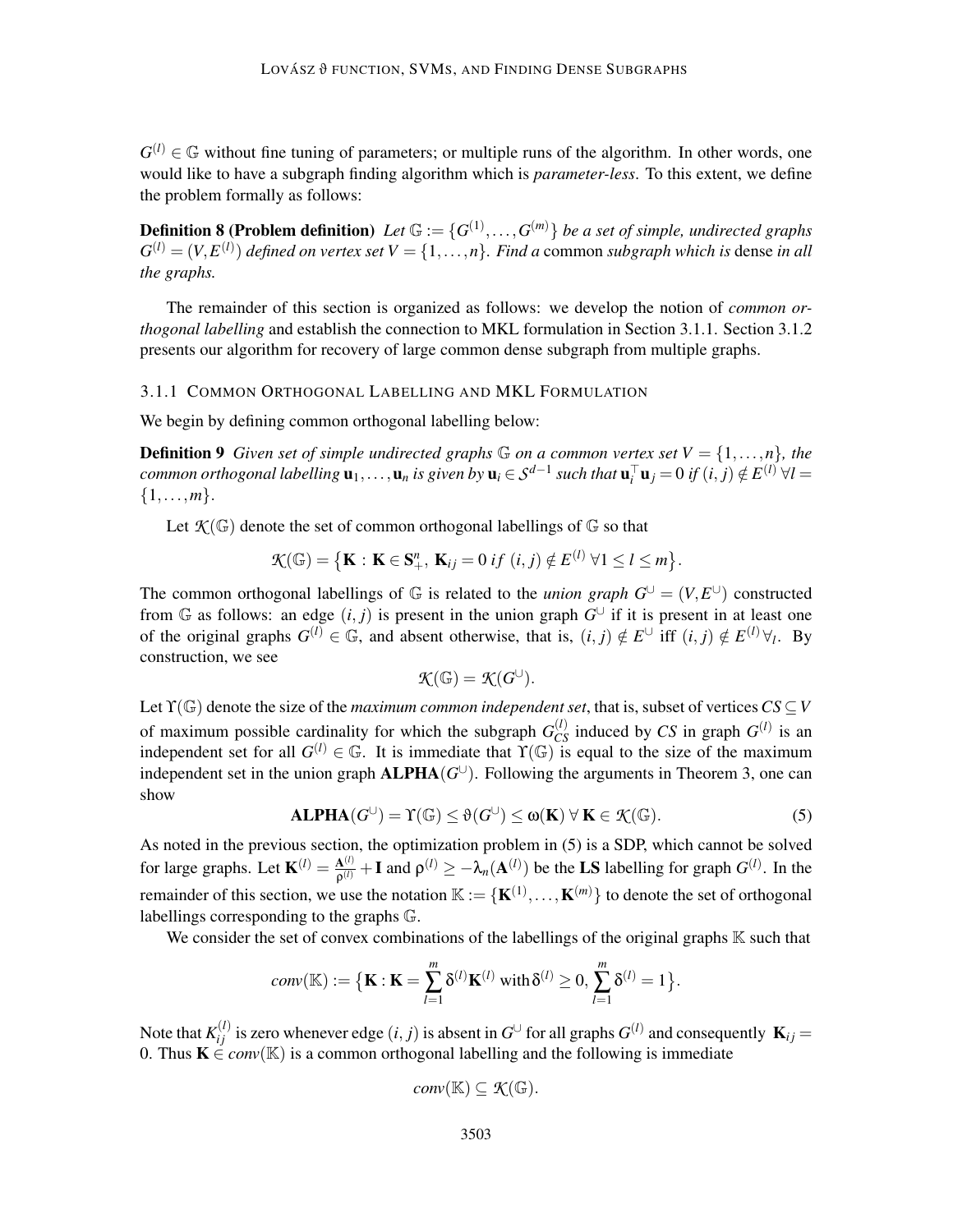Instead of solving the original problem, we consider the following problem

$$
\psi(\mathbb{K}) = \min_{\mathbf{K} \in conv(\mathbb{K})} \omega(\mathbf{K}).
$$
\n(6)

An immediate advantage of this formulation over the SDP formulation is that it could be solved efficiently by standard MKL solvers (Rakotomamonjy et al., 2008; Aflalo et al., 2011). The quantity,  $\Psi(\mathbb{K})$  also defines an upper bound on the size of the maximum common independent set. More precisely

$$
\Upsilon(\mathbb{G})\leq \min_{K\in\mathcal{K}(\mathbb{G})}\omega(K)\leq \psi(\mathbb{K}).
$$

Rewriting (6), we get

$$
\Psi(\mathbb{K}) = \min_{\mathbf{K} \in conv(\mathbb{K})} \omega(\mathbf{K}) = \min_{\delta^{(l)} \ge 0, \sum \delta^{(l)} = 1} \omega\left(\sum_{l} \delta^{(l)} \mathbf{K}^{(l)}\right)
$$
  
= 
$$
\min_{\delta^{(l)} \ge 0, \sum \delta^{(l)} = 1} \max_{\alpha \ge 0} \sum_{l} \delta^{(l)} f(\alpha; \mathbf{K}^{(l)})
$$
  
= 
$$
\max_{\alpha \ge 0} \min_{\delta^{(l)} \ge 0, \sum \delta^{(l)} = 1} \sum_{l} \delta^{(l)} f(\alpha; \mathbf{K}^{(l)}).
$$

The optimization problem is linear in  $\delta$  and strictly feasible in both  $\delta$  and  $\alpha$ . One can interchange  $\min_{\delta} \max_{\alpha}$  to  $\max_{\alpha} \min_{\delta}$ , Sion (1958) yielding the last equality. For any vector,  $\mathbf{x} = [x_1, \dots, x_d]^{\top}$ ,

$$
\min_{0 \leq \delta_i \leq 1, \sum_{i=1}^d \delta_i = 1} \delta^\top x = \min(x_1, \dots, x_d) = \max_{t, x_i \geq t} t.
$$

An alternative re-statement of (6) is

$$
\Psi(\mathbb{K}) = \max_{t \in \mathbb{R}, \alpha_i \ge 0} t \quad \text{s.t.} \quad f(\alpha; \mathbf{K}^{(l)}) \ge t \ \forall \ 1 \le l \le m. \tag{7}
$$

The Lagrange dual of (7) is given by

$$
\mathcal{L}(t,\alpha,\lambda,\delta)=t+\sum_{l=1}^m\lambda_l\big(f(\alpha;\mathbf{K}^{(l)})-t\big)+\sum_{i=1}^n\delta_i\alpha_i,
$$

where  $\lambda \in \mathbb{R}^m_+$  and  $\delta \in \mathbb{R}^n_+$  denote the dual variables. The KKT conditions yield

$$
2\sum_{l=1}^{m} \lambda_l^* \left(1 - \alpha_i^* - \frac{1}{\rho^{(l)}} \sum_j A_{ij}^{(l)} \alpha_j^* \right) + \delta_i^* = 0, \quad \delta_i^* \alpha_i^* = 0, \quad \delta_i^*, \alpha_i^* \ge 0 \ \forall i \in [n], \quad \text{and} \tag{8}
$$

$$
\lambda_l^*(f(\alpha^*; \mathbf{K}^{(l)}) - t^*) = 0, \quad \sum_l \lambda_l^* = 1, \quad \lambda_l^* \ge 0 \,\forall \, l \in [m]. \tag{9}
$$

The above optimization can be readily solved by state of the art MKL solvers. The obvious question that arises is when, or precisely, for which sets of graphs does solving (6) yield good approximation to the original problem of computing  $\Upsilon(\mathbb{G})$ .

In order to address this, we begin by defining the family of *Common Quadratically-stable* (*CQ* ) sets of graphs.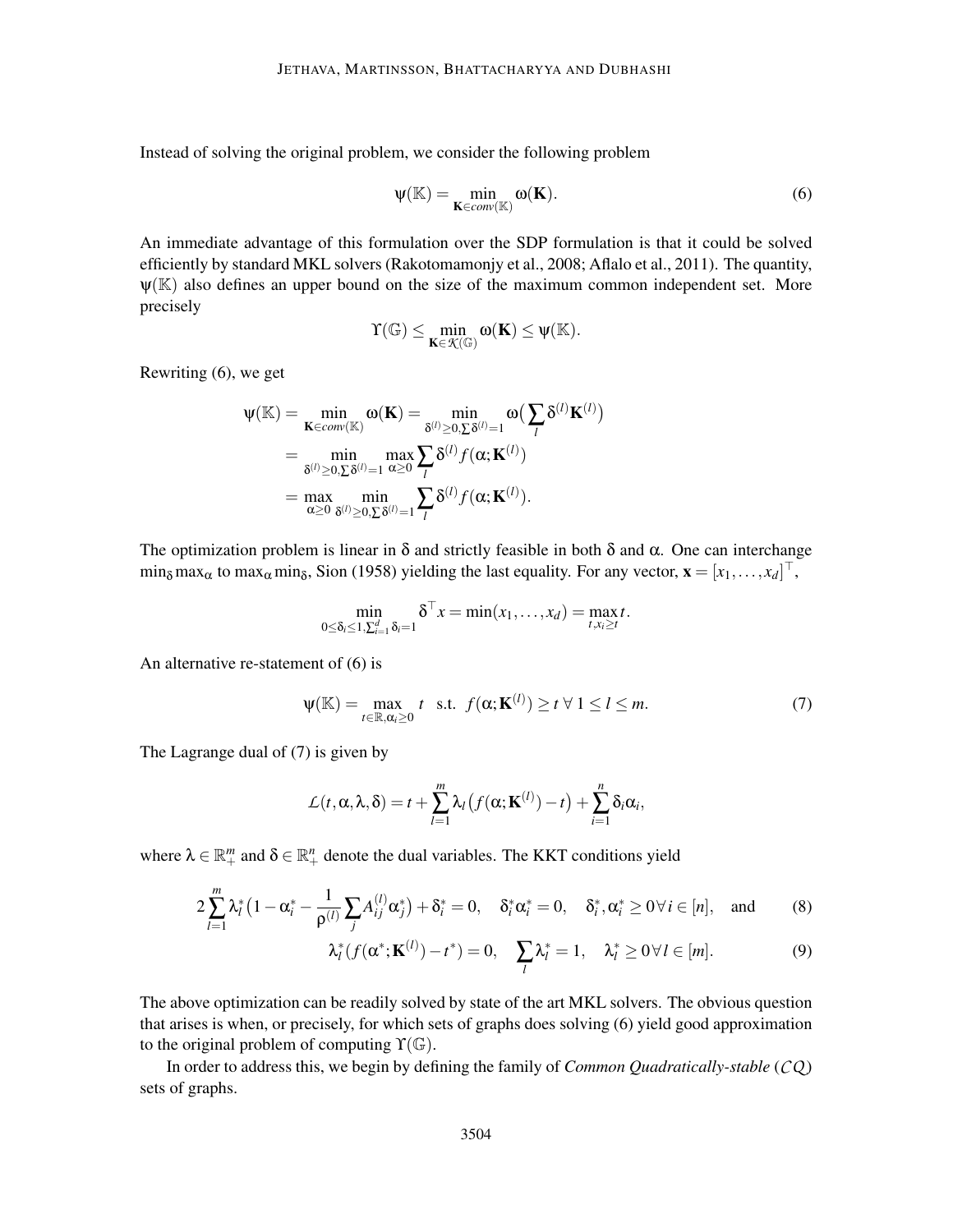**Definition 10** A set of graphs  $\mathbb{G} = \{G^{(1)}, \ldots, G^{(m)} : G^{(i)} = (V, E^{(i)})\}$  having a common vertex set V *is Common Quadratically-stable if the optimal value* ψ(K) *in* (6) *is equal to the size of the maximum common independent set* ϒ(G)*, that is,*

$$
\Upsilon(\mathbb{G}) = \psi(\mathbb{K}),\tag{10}
$$

*where*  $K$  *is the set of* **LS** *labellings of graphs*  $G$ *.* 

**Remark 11** *We use the notation*  $\mathbb{G} \in CQ$  *to denote that the set of graphs*  $\mathbb{G}$  *satisfies* (10)*, that is, it is Common Quadratically-stable.*

Let  $Y \subseteq V$  denote the maximum common independent set in  $\mathbb{G}$ ; with indicator vector  $\mathbf{e}_Y$ . We now characterize *CQ* family (of sets of graphs having a common vertex set) in the following result.

**Theorem 12** *Given set of graphs*  $\mathbb{G} = \{G^{(1)},...,G^{(m)}\}$  *having common vertex set V and* LS *labellings*  $\mathbf{K}^{(l)} = \frac{\mathbf{A}^{(l)}}{2^{(l)}}$  $\frac{A^{(l)}}{\rho^{(l)}}+I$  and  $\rho^{(l)}\geq-\lambda_n(A^{(l)})$   $\forall l\in[m];$  the optimal value  $\psi(\mathbb{K})$  in (6) is equal to the *size of the maximum common independent set Y , that is, the set* G *is Common Quadratically-stable*  $(G \in CQ)$  *if there exists non-empty*  $\mathbb{G}_Q \subseteq \mathbb{G}$  *such that* 

$$
\rho^{(l)} \le \min_{i \notin CS} |N_i(G^{(l)}) \cap Y| \qquad \forall G^{(l)} \in \mathbb{G}_Q. \tag{11}
$$

**Proof** Let  $L := |\mathbb{G}_Q|$  denote the number of graphs which satisfy the property

$$
\rho^{(l)} \leq \min_{i \notin Y} |N_i(G^{(l)}) \cap Y| \quad \forall G^{(l)} \in \mathbb{G}_Q.
$$

We consider primal solution  $\alpha^* = e_Y$  and dual solution given by

$$
\lambda_l^* = \left\{ \begin{array}{ll} \frac{1}{L} & \text{if } l : G^{(l)} \in \mathbb{G}_{\mathcal{Q}} \\ 0 & \text{otherwise} \end{array} \right., \text{ and } \delta_i^* = \left\{ \begin{array}{ll} 0 & \text{if } i \in Y \\ \sum_l 2\lambda_l^* (1 - \frac{|N_i(G^{(l)}) \cap Y|}{\rho^{(l)}}) & \text{otherwise} \end{array} \right.
$$

This solution satisfies the KKT conditions in (8) and (9). Further, the optimization in (7) is convex; and the KKT conditions are sufficient for optimality. The optimal value is given by  $t^* = \sum_{i=1}^n \alpha_i^*$ where  $\alpha^* = \mathbf{e}_Y$  yielding  $\psi(\mathbb{K}) = \Upsilon(\mathbb{G})$ .

Recall as in (5) that  $\min_{\mathbf{K} \in \mathcal{K}(\mathbb{G})} \omega(\mathbf{K})$  is equivalent to computing Lovász  $\vartheta$  function of  $G^{\cup}$ . Therefore, one can easily solve it whenever  $G^{\cup}$  is a *Q* graph by solving  $\omega(K^{\cup})$  where  $K^{\cup} = \frac{A^{\cup}}{\rho} + I$  and  $\rho \ge -\lambda_n(\mathbf{A}^{\cup})$  whenever  $\rho \le \min_{i \notin Y} |N_i(G^{\cup}) \cap Y|$ . It is of interest to find when  $G^{\cup}$  is *not* a *Q* graph yet  $\mathbb G$  is Complex Quadratically-stable ( $\mathbb G \in \mathcal{CQ}$ ). One can easily see by construction of  $G^{\cup}$  that

$$
\min_{i \notin Y} |N_i(G^{(l)}) \cap Y| \leq \min_{i \notin Y} |N_i(G^{\cup}) \cap Y| \quad \forall G^{(l)} \in \mathbb{G}.
$$

However, the relationship between minimum eigenvalue  $\rho^{(l)} = -\lambda_n(\mathbf{A}^{(l)})$  of original graphs  $G^{(l)} \in$  $\mathbb{G}$ , and minimum eigenvalue  $\rho^{\cup} = -\lambda_n(A^{\cup})$  of union graph  $G^{\cup}$  is not clear, that is,  $\rho^{\cup}$  can be greater or less than  $\rho^{(l)}$  (see, e.g., Brouwer and Haemers, 2012, 3.1-3.2). We illustrate this in the following example.

**Example 1** Consider the graphs  $G^{(1)}$  and  $G^{(2)}$  shown in Figure 1. The maximum common inde*pendent set is*  $Y = \{a,b,d,e\}$  *and*  $\min_{i \notin Y} |N_i \cap Y| = 2$ *. One can show that*  $\mathbb{G} \in \mathcal{CQ}$  *since*  $\rho^{(1)} \leq$  $\min_{i \notin Y} |N_i \cap Y|$ , while the union graph  $G^{\cup}$  is not a Q graph. Therefore, one can compute  $\Upsilon(\mathbb{G})$ *by solving the MKL optimization in* (7) *even though the maximum independent set problem in G*∪ *cannot be solved using QP. Thus, the MKL formulation is advantageous whenever that there exists some graph*  $G^{(l)} \in \mathbb{G}$  *which satisfies* (11)*, even though*  $G^{\cup}$  *is not a Q graph.*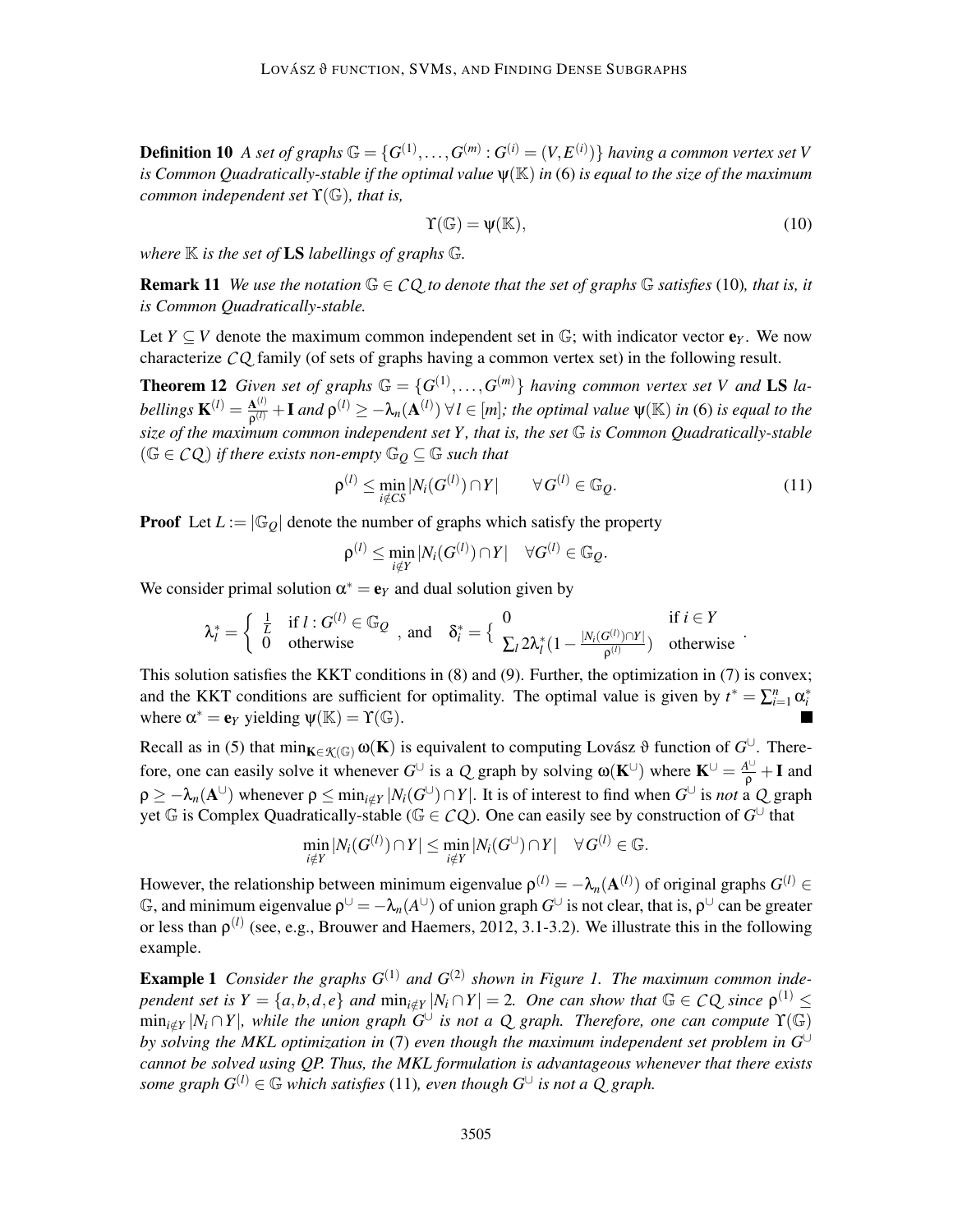

Figure 1: Example of *CQ* set of graphs. Here  $\mathbb{G} = \{G^{(1)}, G^{(2)}\}$  and maximum common independent set is  $Y = \{a, b, d, e\}$  (highlighted in blue). The graph  $G^{(1)}$  satisfies  $\rho \leq$  $\min_{i \notin Y} |N_i \cap Y|$  in (11); while  $G^{(2)}$  and  $G^{\cup}$  do not. Hence  $\mathbb{G} \in \mathcal{CQ}$ , while union graph  $G^{\cup}$  is not a *Q* graph. The MKL optimization yields  $\psi(\mathbb{K}) = 4$  which is equal to size of maximum common independent set  $Y = \{a, b, d, e\}.$ 

#### 3.1.2 SUBGRAPH DETECTION BASED ON MULTIPLE GRAPHS

In the remainder of this section, we relate the optimal solution (support vectors) of  $\omega(\mathbf{K})$  and the density of related induced subgraph for the single graph case; which we later extend to multiple graphs. We first recall an interesting property of optimal solution  $\alpha^*$  which maximizes  $f(\alpha; K)$  in (1) when  $G$  is a  $Q$  graph.

**Remark 13 (Luz, 1995)** Let  $G = (V, E)$  be a Q graph having unique maximum independent set  $S \subseteq V$ . Then, the optimal solution  $\alpha^*$  which maximizes objective  $f(\alpha; K)$  in (1) is given by  $\alpha^* = e_S$ , *that is,*

$$
\alpha_i^* = \begin{cases} 1 & \text{if } i \in S \\ 0 & \text{otherwise} \end{cases}.
$$

The above claim follows from observing that  $\alpha^*$  satisfies the Karush-Kuhn-Tucker (KKT) conditions, which is sufficient for optimality. The key idea here is that choosing the vertices having support vectors with high numerical values yields a subgraph with low density (or more precisely, independent set with zero density for *Q* graphs). We extend this notion to general graphs by relating the density of the induced subgraph obtained by choosing vertices having "high" support through the KKT conditions.

We now consider a general graph  $G = (V, E)$  with adjacency matrix **A**, and let  $\alpha^*$  be the optimal solution of (1) when  $\mathbf{K} = \frac{\mathbf{A}}{\rho} + \mathbf{I}$  with  $\rho \geq -\lambda_n(\mathbf{A})$ . We wish to relate the density of the subgraph *G*<sub>*Sc*</sub> induced by the "high" support vectors  $S_c := \{i : \alpha_i^* \ge c\}$  for some threshold  $c \in (0,1)$ .

Let  $\bar{\alpha}_i^*(S)$  denote the average of the support vectors  $\alpha_j^*$  over the neighbourhood  $N_i(G_S)$  of node *i* in subgraph  $G_S$  induced by  $S \subseteq V$  in graph  $G$ ; and  $\bar{\alpha}_S^*$  be the minimum  $\bar{\alpha}_i^*(S)$  over all  $i \in S$ , that is,

$$
\bar{\alpha}_i^*(S) = \frac{\sum_{j \in S} A_{ij} \alpha_i^*}{d_i(G_S)}, \quad \text{and} \quad \bar{\alpha}_S^* = \min_{i \in S} \bar{\alpha}_i^*(S). \tag{12}
$$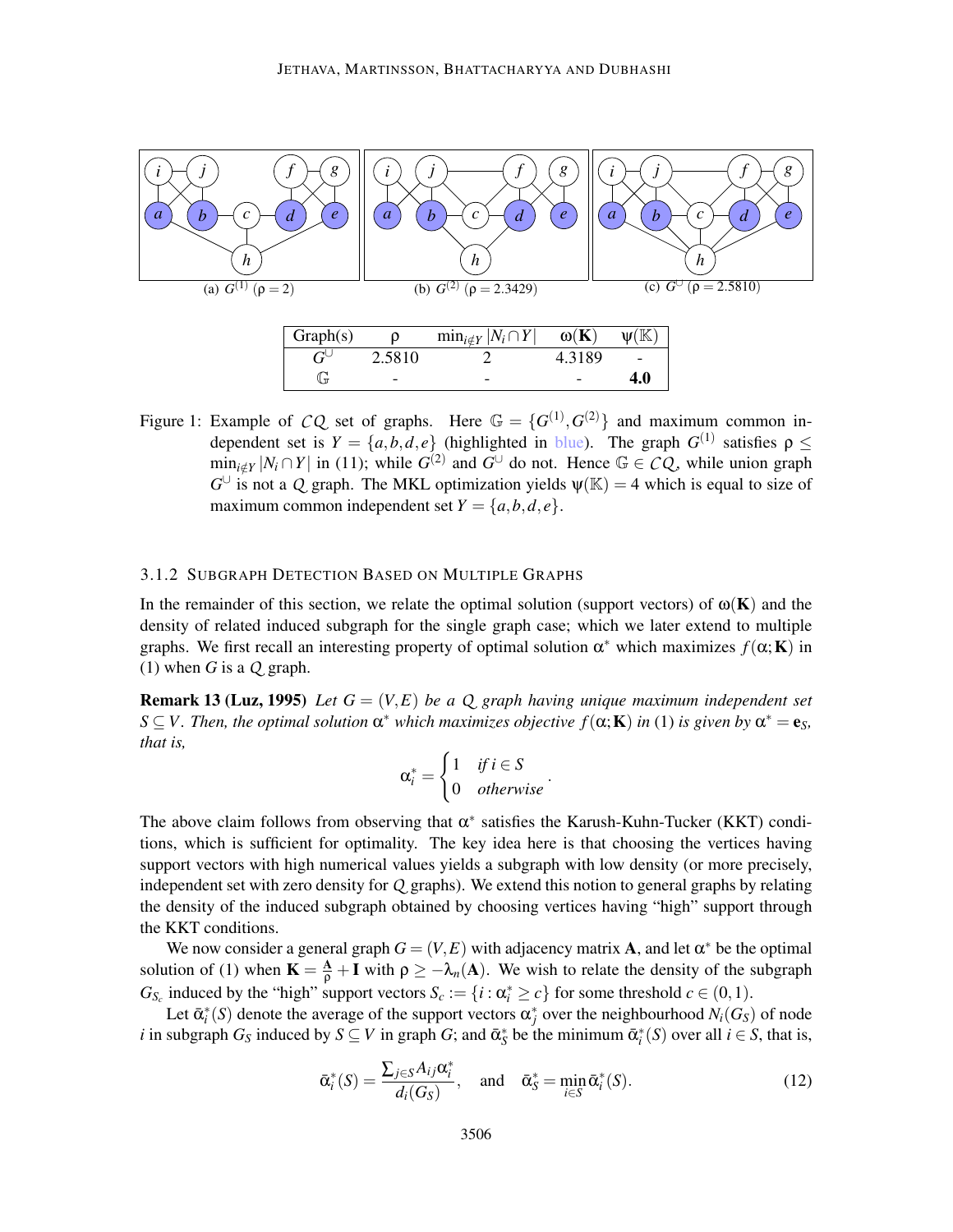With the above notation, one can show the following:

**Lemma 14** Let  $G = (V, E)$  be a simple graph with at least one edge. Let  $\alpha^*$  be the optimal solution *of* (1) where  $\mathbf{K} = (\frac{\mathbf{A}}{\rho} + \mathbf{I})$  *denotes the* LS *labelling of* G and  $\rho \geq -\lambda_n(\mathbf{A})$ *. The set*  $S_c = \{i : \alpha_i^* > c\}$ *with cardinality n<sup>c</sup> induces a subgraph GS<sup>c</sup> with density* γ(*GS<sup>c</sup>* ) *where*

$$
\gamma(G_{S_c}) \leq \frac{\rho(1-c)}{\bar{\alpha}_{S_c}^*(n_c-1)} \leq \frac{\rho(1-c)}{c(n_c-1)}.
$$

Proof The Karush-Kuhn Tucker (KKT) conditions for (1) are given in (3). Using definition in (12), one can obtain

$$
\bar{\alpha}_{S_c}^* \sum_{i \in S_c} d_i(G_{S_c}) \leq \sum_{i \in S_c} \bar{\alpha}_i^*(S_c) d_i(G_{S_c}) = \sum_{i,j \in S_c} \mathbf{A}_{ij} \alpha_j^* \leq \rho(n_c - \sum_{i \in S_c} \alpha_i^*) \leq \rho n_c(1-c).
$$

Observing that  $\sum_{i \in S_c} d_i(G_{S_c}) = 2|E_{S_c}|$ , and dividing by  $\binom{n_c}{2}$  yields the desired result, that is,

$$
\gamma(G_{S_c}) \leq \frac{\rho(1-c)}{\bar{\alpha}_{S_c}^*(n_c-1)} \leq \frac{\rho(1-c)}{c(n_c-1)} \quad (\because \bar{\alpha}_{S_c}^* \geq c \text{ by defn. in (12)).}
$$

This result provides an upper bound on the density  $\gamma(G_{S_c})$  of the subgraph induced by set  $S_c$  in graph *G* for general *c*. Two special cases of interest are the set of non-zero support vectors  $SV = \{i : \alpha_i^* > i\}$ 0} and the set of support vectors with support one  $S_1 := \{i : \alpha_i^* = 1\}$  respectively.

 $\blacksquare$ 

Setting  $c = 0$ , one can show the set of (non-zero) support vectors  $SV = \{i : \alpha_i^* > 0\}$  with cardinality  $n_{SV} = |SV|$  induces a subgraph  $G_{SV}$  having density  $\gamma(G_{SV})$  at most  $\rho/\bar{\alpha}_{SV}^*(n_{SV}-1)$ , that is,

$$
\gamma(G_{SV}) \leq \frac{\rho}{\bar{\alpha}_{SV}^*(n_{SV}-1)}.
$$

This provides a simple procedure for finding a sparse subgraph by selection the subgraph *GSV* induced by the set of non-zero support vectors *SV*. It also gives an upper bound on density.

Setting *c* arbitrarily close to 1, one can show the set  $S_1 = \{i : \alpha_i^* = 1\}$  of support vectors having support 1 is an independent set in *G*. An extreme case is when *G* is a *Q* graph and all support vectors are 1 over the maximum independent set and 0 otherwise.

We now consider the problem of common dense subgraph recovery from multiple graphs based on the MKL formulation in (7). Let  $(\alpha^*, t^*)$  be the optimal solution of (7). One can partition the set G into two sets: *active* graphs  $\mathbb{G}_A \subseteq \mathbb{G}$  for which the constraint in (7) is tight, that is,

$$
f(\mathbf{\alpha}^*, \mathbf{K}^{(l)}) = t^* \quad \forall \ G^{(l)} \in \mathbb{G}_a,
$$

and *inactive* graphs  $\mathbb{G}_i := \mathbb{G} \backslash \mathbb{G}_a$ , where the constraint is not tight. Consequently, the analysis in the single graph case based on selection of support vector above certain threshold cannot be directly extended to multiple graph case. In the remainder, we address this using a two step procedure.

Let  $SV := \{i : \alpha_i^* > 0\}$  and  $S_c := \{i : \alpha_i^* > c\}$  denote the set of support vectors, and the set of support vectors having "high" support respectively for some appropriate choice of  $c \in [0,1)$ . Let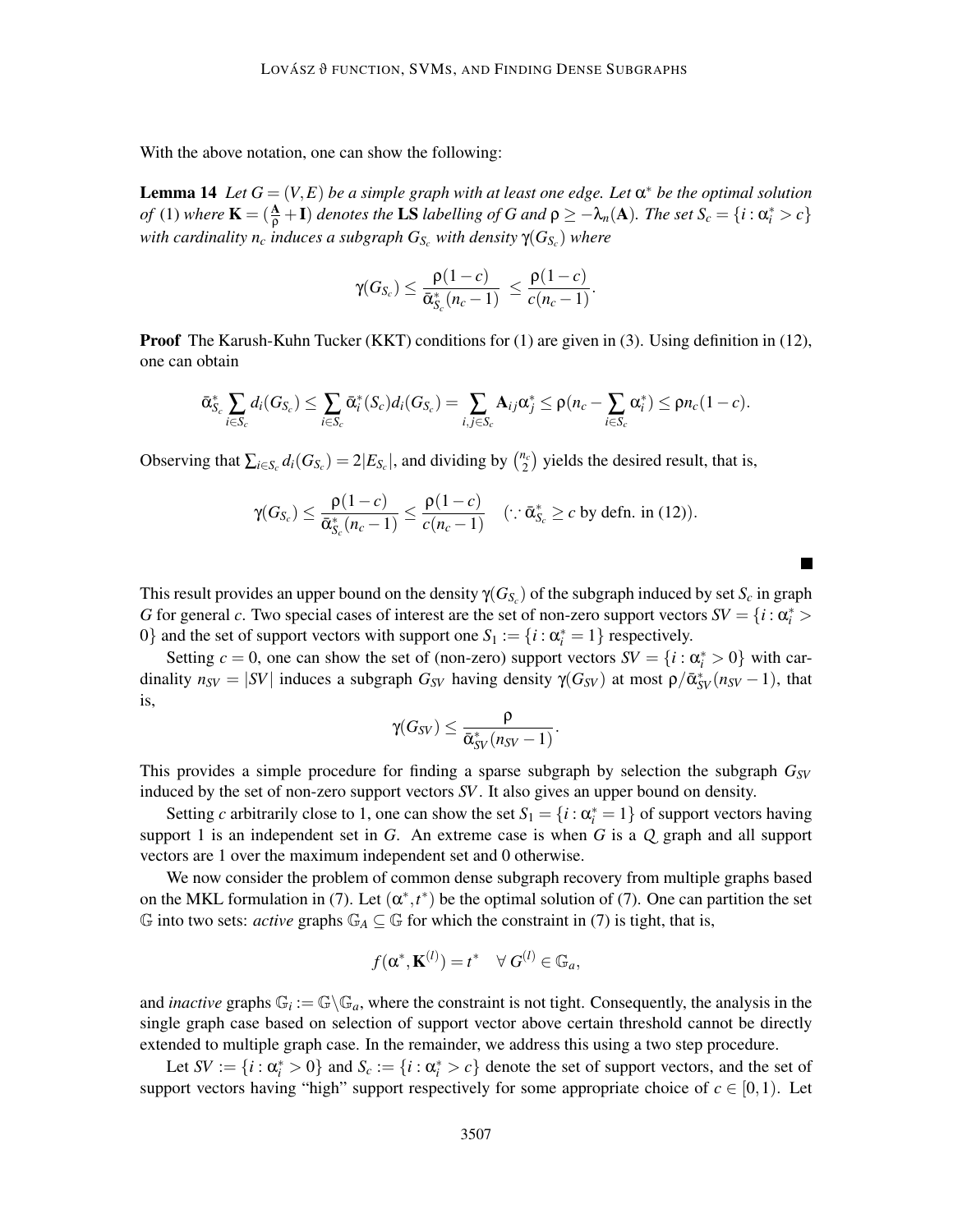$\bar{\bm{\alpha}}_i^{(l)}$  $S_i^{(l)}(S)$  denote the average of the support vectors  $\alpha_j^*$  over the neighbourhood  $N_i(G_S^{(l)})$  $S^{(i)}$  of node *i* in subgraph  $G_S^{(l)}$ *S*<sup>(*l*)</sup>) induced by  $S \subseteq V$  in graph  $G^{(l)}$ ; and  $\bar{\alpha}_S^*$  be the minimum  $\bar{\alpha}_i^*(S)$  over all  $i \in S$ , that is,

$$
\bar{\alpha}_i^{(l)}(S) = \frac{\sum_{j \in S} A_{ij} \alpha_i^*}{d_i(G_S^{(l)})}, \quad \text{and}, \quad \bar{\alpha}_S^{(l)} = \min_{i \in S} \bar{\alpha}_i^{(l)}(S).
$$

Notice that since  $\bar{\alpha}_S^{(l)}$  $S<sup>(1)</sup>$  is minimum (over all vertices in the set *S*) of average value of support vectors in the neighbourhood  $N_i(S)$  for a vertex  $i \in S$ , it is equal or greater than the minimum support vector  $\min_{i \in S} \alpha_i^*$  in *S*. Let  $\alpha_{\min} = \min_{i \in SV} \alpha_i^*$  denote the minimum non-zero support vector. We define the sets  $T^{(l)} \subseteq V$  and  $T \subseteq V$  as

$$
T^{(l)} := T^{(l)}(SV) = \left\{ i \in SV : 1 - \alpha_l - d_i(G_{SV}^{(l)}) \bar{\alpha}_{SV}^{(l)} / \rho^{(l)} > 0 \right\}, \quad T = \cap_{l=1}^m T^{(l)}.
$$
 (13)

Then, one can show the following

**Lemma 15** *Given set of graphs*  $\mathbb{G} = \{G^{(l)}: G^{(l)} = (V, E^{(l)}) \forall l \in [m]\}$  *defined on common vertex set V with* LS *labelling*  $\mathbb{K}$  *where*  $\mathbf{K}^{(l)} = \frac{\mathbf{A}^{(l)}}{2^{(l)}}$  $\frac{A^{(l)}}{\rho^{(l)}} + I$  and  $\rho^{(l)} \geq -\lambda_n(A^{(l)})$ . Let  $(\alpha^*, t^*)$  be the optimal *solution of* (7), and T be defined as in (13). The set T with cardinality  $n_T = |T|$  induces a subgraph  $G_T^{(l)}$  $T_T^{(l)}$  in graph  $G^{(l)} \in \mathbb{G}$  having density at most  $\gamma(G_T^{(l)})$  $T^{(l)}$ ) given by

$$
\gamma(G_T^{(l)}) \leq \frac{(1-\alpha_{\min})\rho^{(l)}}{\bar{\alpha}_{SV}^{(l)}(n_T-1)} \quad \forall G^{(l)} \in \mathbb{G}.
$$

**Proof** The KKT conditions in (8) and (9) yield  $\lambda_i^* = 0$  for  $G^{(l)} \in \mathbb{G}_i$ . Further,

$$
0 = \sum_{i=1}^{n} \alpha_i^* \left( 2 \sum_{l=1}^{m} \lambda_l^* \left( 1 - \alpha_i^* - \frac{1}{\rho^{(l)}} \sum_j A_{ij}^{(l)} \alpha_j^* \right) + \delta_i^* \right)
$$
  
\n
$$
= \sum_{l:G^{(l)} \in \mathbb{G}_a} \lambda_l^* \sum_i \alpha_i^* \left( 1 - \alpha_i^* - \frac{1}{\rho^{(l)}} \sum_j A_{ij}^{(l)} \alpha_j^* \right)
$$
  
\n
$$
= \sum_{l:G^{(l)} \in \mathbb{G}_a} \lambda_l^* \left( t^* - \sum_i \alpha_i^* \right) = t^* - \sum_i \alpha_i^*
$$
  
\n
$$
\left( \because \sum_l \lambda_l^* = 1 \right).
$$

This yields  $t^* = \sum_i \alpha_i^*$ , that is, the objective is equal to sum of the support vectors. We can rewrite feasibility condition  $f(\alpha^*; \mathbf{K}^{(l)}) \ge t^*$  for all graphs  $G^{(l)} \in \mathbb{G}$ :

$$
0 \leq \sum_{i \in SV} \alpha_i^*(2 - \alpha_i^* - \sum_{j \neq i} A_{ij}^{(l)} \alpha_j^*) - t^* = \sum_{i \in SV} \alpha_i^*(1 - \alpha_i^* - \sum_{j \neq i} A_{ij}^{(l)} \alpha_j^*)
$$
  
\n
$$
= \sum_{i \in T} \alpha_i^* \underbrace{(1 - \alpha_i^* - \frac{d_i(G_{SV}^{(l)})}{\rho^{(l)}} \overline{\alpha}_{SV}^{(l)})} + \sum_{i \notin T} \alpha_i^* \underbrace{(1 - \alpha_i^* - \frac{d_i(G_{SV}^{(l)})}{\rho^{(l)}} \overline{\alpha}_{SV}^{(l)})}
$$
  
\n
$$
\leq \sum_{i \in T} \alpha_i^*(1 - \alpha_i^* - \frac{d_i(G_{SV}^{(l)})}{\rho^{(l)}} \overline{\alpha}_{SV}^{(l)}) \leq \sum_{i \in T} \alpha_i^*(1 - \alpha_i^* - \frac{d_i(G_{T}^{(l)})}{\rho^{(l)}} \overline{\alpha}_{SV}^{(l)})
$$
  
\n
$$
\leq \sum_{i \in T} \alpha_i^*(1 - \alpha_{\min} - \frac{d_i(G_{T}^{(l)})}{\rho^{(l)}} \overline{\alpha}_{SV}^{(l)}) \leq \sum_{i \in T} (1 - \alpha_{\min} - \frac{d_i(G_{T}^{(l)})}{\rho^{(l)}} \overline{\alpha}_{SV}^{(l)})
$$
  
\n
$$
\leq n_T(1 - \alpha_{\min}) - \frac{\overline{\alpha}_{SV}^{(l)}}{\rho^{(l)}} \sum_{i \in T} d_i(G_{T}^{(l)}) = n_T(1 - \alpha_{\min}) - \frac{\overline{\alpha}_{SV}^{(l)}}{\rho^{(l)}} \gamma(G_{T}^{(l)}) n_T(n_T - 1).
$$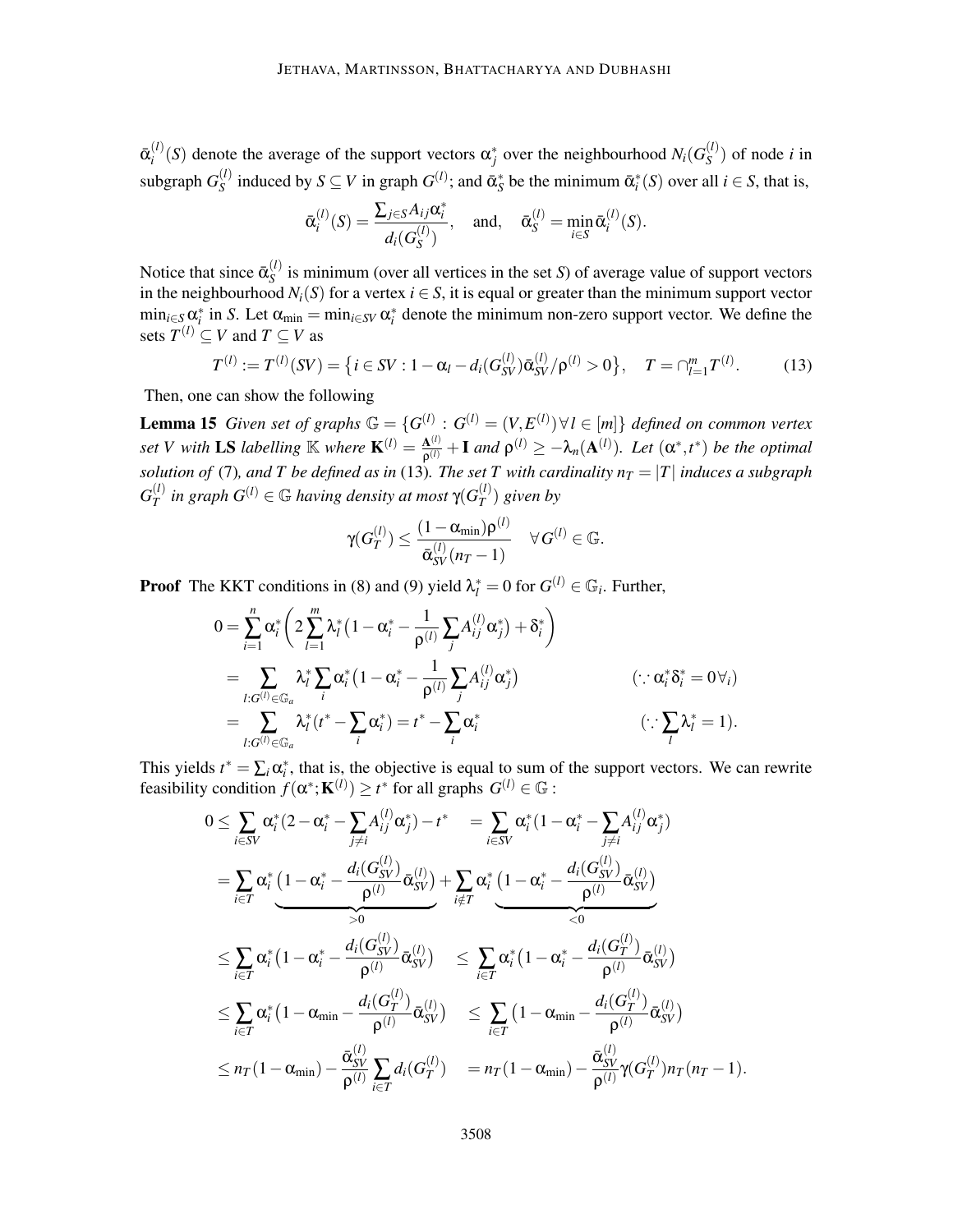Algorithm 1  $T = CSS(G^{(1)},\ldots,G^{(M)})$ 

Get  $\alpha^*$  using MKL solver to solve eqn. (7)  $T = \bigcap_{l=1}^{m} T^{(l)}$  {eqn. (13)} Return *T*

Dividing by  $\binom{n_T}{2}$  and rewriting, we get

$$
\gamma(G_T^{(l)}) \leq \frac{(1-\alpha_{\min})\rho^{(l)}}{\bar{\alpha}_{SV}^{(l)}(n_T-1)},
$$

which completes the proof.

The above result allows us to build a *parameter-less* common sparse subgraph (CSS) algorithm shown in Algorithm 1 having following advantages: it provides a theoretical bound on subgraph density; and, it requires no parameters from the user beyond the set of graphs G.

The size of the induced subgraph  $n<sub>T</sub>$  is important in the overall quality of the solution. Ideally, one would like  $n<sub>T</sub>$  to be some large fraction of the overall number of nodes *N*, typically  $n<sub>T</sub>/N \leq 1/2$ . However, if  $n<sub>T</sub>$  is very large, that is,  $n<sub>T</sub>/N \approx 1$ , the density of the induced subgraph is close to the average graph density. More generally, one might be interested in a trade-off between the subgraph size  $n_T$  and subgraph density  $\gamma(G_T^{(l)})$  $T(T)$ . Analogous to the simple graph case, we can improve the subgraph density is obtained by choosing smaller region nodes  $T_c := \{i \in T : \alpha_i^* > c\} \subseteq T$ . We discuss this further in Section 5.2.

## 4. SVM−<sup>ϑ</sup> Graphs: Graphs Where <sup>ϑ</sup>(*G*) Can Be Approximated by SVM

Computing the Lovász function and related relaxations involves solving a semidefinite program. Off the shelf SDP solvers are computationally very demanding and do not scale to graphs of more than 5000 vertices. In this section we study Erdös-Rényi graphs, parametrized as  $G(n, p)$  where p is probability of an edge and *n* is the number of vertices. As noted in Section 2, one can evaluate the  $\vartheta$  function in  $O(n^3)$  on *Q* graphs. Further, we have equality  $\text{ALPHA}(G) = \vartheta(G) = \omega(\mathbf{K})$  for *Q* graphs, where **K** is a LS labelling. It is well known that in  $G(n,1/2)$  graph, with high probability,  $\mathbf{ALPHA}(G) = \Theta(\log n)$  whereas  $\vartheta(G) = \Theta(\sqrt{n})$  (Juhász, 1982; Coja-Oghlan, 2005). This immediately establishes a negative result that  $G(n,1/2)$  graphs are not  $Q$  graphs. In the following we will show that despite the above negative result one can still obtain constant factor approximation to  $\vartheta$ function on random graphs by solving a SVM problem. We begin by introducing a class of graphs, called **SVM** –  $\vartheta$  graphs, where the gap between  $\vartheta$  and  $\omega(K)$  for K defined by (2) is not too large. Subsequently we show that  $G(n, p)$  graphs and  $G(n, p)$  graphs with planted cliques are  $SVM - \vartheta$ graphs. This results immediately show that one can identify planted cliques or planted subgraphs. Furthermore we prove a concentration result on  $\omega(\mathbf{K})$  for  $G(n, p)$  graphs.

**Definition 16** *A family of graphs*  $G = \{G = (V, E)\}\$ is said to be **SVM** −  $\vartheta$  graph family if there *exist a constant*  $\gamma$ *, such that for any graph*  $G \in \mathcal{G}$  *with*  $|V| \geq n_0$ *, the following holds:* 

$$
\omega({\bf K})\leq \gamma\vartheta(G),
$$

*where*  $\omega(K)$  *is defined in* (1) *and*  $K$  *is defined on*  $G$  *by* (2)*.*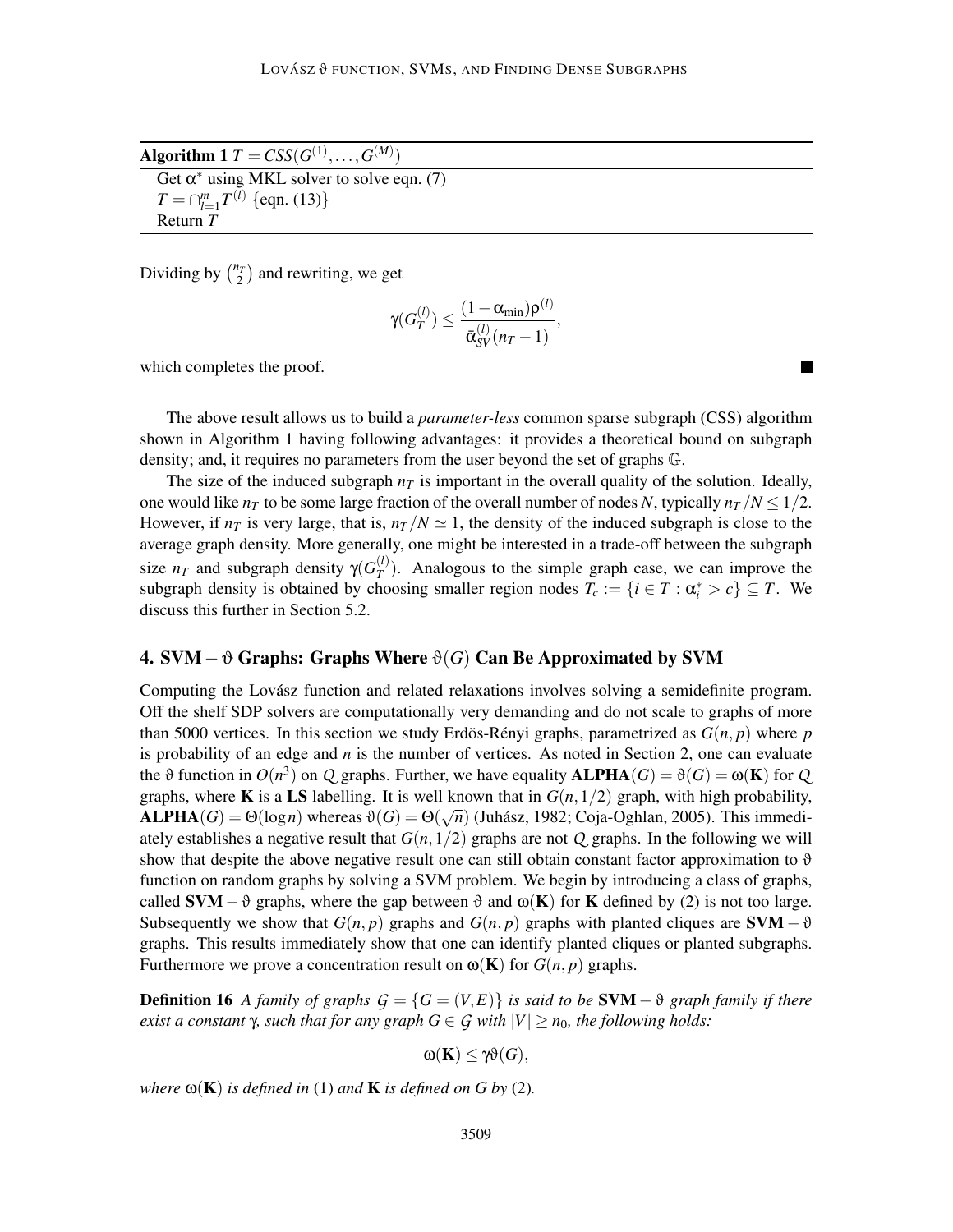Such classes of graphs are interesting because of two reasons. Firstly on these class of graphs one can approximate the Lovász function well without resorting to solving a SDP, and secondly the  $\vartheta$  function in turn can be used in the design and analysis of approximation algorithms. We will demonstrate examples of such families of random graphs: the Erdös–Rényi random graph  $G(n, p)$ and a planted variation. Here the relaxation  $\omega(\mathbf{K})$  could be used in place of  $\vartheta(G)$ , resulting in algorithms with the same quality guarantees but with faster running time—in particular, this will allow the algorithms to be scaled to large graphs.

## 4.1  $G(n, p)$  Graphs Are SVM –  $\vartheta$  Graphs

In this section we show that  $G(n, p)$  graphs are indeed  $SVM - ∂$ . We begin with some preliminaries.

## 4.1.1 PRELIMINARIES

The following lemma is well known (see Boyd and Vandenberghe, 2004, Section 9.1.2):

**Lemma 17** *A function g* :  $C \subset \mathbb{R}^d \to \mathbb{R}$  is said to be strongly concave over C if there exists t > 0 such *that*  $\nabla^2 g(\mathbf{x}) \preceq -t\mathbf{I} \ \forall \ \mathbf{x} \in C$ . For such functions one can show that if  $p^* = g(\mathbf{x}^*) = \max_{\mathbf{x} \in C} g(\mathbf{x}) <$ ∞ *then*

$$
\forall \mathbf{x} \in C: \quad \frac{t}{2} \|\mathbf{x} - \mathbf{x}^*\|^2 \leq p^* - g(\mathbf{x}) \leq \frac{1}{2t} \|\nabla g(\mathbf{x})\|^2.
$$

The classical Erdös-R enyi random graph  $G(n, p)$  has *n* vertices and each edge  $(i, j)$  is present independently with probability p. (In the closely related the  $G(n,M)$  model, a graph is chosen uniformly at random from the collection of all graphs which have *n* nodes and *M* edges, or, equivalently, a set of *M* edges is chosen uniformly at random without replacement from the set of all possible  $\binom{n}{2}$  $\binom{n}{2}$  edges. With  $M = \binom{n}{2}$  $n_2$ ) $p$ , the two models are essentially equivalent.) For many types of random distributions,  $G(n, p)$  is considered a paradigm choice for input instances and hence both the combinatorial structure and the algorithmic theory of  $G(n, p)$  are of fundamental interest (Bollobás, 2001; Janson et al., 2000; Frieze and McDiarmid, 1997). We list a few well known facts about  $G(n, p)$ that will be used repeatedly.

**Remark 18** *For*  $G(n, p)$  *for any*  $0 \leq p \leq 1$ ,

- With probability  $1 O(1/n)$ , the degree of each vertex is in the range  $np \pm \sqrt{np \log n}$ .
- With probability  $1 e^{-n^c}$  for some  $c > 0$ , the maximum eigenvalue is  $np(1 + o(1))$ . The *the minimum eigenvalue is in the range*  $[-2\sqrt{np(1-p)}, 2\sqrt{np(1-p)}]$  *(Füredi and Komlós, 1981),*
- *With high probability,*  $\vartheta(G(n, p)) = \Theta(\sqrt{\frac{n(1-p)}{p}})$  *[Coja-Oghlan, 2005; Juhász, 1982].*

## 4.1.2  $G(n, p)$  GRAPHS ARE SVM  $-\vartheta$

We are now ready to state our main result.

**Theorem 19** *Let*  $G = G(n, p)$ *, with*  $p(1-p) = \Omega(n^{-1} \log^4 n)$ *. For every constant*  $\delta > 0$ *,* 

$$
\omega({\bf K})\leq (1+O(1))\vartheta(G)
$$

*holds with probability*  $1 - O(1/n)$ *, whenever* **K** *is defined in* (2) *with*  $\rho = (1 + \delta)2\sqrt{np(1-p)}$ *.*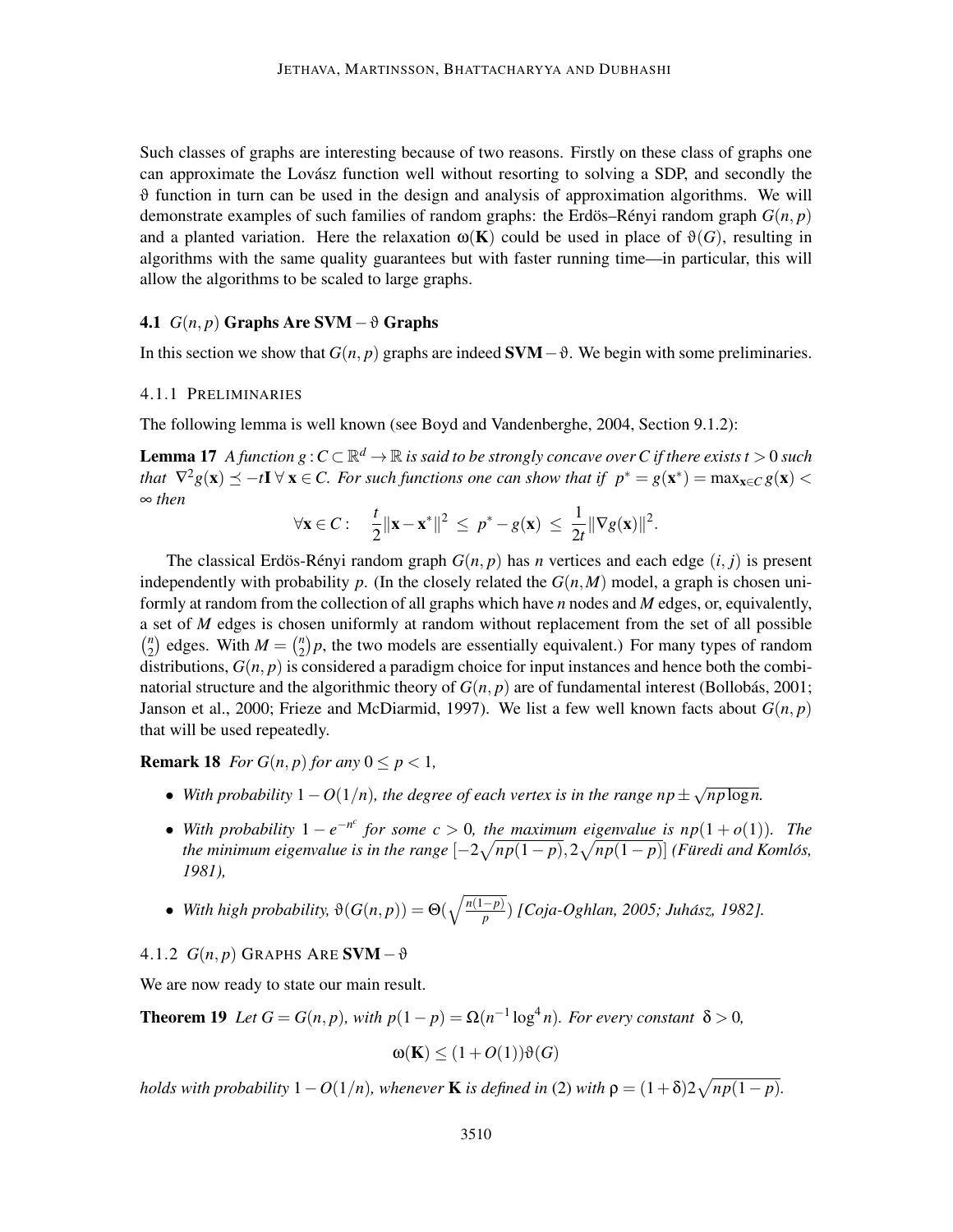**Proof** By Remark 18 for all choices of  $\delta > 0$ , the minimum eigenvalue of  $\frac{1}{\rho}A + I$  is, almost surely, greater than 0 which implies that  $f(\alpha, K)$  (see (1)) is strongly concave. As A is random we begin by analyzing the KKT conditions (3) for  $\mathbb{E}(A)$ , the expectation of A. For  $G(n, p)$  graph  $\mathbb{E}(A) =$  $p(ee^{\top}-I)$ . For the given choice of  $\rho$ , the matrix  $\tilde{K} = \frac{\mathbb{E}(A)}{\rho} + I$  is positive definite. More importantly  $f(\alpha, \tilde{\mathbf{K}})$  is again strongly concave and attains maximum at a KKT point. By direct verification  $\hat{\alpha} = \hat{\beta}e$  where  $\hat{\beta} = \frac{\hat{\beta}}{(n-1)}$  $\frac{p}{(n-1)p+p}$  satisfies the KKT conditions. More precisely

$$
\hat{\alpha} + \frac{1}{\rho} \mathbb{E}(\mathbf{A}) \hat{\alpha} = \mathbf{e}.
$$
 (14)

Thus  $\hat{\alpha}$  is the optimal for the expected case with the optimal value,  $\bar{f}$ , given by

$$
\bar{f} = \max_{\alpha \ge 0} f(\alpha, \tilde{\mathbf{K}}) = 2 \sum_{i=1}^{n} \hat{\alpha}_i - \hat{\alpha}^\top \left( \frac{\mathbb{E}(\mathbf{A})}{\rho} + \mathbf{I} \right) \hat{\alpha} = n\hat{\beta}.
$$
 (15)

By choice of  $\rho$ , for any *p* in the regime  $np \geq 1$  one notes that

$$
\hat{\beta} = \frac{\rho}{(n-1)p + \rho} = \frac{\rho}{np} (1 + o(1)) = 2(1 + \delta) \sqrt{\frac{1 - p}{np}}.
$$
\n(16)

The last equality holds by neglecting the  $o(1)$  term. Using the fact about degrees of vertices in  $G(n, p)$ , in the regime of interest,

$$
\mathbf{a}_i^\top \mathbf{e} = (n-1)p + \Delta_i \text{ with } |\Delta_i| \le \sqrt{n p \log n},\tag{17}
$$

where  $a_i^{\top}$  is the *i*<sup>th</sup> row of the adjacency matrix **A**. It is interesting to note that  $\hat{\alpha}$  is an approximate KKT point for (3). Indeed, for all  $i \in V$ , application of (17) and (16) alongwith the choice of  $\rho$  as given in the statement of theorem we obtain

$$
\left| \hat{\alpha}_i + \frac{1}{\rho} \sum_j A_{ij} \hat{\alpha}_j - 1 \right| = \left| \frac{\hat{\beta}}{\rho} \Delta_i \right| \le \sqrt{\frac{\log n}{np}}.
$$
 (18)

We would like to exploit this property to approximate the  $\omega(K)$  for a random graph. To this end note that

$$
f(\hat{\alpha}; \mathbf{K}) = \hat{\alpha}^{\top} \mathbf{e} + \sum_{i=1}^{n} \hat{\alpha}_i \left( 1 - \hat{\alpha}_i - \frac{\mathbf{a}_i^{\top} \mathbf{e}}{\rho} \right) = \bar{f} - \frac{\hat{\beta}^2}{\rho} \sum_{i=1}^{n} \Delta_i,
$$

which on application of  $(18)$  and  $(16)$  yield

$$
|f(\hat{\alpha}; \mathbf{K}) - \bar{f}| \leq \hat{\beta} \sum_{i=1}^{n} \left| \frac{\hat{\beta}}{\rho} \Delta_i \right| \leq n \hat{\beta} \sqrt{\frac{\log n}{np}} = \left( 2(1+\delta) \sqrt{\frac{(1-p)}{p}} \right) \sqrt{\frac{\log n}{p}}.
$$
 (19)

As noted before the function  $f(\alpha; \mathbf{K})$  is strongly concave with  $\nabla_{\alpha}^2 f(\alpha; \mathbf{K}) \preceq -\frac{\delta}{1+\delta} \mathbf{I}$  for all feasible α. Recalling a useful result from convex optimization, see Lemma 17, we obtain

$$
\omega(\mathbf{K}) - f(\hat{\alpha}; \mathbf{K}) \le \frac{1}{2} \left( 1 + \frac{1}{\delta} \right) \|\nabla f(\hat{\alpha}; \mathbf{K})\|^2.
$$
 (20)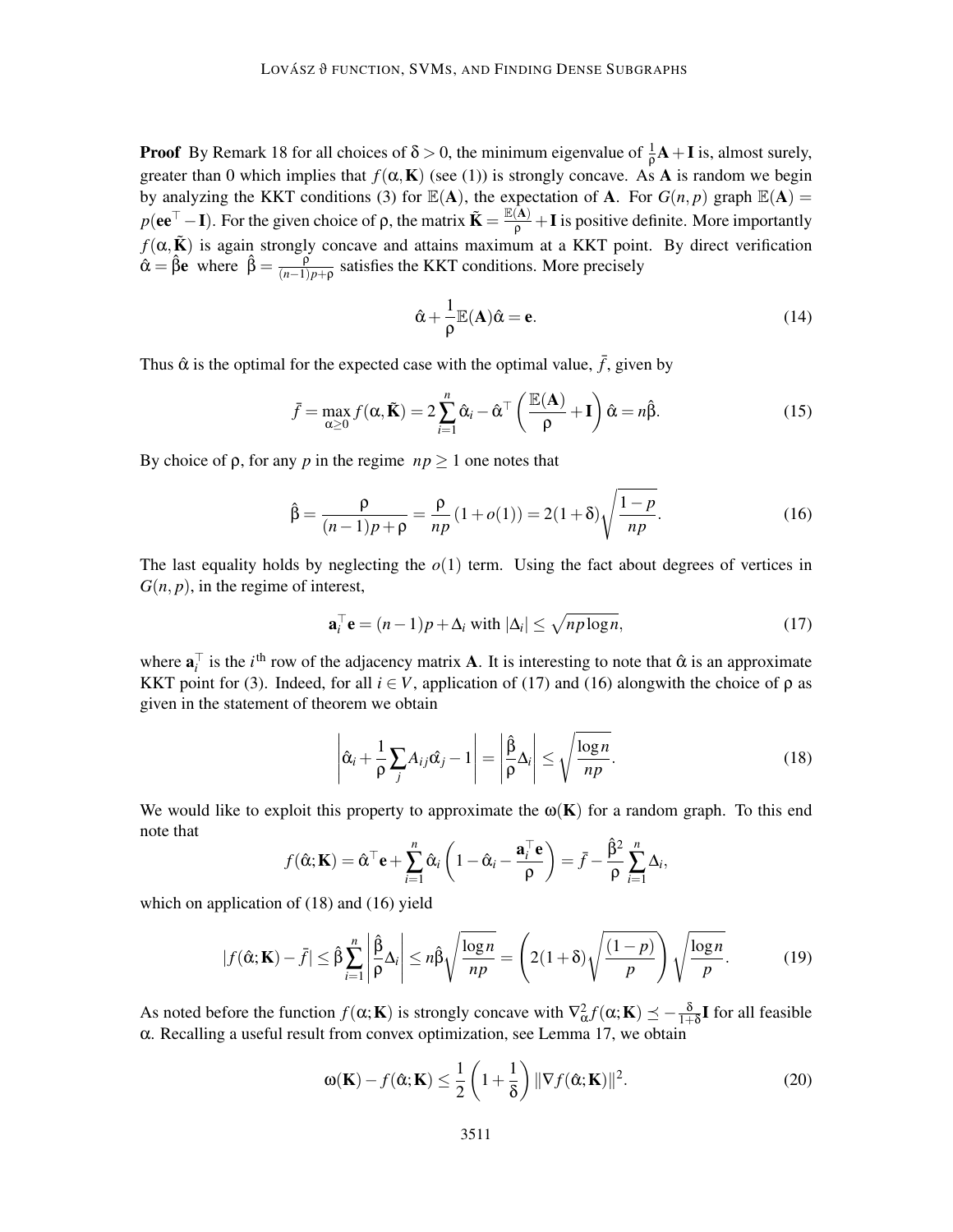Observing that  $\nabla f(\alpha; \mathbf{K}) = 2(\mathbf{e} - \alpha - \frac{\mathbf{A}}{\rho})$  $\frac{\mathbf{A}}{\rho}\alpha$ ) and using the relation between  $\|\cdot\|_{\infty}$  and  $\|\cdot\|$  along with (18) and (17) gives  $\|\nabla f(\hat{\alpha}; \mathbf{K})\| \leq \sqrt{n} \|\nabla f(\hat{\alpha}; \mathbf{K})\|_{\infty} \leq 2 \sqrt{\frac{\log n}{p}}$  $\frac{gn}{p}$ . Plugging this estimate in (20) and using equation (15) along with (19) we obtain

$$
\omega(\mathbf{K}) \le n\hat{\beta} + \left(1 + \frac{1}{\delta}\right) \left(\frac{\log n}{p}\right) + 2(1 + \delta)\sqrt{\frac{1 - p}{p}}\sqrt{\frac{\log n}{p}}
$$

$$
= 2(1 + \delta)\sqrt{\frac{n(1 - p)}{p}} + O\left(\frac{\log n}{p}\right).
$$

The second inequality is true because  $\delta$  is constant. One notes that

for any 
$$
p(1-p) \ge \frac{(\log n)^2}{n}
$$
,  $\left(\frac{\log n}{p}\right) \le \sqrt{\frac{n(1-p)}{p}}$  (21)

holds. The result follows by dividing the first inequality by  $p^2$  and taking square roots. By choice of *p* as stated in the theorem and for large enough *n*, one obtains

$$
\omega(\mathbf{K}) \le (1 + O(1)) \sqrt{\frac{n(1 - p)}{p}}
$$

and the theorem follows from Remark 18.

In the next section we show that when a large independent set is hidden in a random graph one can still view it as a  $SVM - ∅$  graph. This property can be very useful in detecting planted cliques in dense graphs.

## 4.2 Finding Planted Cliques in Random Graphs

Finding large cliques or independent sets is a computationally difficult problem even in random graphs. While it is known that the size of the largest clique or independent set in  $G(n,1/2)$  is  $2\log n$ with high probability, there is no known efficient algorithm to find a clique of size significantly larger than  $\log n$  - even a cryptographic application was suggested based on this (see the discussion and references in the introduction of Feige and Krauthgamer, 2000). Motivated by this, the following problem was introduced (Jerrum, 1992; Kucera, 1995).

Definition 20 (Hidden Planted Clique) *A random G*(*n*,*q*) *graph is chosen first and then a clique of size k is introduced in the first* 1,..., *k vertices. The problem is to identify the clique.*

The case of  $q = \frac{1}{2}$  $\frac{1}{2}$  is extensively studied in the literature. Kucera (1995) observed that if  $k =$  $\Omega(\sqrt{n \log n})$ , then the hidden clique can be easily discovered by examining the high degree vertices. Alon et al. (1998) and Feige and Krauthgamer (2000) showed that if  $k = \Omega(\sqrt{n})$ , then the hidden clique can be discovered in polynomial time. No efficient algorithm is known to discover the hidden clique if  $k = o(\sqrt{n})$ .

We consider the (equivalent) complement model  $\bar{G}(n,1-p,k)$  where an independent set is planted on the first *k* vertices and apply the SVM based approach. We show that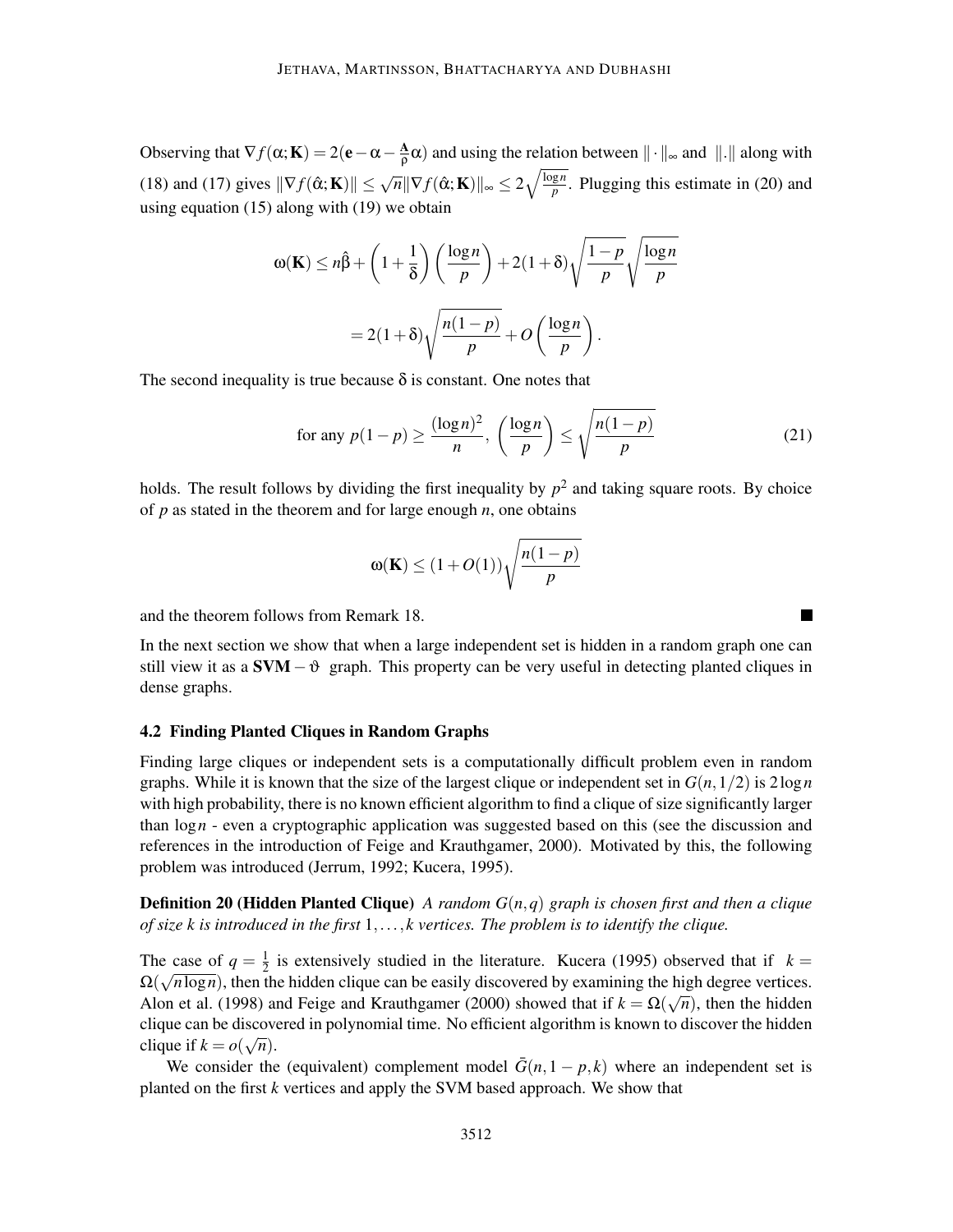**Theorem 21** For  $p(1-p) = \Omega(n^{-1} \log^4 n)$ , the graph  $G = \overline{G}(n, 1-p, k)$  is a Q graph almost *surely if*  $k = \Omega\left(n^{2/3}p^{-1/3}\ln^{1/3}n\right)$ .

 $\blacksquare$ 

## Proof See Appendix B.1

The result shows that the SVM based formulation yields an integral solution for  $k \geq c \cdot n^{2/3} \ln^{1/3} n$ . More precisely the optimal  $\alpha$  for a given *G* has the property that  $\alpha_i = 1$  whenever  $i \in \{1, ..., k\}$  otherwise  $\alpha_i = 0$  whenever *k* is in the stated regime. Unfortunately this is interesting but not very competitive with state of the art. For  $p = \frac{1}{2}$  $\frac{1}{2}$  in the regime,  $k = \Omega(\sqrt{n \log n})$ , already the highest degree vertices form a clique in the complement  $G(n,1/2,k)$  (Kucera, 1995). However, we show next that in the regime  $k = \Theta\left(\sqrt{\frac{n(1-p)}{p}}\right)$ ), the graph  $\bar{G}(n,1-p,k)$  is a **SVM** –  $\vartheta$  graph. Moreover, we can identify the hidden independent set with high probability. In contrast to Feige and Krauthgamer (2000), our algorithm does not involve a SDP and hence will scale to large problems. In Feige and Krauthgamer (2000) the case of  $p = 1/2$  was studied and it was conjectured that the results could possibly be extended for a general  $p \leq \frac{1}{2}$  $\frac{1}{2}$ . In this paper we establish that for large planted clique  $\bar{G}(n,1-p,k)$  is indeed a **SVM**  $-\vartheta$  graph. Moreover the proof motivates an algorithm capable of recovering the clique.

To begin the investigation we will need to compute the  $\vartheta$  function for  $\bar{G}(n,1-p,k)$ . For  $p=1/2$ , it was shown that the  $\vartheta$  function is *k* (Feige and Krauthgamer, 2000). For a general *p* the  $\vartheta$  function is also the same as *k*. To this end we present the following theorem.

**Theorem 22** *Let*  $G = \overline{G}(n, 1-p, k)$  *where p satisfies*  $p(1-p) = \Omega(n^{-1} \log^4 n)$ *. If* 

$$
k \ge 2\sqrt{\frac{(1-p)}{p}n(1+o(1))},
$$

*then, with high probability,*  $\vartheta(G) = k$ .

Proof See Appendix B.2.

We study the planted clique problem where *k* is in the above regime. Indeed for such a choice of *k*, the graph  $G(n,1-p,k)$  is a SVM –  $\vartheta$  graph. One of the main contribution of this paper is the following theorem.

**Theorem 23** Let  $p(1-p) = \Omega(n^{-1} \log^4 n)$  and  $\delta > 0$  be a given constant. For any  $G = \bar{G}(n, 1-p, k)$ *and k* =  $2t\sqrt{\frac{n(1-p)}{p}}$ , for large enough constant t  $\geq 1$  with **K** *as in (2) and* 

$$
\rho = \left(2\sqrt{np(1-p)} + kp\right)(1+\delta),
$$

*the following holds:*

 $\omega(K) \leq$  $\sqrt{ }$  $1+\frac{1}{1}$  $\frac{1}{t}(1+\delta)+\delta$  $\setminus$  $\vartheta(G) + o(1),$  (22)

*with probability at least*  $1 - O(1/n)$ *.* 

Note that we need a stronger regime for *p* in the above theorem when compared to Theorem 19. This is necessary in view of the conditions in Theorem 21 and Theorem 22.

As a preliminary, we need a bound on the minimum eigenvalue of  $\bar{G}(n,1-p,k)$ :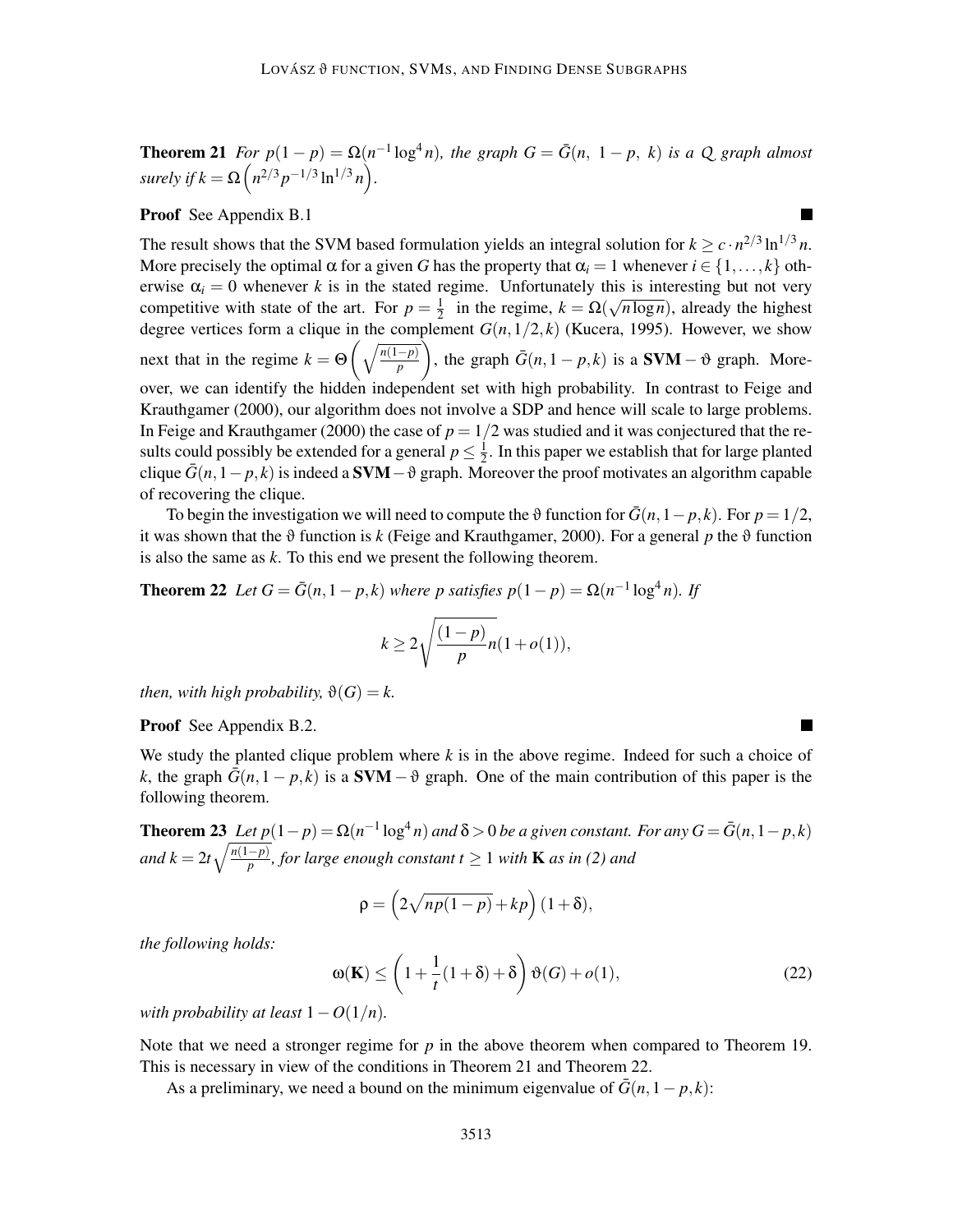**Lemma 24** *With high probability, the minimum eigenvalue of*  $\bar{G}(n,1-p,k)$  *is bounded in absolute value by*  $2\sqrt{np(1-p)} + kp$ .

**Proof** We write the adjacency matrix **A** of  $\bar{G}(n, p, k)$  as  $\mathbf{A}' = \mathbf{A} + \mathbf{E}$  where  $\mathbf{A}'$  is the adjacency matrix of  $G(n,1-p)$  and observe that *E* is zero except for a  $k \times k$  block where it is the adjacency matrix of  $G(k,1-p)$ . Using the Weyl perturbation inequality (Horn and Johnson, 1990), we deduce that  $\lambda_n(A) \geq \lambda_n(A') - \lambda_1(E)$ . By Remark 18 we see that with high probability  $\lambda_n(A') \geq -2\sqrt{np(1-p)}$ and  $\lambda_1(\mathbf{E}) = k p$ 

**Proof** (of Theorem 23) The proof is analogous to that of Theorem 19. Let A be the adjacency matrix of *G*. By definition of  $\rho$  and by Lemma 24 we see that  $\rho = (1+\delta)|\lambda_n(A)|$ . For any  $\delta > 0$ , we see that the minimum eigenvalue of  $\frac{1}{\rho}A + I$  is almost surely *strictly* greater than 0. As a consequence the function  $f(\alpha, K)$  (see (1)) is strongly concave for any instance of *G*. We begin by analysing the KKT conditions, which are necessary and sufficient for optimising strongly concave problems. The KKT conditions in (3) specialises to the graph *G* as follows

$$
\alpha_i + \frac{1}{\rho} \sum_{j=k+1}^n A_{ij} \alpha_j = 1 + \mu_i, \quad \mu_i \alpha_i = 0, \quad \mu_i \ge 0 \quad \forall 1 \le i \le k; \text{ and} \n\alpha_i + \frac{1}{\rho} \sum_{j=1}^n A_{ij} \alpha_j = 1 + \mu_i, \quad \mu_i \alpha_i = 0, \quad \mu_i \ge 0 \quad \forall k+1 \le i \le n.
$$
\n(23)

Let us analyse the average case. By the conditions of the theorem, the expectation of  $A$  is defined as follows

$$
\mathbb{E}(\mathbf{A})_{ij} = \begin{cases} 0 & \text{whenever } 1 \le i, j \le k \text{ and } i = j, \\ p & \text{otherwise.} \end{cases}
$$

By direct verification the matrix  $\tilde{\mathbf{K}} = \frac{\mathbb{E}(\mathbf{A})}{\rho} + \mathbf{I}$  is seen to be positive definite. More importantly  $f(\alpha, \tilde{K})$  is again strongly concave and attains maximum at a KKT point. A KKT point for the problem

$$
\max_{\alpha\geq 0} f(\alpha, \tilde{\mathbf{K}})
$$

is given by  $\hat{\alpha} = [\beta_1 \mathbf{e}_k^{\dagger} \ \beta_2 \mathbf{e}_{(n-k)}^{\dagger}]$  where  $\beta_1$  and  $\beta_2$  satisfies

$$
\beta_1 + \frac{(n-k)p}{\rho}\beta_2 = 1
$$
, and,  $\beta_2 + \frac{k}{\rho}p\beta_1 + \frac{(n-k-1)}{\rho}p\beta_2 = 1$ ;

which leads to

$$
\beta_1 = \frac{1}{1 + \frac{np}{\rho}(1 - r)},
$$
 and,  $\beta_2 = \frac{1}{\frac{1}{1 - r} + \frac{np}{\rho}}.$ 

For  $k$  and  $\rho$  as given, the value of  $r$  is defined as

$$
r = \frac{k}{\rho}p = \frac{t}{(1+t)(1+\delta)}, \qquad 1 - r \approx \frac{1}{t+1}.
$$

For small δ, the second approximation holds. Further noting that  $k = o(n)$  allows us to write

$$
\beta_1 = \frac{(t+1)^2}{(t+1)^2 + \frac{1}{2}\sqrt{\frac{np}{1-p}}\frac{1}{1+\delta}} \quad \text{and} \quad \beta_2 = \frac{(t+1)}{(t+1) + \frac{1}{2}\sqrt{\frac{np}{1-p}}\frac{1}{1+\delta}}.
$$
 (24)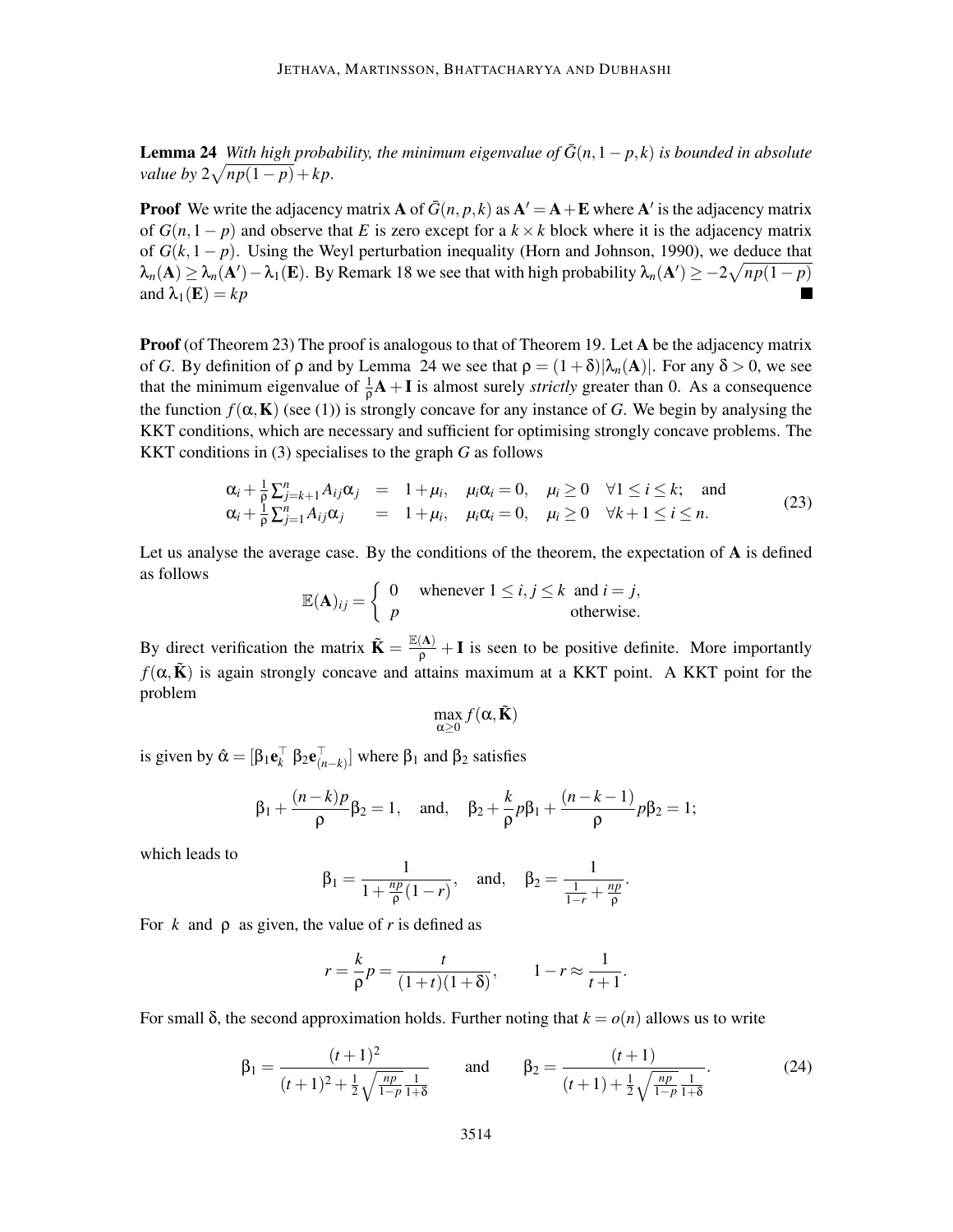By construction  $\hat{\alpha}$  is the optimal solution for the expected case and the optimal value,  $\bar{f}$  is given by

$$
\bar{f} = k\beta_1 + (n-k)\beta_2 \le o(k) + 2\frac{n(t+1)(1+\delta)}{\sqrt{\frac{np}{1-p}}} = \left(1 + \delta + \frac{1}{t}(1+\delta) + o(1)\right)k. \tag{25}
$$

As  $\beta_1 < 1$ , the first term is  $o(k)$ . The second inequality follows by noting that second term can be upper-bounded by neglecting  $(t+1)^2$  in the denominator of  $\beta_2$ . The last equality follows from definition of *k*. Now as in the case of  $G(n, p)$  graphs, we can indeed show that  $\hat{\alpha}$  is an approximate KKT solution for a random graph *G*.

Let  $deg(i, T)$  = number of edges from *i* to *T* where *T* ⊂ *V*. Since  $deg(j, S) \sim Bin(k, p)$  for any  $j \in \overline{S}$ (= *V*\*S*) random variable, we can deduce that

$$
|deg(j, S) - kp| \le \sqrt{k p \log k}
$$
 with probability at least  $1 - O(1/k)$ 

by application of Chernoff bound. Similarly the following is true for any  $j \in V$ 

$$
|deg(j,\bar{S}) - (n-k)p| \le \sqrt{(n-k)p \log(n-k)}
$$

with high probability. Using in  $\hat{\alpha}$  in (23) we obtain

$$
\forall i \in S \qquad |\beta_1 + \frac{\deg(i,\bar{S})}{\rho} \beta_2 - 1| \le \frac{\sqrt{(n-k)p \log(n-k)}}{\rho} \beta_2, \quad \text{and}
$$
  

$$
\forall i \in \bar{S} \quad |\beta_2 + \frac{\deg(i,\bar{S})}{\rho} \beta_1 + \frac{\deg(i,\bar{S})}{\rho} - 1| \le \frac{\sqrt{kp \log k}}{\rho} \beta_1 + \frac{\sqrt{(n-k)p \log(n-k)}}{\rho} \beta_2.
$$

Plugging in the values of  $\beta_1$  and  $\beta_2$ , see (24), gives us the following claim.

**Lemma 25** Let  $\beta_1$  and  $\beta_2$  be defined in (24). The vector  $\bar{\alpha}^{\dagger} = [\beta_1 \mathbf{e}_k^{\dagger} \ \beta_2 \mathbf{e}_{n-k}^{\dagger}]$  satisfies the following *relationship with*  $\varepsilon = O\left(\sqrt{\frac{\log n}{np}}\right)$ .

$$
1 \leq i \leq k \qquad |\hat{\alpha}_i + \frac{1}{\rho} \sum_{j=k+1}^n A_{ij} \hat{\alpha}_j - 1| \leq \varepsilon, \qquad \text{and}
$$

$$
k+1 \leq i \leq n \qquad |\hat{\alpha}_i + \frac{1}{\rho} \sum_{j=1}^n A_{ij} \hat{\alpha}_j - 1| \leq \varepsilon.
$$

Proof By direct verification.

The above lemma establishes that  $\hat{\alpha}$  is an  $\varepsilon$ -approximate KKT point. Indeed

$$
|f(\hat{\alpha}; \mathbf{K}) - \bar{f}| \le (k\beta_1 + (n - k)\beta_2)\varepsilon = O(k\varepsilon) = O\left(\frac{1}{\sqrt{p}}\sqrt{\frac{(1 - p)}{p}}\sqrt{\log n}\right).
$$
 (26)

The first equality follows by using Lemma 25, and the second equality follows from (25). The last equality follows from definition of *k* and ε. Again using the strong concavity condition  $\nabla^2_\alpha f(\alpha; \mathbf{K}) \preceq$  $-\frac{\delta}{1+}$  $\frac{\delta}{1+\delta}$ **I** for all feasible  $\alpha$  and using Lemma 17, we obtain

$$
\omega(\mathbf{K}) - f(\hat{\alpha}; \mathbf{K}) \le \frac{1}{2} \left( 1 + \frac{1}{\delta} \right) \|\nabla f(\hat{\alpha}; \mathbf{K})\|^2.
$$
 (27)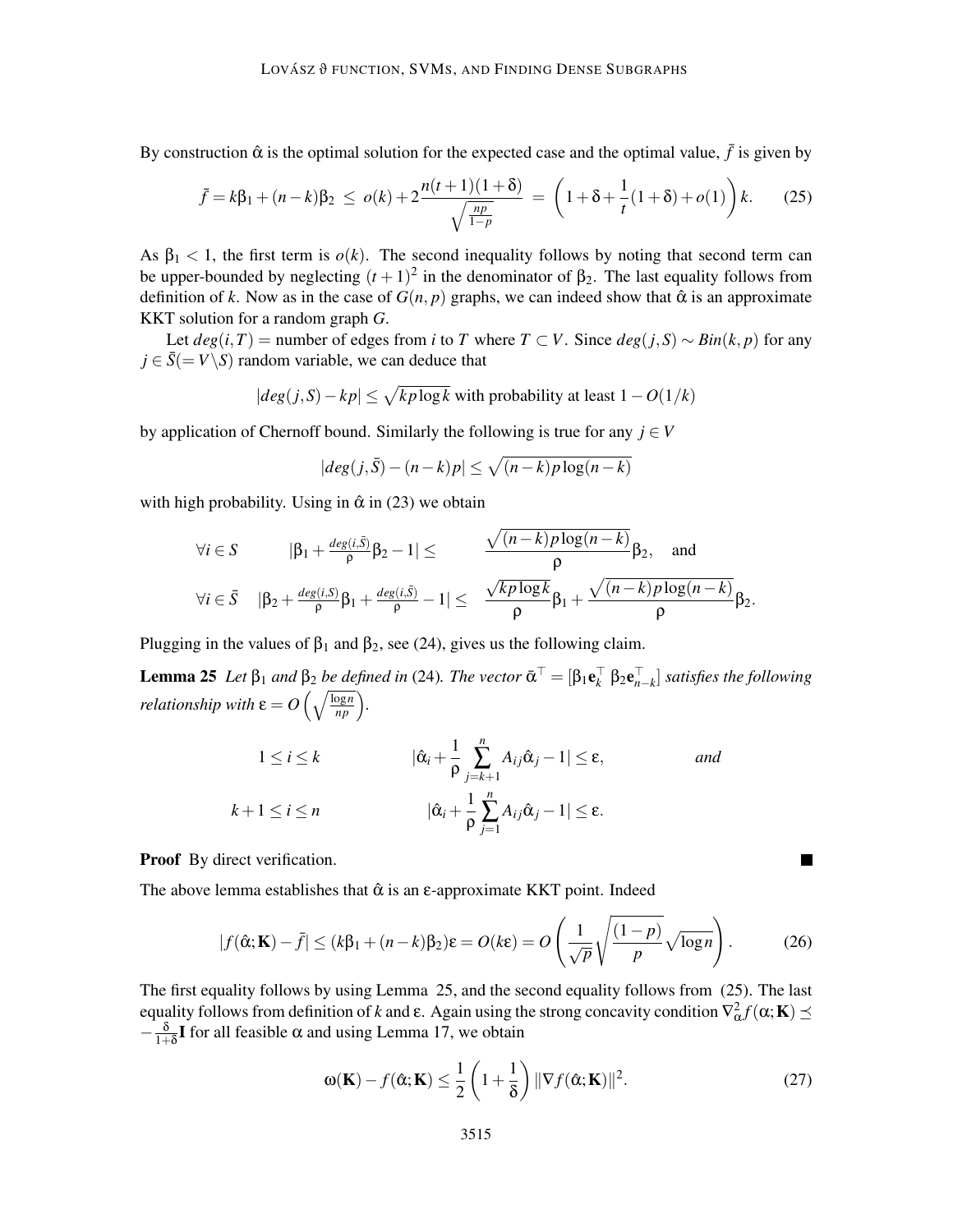Algorithm 2 Input:  $\mathbf{A}(\overline{G}(n,1-p,k)), k$  Output:  $S \subset \{1,\ldots,n\}, |S| = k$ 

| $\alpha^*$ = Use SVM solver to solve (1) with <b>K</b> as defined in Theorem 23            |  |
|--------------------------------------------------------------------------------------------|--|
| Return $S = \{i_j   j = 1, , k \alpha_{i_1}^* \geq \alpha_{i_2}^*  \geq \alpha_{i_n}^* \}$ |  |

Recalling that  $\nabla f(\alpha; \mathbf{K}) = 2(\mathbf{e} - \alpha - \frac{\mathbf{A}}{\rho})$  $\frac{\Delta}{\rho}$  and using the relation between  $\|\cdot\|_{\infty}$  and 2 norm along with Lemma 25 gives  $\|\nabla f(\hat{\alpha}; \mathbf{K})\| \leq \sqrt{n} \|\nabla f(\hat{\alpha}; \mathbf{K})\|_{\infty} \leq O(\sqrt{\frac{\log n}{p}})$  $\frac{gn}{p}$ ). Plugging this estimate in (27) and using equation (26) we obtain

$$
\omega(\mathbf{K}) \leq \hat{f} + O\left(\frac{\log n}{p}\right) + O\left(\frac{1}{\sqrt{p}}\sqrt{\frac{(1-p)}{p}}\sqrt{\log n}\right).
$$

For the given choice of *p* one can use (21) to write

$$
\omega(\mathbf{K}) \le \left(1 + \frac{1}{t}(1+\delta) + \delta + o(1)\right)k.
$$

By Theorem 22,  $\vartheta(\bar{G}(n,1-p,k) = k \text{ holds with high probability, proving (22).}$ 

The above theorem establishes that  $\hat{\alpha}$  is a very good approximation for the optimal solution with high probability.

We note that  $\hat{\alpha}_i$ , for any vertex *i* in the independent set  $S = \{1, ..., k\}$ , is  $(t+1)$  times larger than any other  $\hat{\alpha}_j \notin S$ . Since  $\alpha^*$  is very close to  $\hat{\alpha}$  one might expect to see the same property in  $\alpha^*$ . This motivates Algorithm 2 for finding planted clique in a random graph.

It is expected that with high probability the largest *k* values in the optimal solution would correspond to nodes in the independent set. In a later section we will present empirical results which show that the algorithm is extremely successful in recovering the clique. The runtime of this algorithm is dependent on the availability of an efficient SVM solver. Current SVM solvers have complexity less than  $O(n^2)$ , hence the proposed procedure is indeed scalable to large graphs. In contrast the best known algorithm for solving Lovász  $\vartheta$  has a runtime complexity of  $O(n^5 \log n)$ (Chan et al., 2009). The algorithm in Feige and Krauthgamer (2000) is based on computation of the  $\vartheta$  function and hence will not scale well to large graphs.

#### 4.3 Finding Planted Subgraphs in Random Graphs

The above results show that the SVM procedure can recover a planted independent set in a sparse random graph, which is later exploited to solve the planted clique problem in a dense graph. Moreover we have also established that on random graphs the SVM objective function is tightly concentrated. This points to a more general question that of identifying a planted subgraph, which is much sparser than the original graph.

Let  $G(n, p, p', k)$  be a graph which has a planted  $G(k, p')$  graph on the first  $k$  vertices of a random  $G(n, p)$  graph. We consider the problem of recovering the planted subgraph.

An interesting property of  $\vartheta$  function is that deletion of edges always results in an increases of the  $\vartheta$  function. As a consequence for any  $k$ 

$$
\vartheta(\bar{G}(n,1-p,k)) \geq \vartheta(G(n,p,p',k)) \geq \vartheta(G(n,p))
$$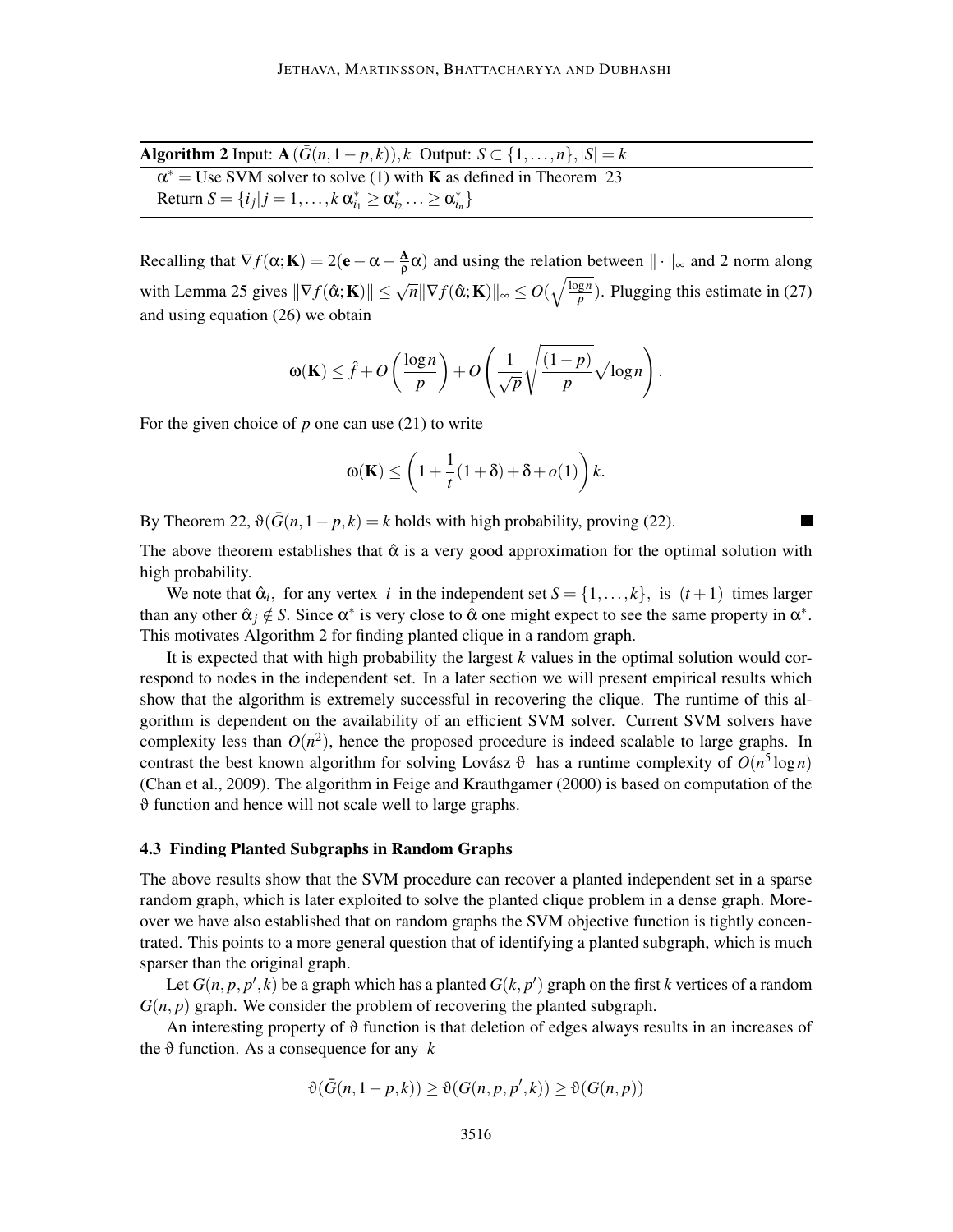whenever  $p' < p$ . By Remark 18 and by Theorem 22 we have  $\vartheta(\bar{G}(n,1-p,k))$  and  $\vartheta(G(n,p))$ are both  $\Theta\left(\sqrt{\frac{n(1-p)}{p}}\right)$ ). whenever  $k = \Theta\left(\sqrt{\frac{n(1-p)}{p}}\right)$ ). . Indeed one can show that the graph with a planted subgraph is also a  $SVM - ∂$  graph. More f

**Theorem 26** *Let*  $G = G(n, p, p', k)$  *with*  $p(1-p) = \Omega(n^{-1} \log^4 n)$  *and*  $p' < p$ . If

$$
k=2t\left(\sqrt{\frac{n(1-p)}{p}}\frac{1-2p'}{1-\frac{p'}{p}}\right),\,
$$

*then the graph G satisfies*

$$
\omega(\mathbf{K}) \le \left(1 + \frac{1}{t}(1+\delta)\right)\vartheta(G),
$$

*with probability at least*  $1 - O(1/n)$  *where K as in (2) and*  $\rho = \left(2\sqrt{np(1-p)} + k(p-p')\right)(1+\delta)$ *for any constant*  $\delta$  > 0.

The proof can be constructed as in Theorem 23 so we do not repeat it here. Instead we make some observations which would help to construct a formal proof by repeating the arguments in Theorem 23. One would need to compute an upper-bound on  $\lambda_n(A)$  where A is the adjacency matrix of  $G(n, p, p', k)$ . We write  $A' = A + E$  where A' is the adjacency matrix of  $G(n, p)$  graph. The matrix **E** is defined as follows. Set all entries of **E** to be 0 except the first  $k \times k$  submatrix. On that block set

$$
E_{ij} = 1
$$
 with probability  $s = \frac{p - p'}{1 - 2p'}$  whenever  $A_{ij} = 0$  for  $1 \le i, j \le k$ ,

otherwise  $E_{ij} = 0$ . By such a choice we see that **E** is the adjacency matrix of  $G(k, s)$  on the first  $k \times k$  block and 0 everywhere else. To check if  $P(A'_{ij} = 1) = p$  we note that all entries, except in the leading  $k \times k$  submatrix, are  $Ber(p)$  distributed. In the leading  $k \times k$  submatrix we note that  $A'_{ij} = 1$  is the union of two mutually exclusive events, namely  $A_{ij} = 1, E_{ij} = 0$  or  $A_{ij} = 0, E_{ij} = 1$ . Substituting the value of *s* confirms

$$
P(A'_{ij} = 1) = P(A_{ij} = 1)P(E_{ij} = 0) + P(A_{ij} = 0)P(E_{ij} = 1) = p'(1 - s) + (1 - p')s = p.
$$

Now by Weyl Perturbation (Horn and Johnson, 1990) we can write

$$
\lambda_n(\mathbf{A}) \geq \lambda_n(\mathbf{A}') - \lambda_1(\mathbf{E}),
$$

which leads to  $|\lambda_n(A)| \leq 2\sqrt{np(1-p)} + k\frac{p-p'}{1-2p}$  $\frac{p-p}{1-2p'}$ . This explains the choice of  $\rho$ . As before the expected case analysis leads to the following equation

$$
\beta_1 + \frac{kp'}{\rho}\beta_1 + \frac{(n-k)p}{\rho}\beta_2 = 1
$$
 and  $\beta_2 + \frac{kp}{\rho}\beta_1 + \frac{(n-k-1)p}{\rho}\beta_2 = 1$ .

The theorem follows by retracing the steps in the proof of Theorem 23. As in the planted clique case the Algorithm 2 recovers the planted subgraph. The proofs in this section suggest that  $\omega(K)$ maybe concentrated. Before we close the section we would like to show that indeed this is the case.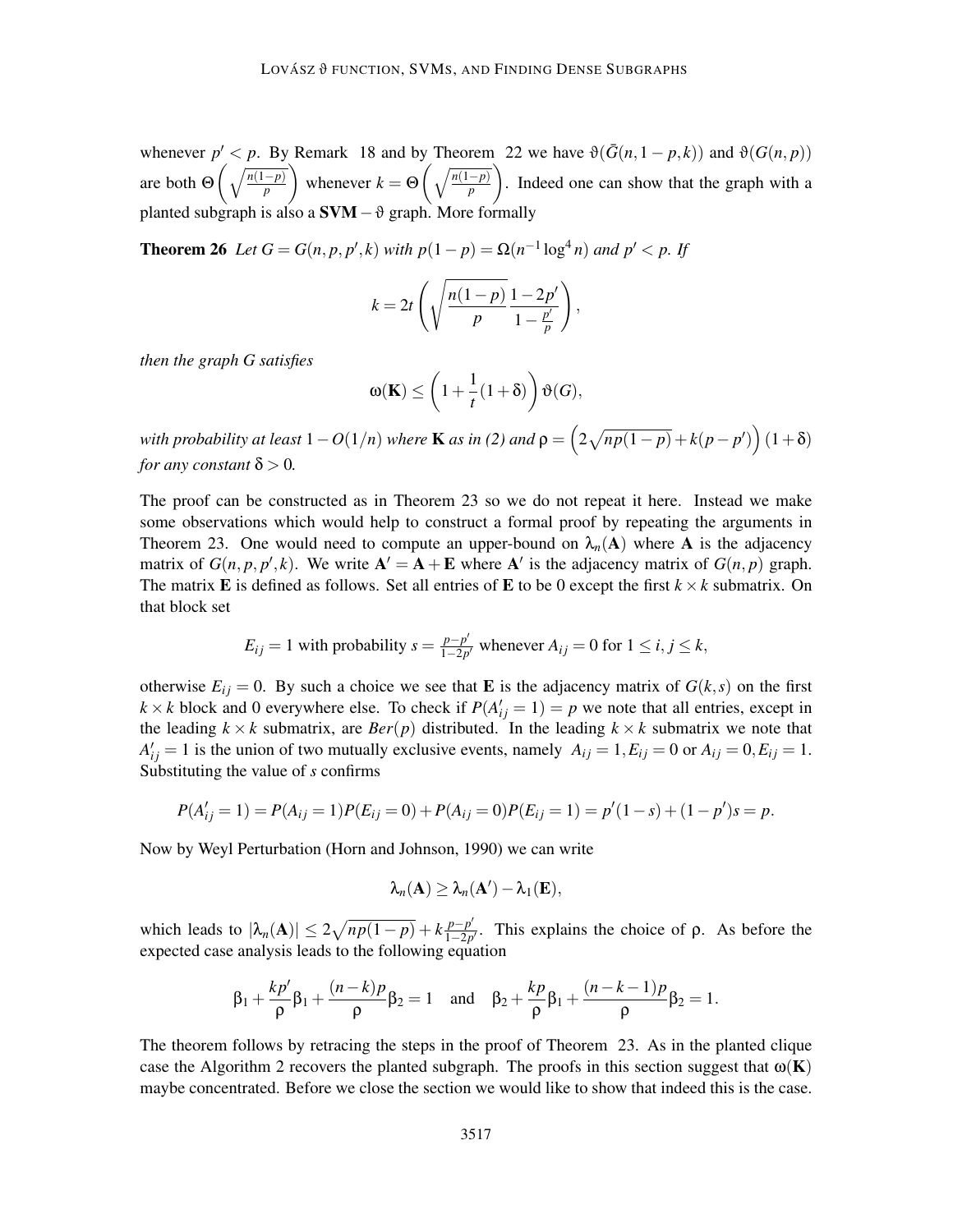## 4.4 Concentration of  $\omega(K)$

The SVM objective function, computed on the random graphs in the previous sections, is also highly concentrated. Using the celebrated Talagrand's inequality (Talagrand, 1995), one can prove the following theorem

Theorem 27 *Let* ω(K) *be defined as in* (1)*. Let G and* ρ *satisfy either of*

 $\bullet$  *G* = *G*(*n*, *p*),  $\rho$  = (1+δ)2 $\sqrt{np(1-p)}$ 

• 
$$
G = \bar{G}(n, 1-p, k), \rho = (1+\delta)(2\sqrt{np(1-p)} + kp)
$$
 where  $k = 2t\sqrt{\frac{n(1-p)}{p}},$ 

*where*  $p(1-p) = \Omega(n^{-1} \log^2 n)$ . Then there exists a constant M such that

$$
|\omega(\mathbf{K})) - M| \le O\sqrt{\frac{\ln^3 n}{np^3(1-p)}}
$$

*with probability*  $1 - O(\frac{1}{n})$  $\frac{1}{n}$ ) whenever **K** is defined in (2).

Before we begin the proof we collect some results. Let  $\omega(\mathbf{K}) = f(\alpha^*, \mathbf{K})$ , see (1). For any graph *G* satisfying the conditions of the theorem we can establish that

Lemma 28 For  $\alpha^*$  be defined as above we have  $\|\alpha^*\| = O\left(\sqrt{\frac{\log n}{p}}\right)$  with probability  $1-\frac{1}{O(n)}$ *O*(*n*)

**Proof** For  $G(n, p)$  case, application of Lemma 17 allows us to rewrite (20)

$$
\frac{1}{2}\frac{\delta}{1+\delta}\|\hat{\mathbf{a}}-\mathbf{\alpha}^*\|^2 \leq \mathbf{\omega}(\mathbf{K}) - f(\hat{\mathbf{\alpha}};\mathbf{K}) \leq \frac{1}{2}\left(1+\frac{1}{\delta}\right)\|\nabla f(\hat{\mathbf{\alpha}};\mathbf{K})\|^2 \leq O\left(\sqrt{\frac{\log n}{p}}\right)
$$

where  $\hat{\alpha}$  satisfies (14). Note that this holds with probability at least  $1 - \frac{1}{O(n)}$  $\frac{1}{O(n)}$  This yields the result  $\|\hat{\alpha} - \alpha^*\| \le O\left(\sqrt{\frac{\log n}{p}}\right)$  and the lemma follows by noting that  $\|\hat{\alpha}\| = O(1)$ . Similarly for  $G = G(n, 1 - p, k)$ , application of Lemma 17 to (27) yields the lemma.

We employ the following version of Talagrand's inequality

**Theorem 29 (Dubhashi and Panconesi, 2009)** Let  $x = (x_1, \ldots, x_d)$  where  $x_1, \ldots, x_d$  are indepen*dent random variables with*  $x_i \in \Omega_i$ *. Let*  $f: \Omega = (\Omega_1 \times \ldots \times \Omega_d) \to \mathbb{R}$  *be a function with the property that if for each x in the domain of f, there exists a vector*  $c = c(x)$  *such that*  $||c|| \leq B$  and

$$
f(x) \le f(y) + \sum_{x_i \ne y_i} c_i, \ \forall \ y \in \Omega,
$$

*then for any*  $s > 0$ *:* 

$$
Pr[|f(x) - M| > Bs] \le 4e^{-s^2/4},
$$

*where M denotes the median of f .*

Proof See Theorem 11.2 in Dubhashi and Panconesi (2009).

The application of the above theorem establishes the result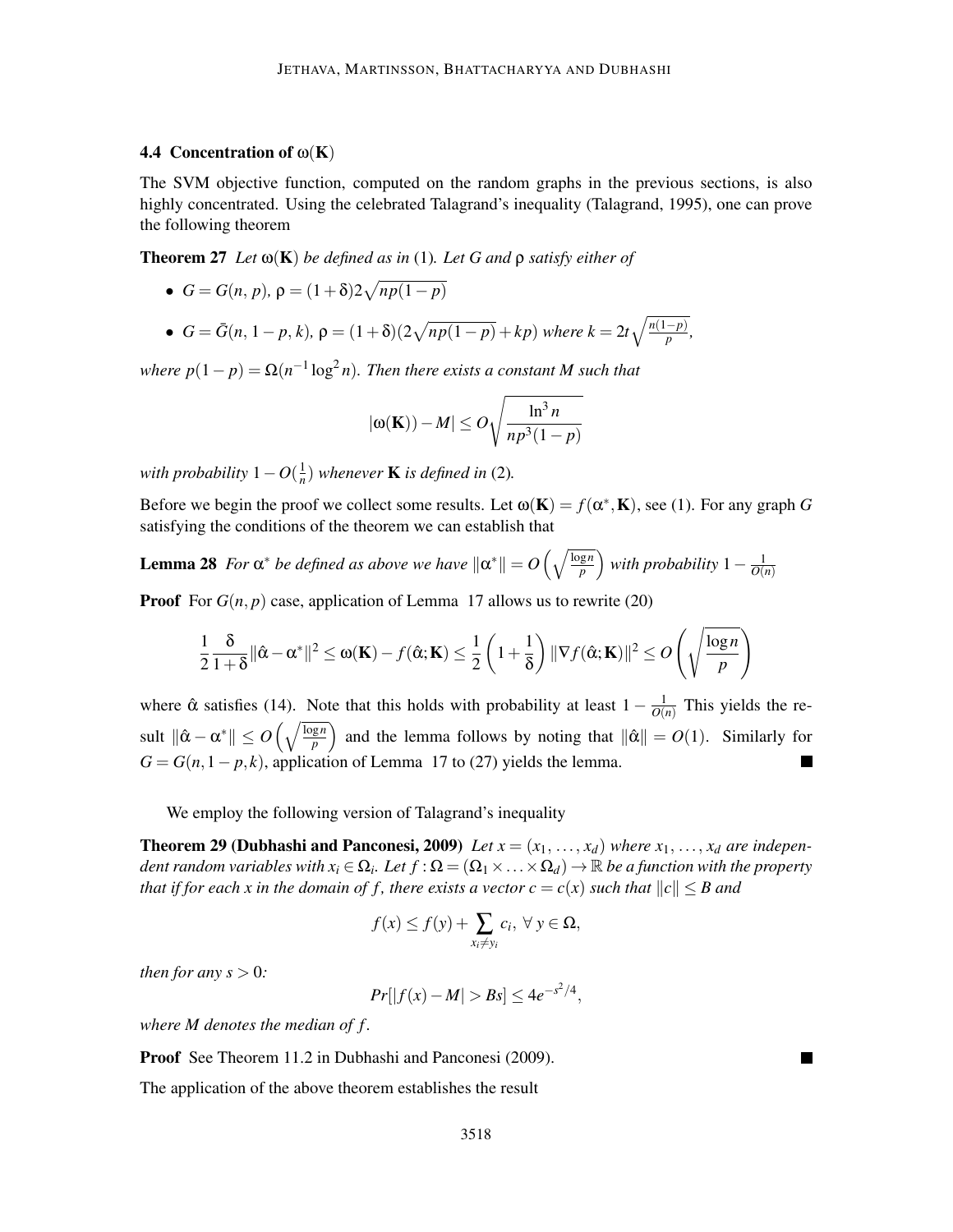Lemma 30 *Let* A *be the adjacency matrix of G, as defined in Theorem 27. Let* α ∗ *denote the solution to the optimization problem*

$$
v(\mathbf{A}) = \max_{\alpha \ge 0} 2e^T \alpha - \alpha^T \left( I + \frac{\mathbf{A}}{\rho} \right) \alpha
$$
 (28)

*for some constant* ρ*. Then for any b* > 0*, there exists a constant M such that*

$$
Pr\left[|v(\mathbf{A}) - M| > \frac{\sqrt{2}b^2s}{\rho}\right] \le 4e^{-s^2/4} + Pr[\|\alpha^*\| > b] \tag{29}
$$

*for any s*  $> 0$ *.* 

**Proof** Let  $\beta^*$  be the optimal solution of

$$
f(\mathbf{A}) := \max_{\beta \ge 0, ||\beta|| \le b} 2e^T \beta - \beta^T \left( I + \frac{\mathbf{A}}{\rho} \right) \beta.
$$

Since (28) can be seen as a relaxation of this, it follows that if  $\alpha^*$  is feasible, that is,  $\|\alpha^*\| \le b$ , then  $v(A) = f(A)$ . For any *D* > 0, this means that if for some *M*, the inequality  $|v(A) - M| > D$  holds then either  $|f(A) - M| > D$  or  $\|\alpha^*\| > b$ , so

$$
Pr[|v(\mathbf{A}) - M| > D] \le Pr[|f(\mathbf{A}) - M| > D] + Pr[||\alpha^*|| > b].
$$
 (30)

By the definition of  $f$  we know that for any adjacency matrix  $A'$ 

$$
f(\mathbf{A}') \ge 2e^T \beta^* - (\beta^*)^T \left(\mathbf{I} + \frac{\mathbf{A}'}{\rho}\right) \beta^*
$$
  
=  $f(\mathbf{A}) + \frac{1}{\rho} \sum_{i,j} (A_{ij} - A'_{ij}) \beta_i^* \beta_j^*$   

$$
\ge f(\mathbf{A}) - \frac{1}{\rho} \sum_{A_{ij} \ne A'_{ij}} 2\beta_i^* \beta_j^*,
$$

where the last sum goes over all  $i > j$ . Let  $c_{ij} = \frac{2\beta_i^* \beta_j^*}{\rho}$  for  $i > j$ . We note that

$$
\sum_{i>j}c_{ij}^2\leq 2\frac{1}{\rho^2}\sum_{i,j}(\beta_i^*)^2(\beta_j^*)^2=\frac{2\|\beta^*\|^4}{\rho^2}\leq \frac{2b^4}{\rho^2}.
$$

The function *f* is defined on  $A_{ij}$ ,  $i < j$  a total of  $d =$  *n* 2  $\setminus$ Bernoulli random variables for the  $G(n, p)$ case. For the planted clique case one needs to consider  $d =$  *n* 2  $\setminus$ − *k* 2  $\setminus$ random variables. Applying Theorem 29 on *f* with  $c_{ij} = \frac{2\beta_i^*\beta_j^*}{\rho}$  for  $i > j$  and  $B = \sqrt{2}b^2/\rho$  we get that there exists an *M* such that for any  $s > 0$ 

$$
Pr\left[|f(\mathbf{A}) - M| > \frac{\sqrt{2}b^2s}{\rho}\right] \le 4e^{-s^2/4}.
$$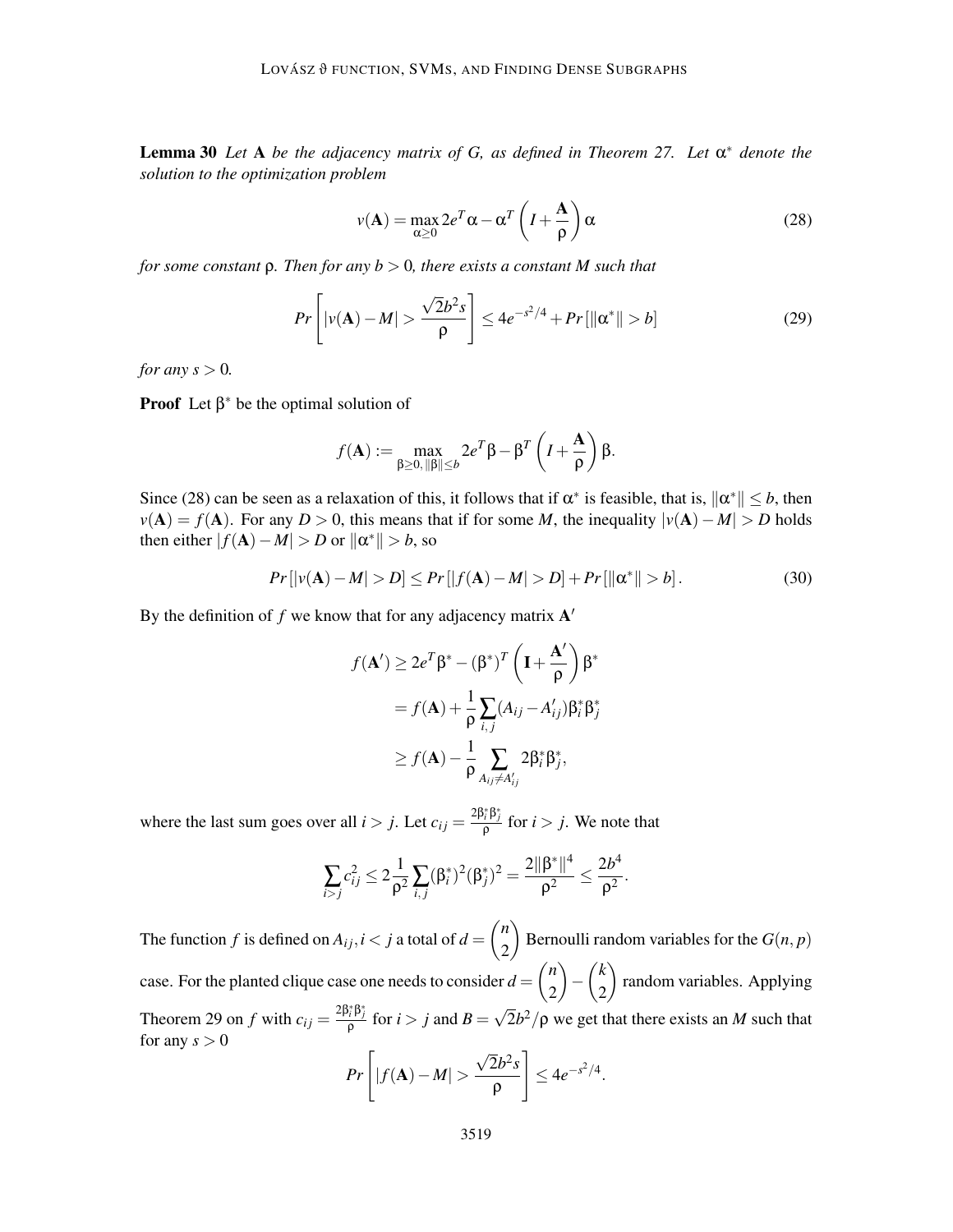Using this bound together with (30) where  $D = \sqrt{2}b^2s/\rho$  implies (29).

**Proof** [Proof of Theorem 27.] By Lemma 28 With probability  $1 - \frac{1}{O(\lambda)}$  $\frac{1}{O(n)}$ , for either one of  $G =$  $G(n, p)$  or  $G = \bar{G}(n, 1-p, k)$ , there exists a constant  $C > 0$  such that  $\|\alpha^*\| \le C\sqrt{\frac{\ln n}{p}}$ . Applying Lemma 30 with  $b = C \sqrt{\frac{\ln n}{p}}$  and  $s = 2\sqrt{\ln n}$  yields

 $\blacksquare$ 

$$
Pr\left[|\nu(\mathbf{A}) - M| > C' \frac{\sqrt{\ln^3 n}}{\rho p}\right] = O\left(\frac{1}{n}\right),\,
$$

for some constant  $C' > 0$ . By assumption  $\rho = \Theta\left(\sqrt{np(1-p)}\right)$ , and hence the above equation establishes that  $|v(A) - M| \leq O\sqrt{\frac{\ln^3 n}{np^3(1-p)}}$  with probability  $1 - O(\frac{1}{n})$  $\frac{1}{n}$ .

## 5. Experimental Evaluation

In Section 3 an algorithm was proposed which was capable of discovering a large common dense subgraph in a collection of graphs. In Section 4.2 an algorithm for discovering a large planted clique in a single graph was discussed. In this section we examine the performance of the proposed algorithms. The code and data for the experiments reported here is available online at http://www. cse.chalmers.se/˜jethava/svm-theta.html.

#### 5.1 Common Dense Subgraph Detection

This subsection presents an experimental evaluation of the *CSS* algorithm for finding large dense subgraphs across multiple graphs. We study an abstraction of the problem using the DIMACS'94 data set which consists of graphs motivated from a number of different practical problems (Johnson and Trick, 1996). The key property of the algorithm is that it is parameter-less, and that it finds large common dense regions - which was not possible using enumerative approach (Jiang and Pei, 2009). We also investigate a thresholding heuristic which improves induced subgraph density at the cost of subgraph size.

#### 5.1.1 DATA SET

We evaluate our algorithm for finding large dense regions on the DIMACS Challenge graphs, $2$ which is a comprehensive benchmark for testing of clique finding and related algorithms. Each of the graph families in DIMACS (*brock*, *c-fat*, *p hat*, *san*, *sanr*) is motivated by carefully selected real world problems, for example, fault diagnosis (*c-fat*), etc.; thus covering a wide range of practical scenarios (Johnson and Trick, 1996).

We evaluate the algorithm on following class of graphs *c-fat* graphs which are based on fault diagnosis problems and are relatively sparse; and, *p hat* graphs which are generalizations of Erdös-Renyi random graphs; and are characerized by wider degree spread compared to classical  $G(n, p)$ 

<sup>2.</sup> The DIMACS benchmark data set is available online at ftp://dimacs.rutgers.edu/pub/challenge/graph/ benchmarks/clique/.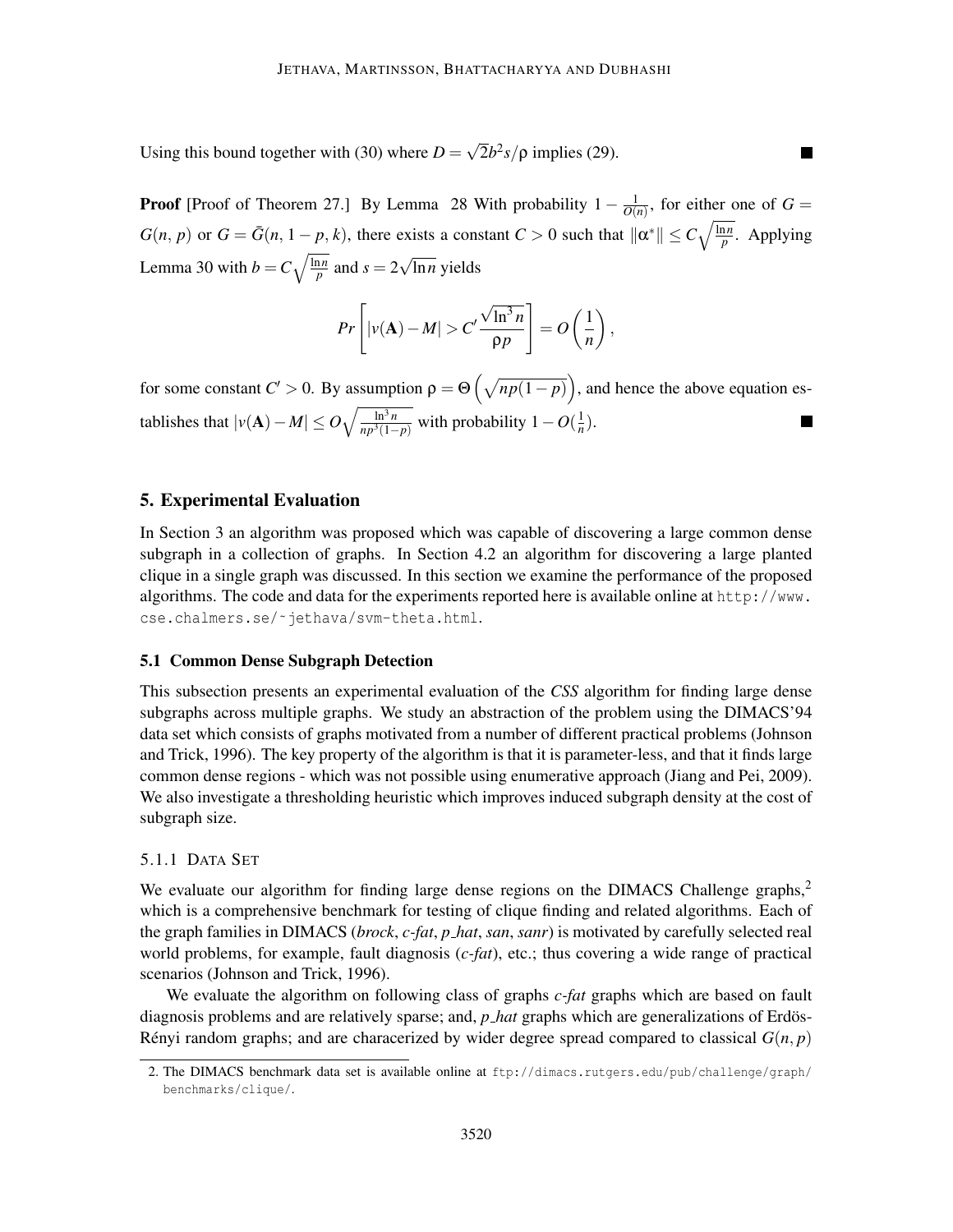model. For the families of dense graphs (*brock*, *san*, *sanr*), we focus on finding large dense region in the complement of the original graphs.

## 5.1.2 EVALUATION

We run Algorithm 1 using off-the-shelf MKL solver SimpleMKL, $3$  to find large common dense subgraph. In order to evaluate the performance of our algorithm, we compute  $\bar{a} = \max_l a^{(l)}$  and  $\underline{a} =$  $\min_l a^{(l)}$  where  $a^{(l)} = \gamma(G_T^{(l)})$  $(T(T)$ )/γ(*G*<sup>(*l*</sup>))</sub> is relative density of induced subgraph (compared to original graph density); and  $n_T/N$  is relative size of induced subgraph compared to original graph size. We want a high value of  $n<sub>T</sub>/N$ ; while <u>a</u> should not be lower than 1.

| Graph family          | N    | M              | $n_{SV}$ | $n_T$ | ā      | $\underline{a}$ |
|-----------------------|------|----------------|----------|-------|--------|-----------------|
| $c$ -fat $200$        | 200  | 3              | 100      | 90    | 2.3613 | 0.99165         |
| $c$ -fat $500$        | 500  | 4              | 152      | 140   | 3.8846 | 1.0182          |
| brock200 <sup>‡</sup> | 200  | 4              | 165      | 164   | 1.0704 | 0.9954          |
| brock400 <sup>‡</sup> | 400  | 4              | 397      | 349   | 1.0214 | 1.0084          |
| brock800 <sup>‡</sup> | 800  | 4              | 795      | 686   | 1.0129 | 1.0062          |
| $p_{\text{hat}300}$   | 300  | 3              | 158      | 157   | 1.5296 | 1.1456          |
| $p_{\text{hat}500}$   | 500  | 3              | 239      | 238   | 1.5551 | 1.1722          |
| p_hat700              | 700  | 3              | 313      | 312   | 1.5782 | 1.1818          |
| p_hat1000             | 1000 | 3              | 429      | 428   | 1.5976 | 1.1879          |
| p_hat1500             | 1500 | 3              | 574      | 573   | 1.6313 | 1.2011          |
| san $200^{\ddagger}$  | 200  | 5              | 200      | 185   | 1.0458 | 1.0029          |
| san $400^{\ddagger}$  | 400  | 3              | 359      | 358   | 1.0411 | 0.9947          |
| sanr $200^{\ddagger}$ | 200  | $\overline{2}$ | 157      | 156   | 1.1402 | 0.9949          |
| sanr $400^{\ddagger}$ | 400  | $\overline{2}$ | 343      | 342   | 1.0355 | 1.0017          |

Table 1: Common dense subgraph recovery on multiple graphs in DIMACS data set. Here  $\bar{a}$  and a denote the maximum and minimum relative density of the induced subgraph (relative to density of the original graph);  $n_{SV}$  and  $n_T$  denotes the number of support vectors and size of subset *T* ⊆ *SV* returned by Algorithm 1. *The enumerative algorithm does not run for large dense regions* (see Jiang and Pei, 2009, Figure 17).

Table 1 shows evaluation of Algorithm 1 on DIMACS data set. We note that our algorithm finds a large subgraph (large  $n<sub>T</sub>/N$ ) with higher density compared to original graph in all of DIMACS graph classes making it suitable for finding large dense regions in multiple graphs. We note that traditional set enumerative methods fail to handle dense subgraph recovery for the case when  $n_T/N$ is large. For example, finding quasicliques of size  $n<sub>T</sub> \approx 60$  requires 11.5 hours (see Jiang and Pei, 2009, Figure 17); in contrast to MKL-based approach which takes less than 1 minute.

The results in Table 1 show that in case of *c-fat* and *p hat* graph families, the induced subgraph density is significantly improved (evidenced by high  $\bar{a}$  and a); and, the number of support vectors  $n_{SV}$  is a large fraction of *N* ( $n_{SV}/N \simeq 1/2$ ). Thus, the algorithm recovers a large common dense subgraph.

<sup>3.</sup> The SimpleMKL solver is available online at http://asi.insa-rouen.fr/enseignants/˜arakotom/code/ mklindex.html.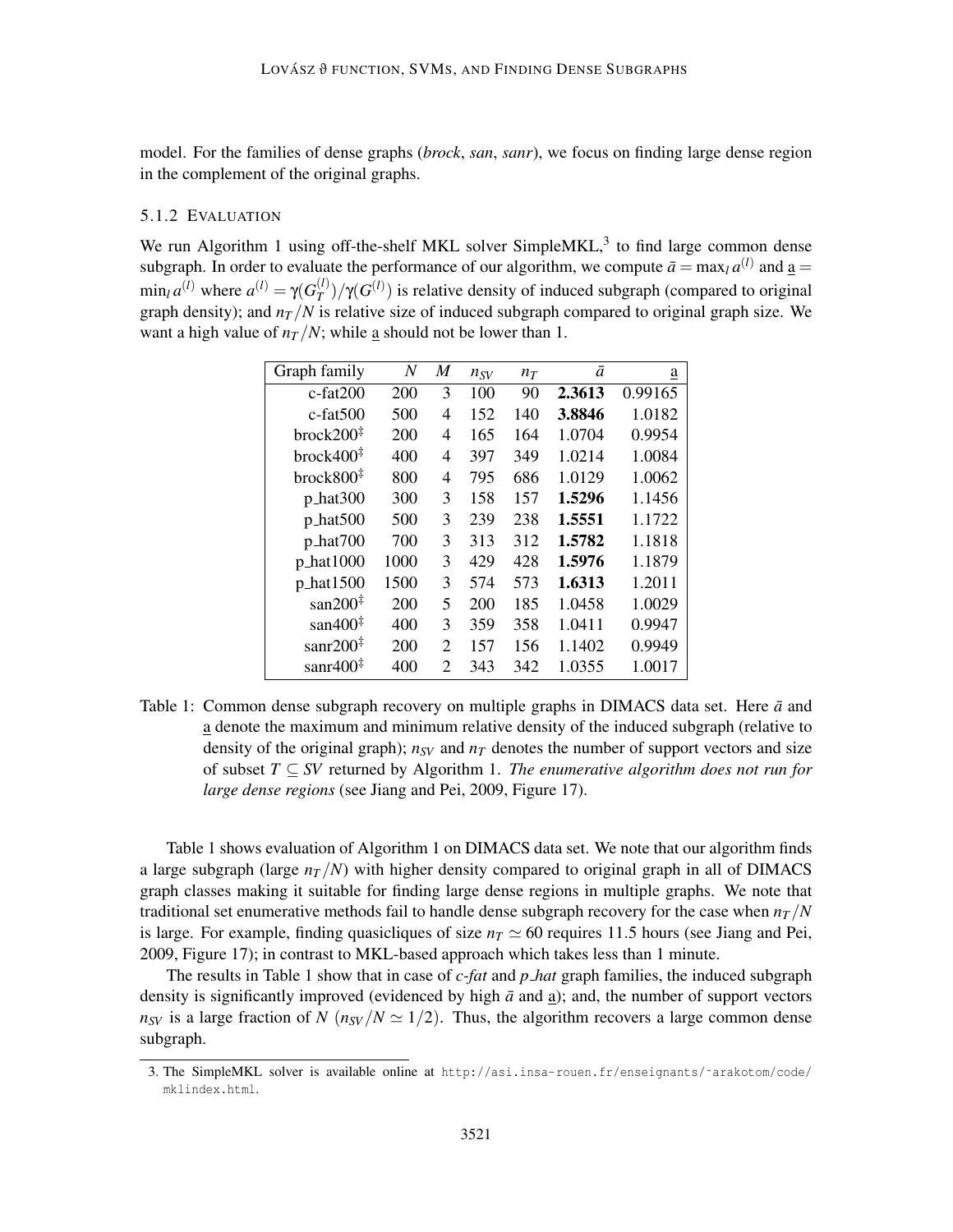| Graph family             | N   | M              | $n_T$ | $n_{S_c}$ | $\bar{a}(T)$ | a(T)   | $\bar{a}(S_c)$ | $a(S_c)$ |
|--------------------------|-----|----------------|-------|-----------|--------------|--------|----------------|----------|
| brock $200^{\ddagger}$   | 200 | $\overline{4}$ | 164   | 83        | 1.0704       | 0.9954 | 1.36           | 0.99     |
| brock400 <sup>‡</sup>    | 400 | $\overline{4}$ | 349   | 199       | 1.0214       | 1.0084 | 1.15           | 1.05     |
| break800 <sup>‡</sup>    | 800 | 4              | 686   | 398       | 1.0129       | 1.0062 | 1.08           | 1.01     |
| san $200^{\ddagger}$     | 200 | 5              | 185   | 100       | 1.0458       | 1.0029 | 1.51           | 1.08     |
| san $400^{\frac{1}{4}}$  | 400 | 3              | 358   | 180       | 1.0411       | 0.9947 | 1.19           | 1.02     |
| sanr $200^{\ddagger}$    | 200 | $\mathcal{D}$  | 156   | 79        | 1.1402       | 0.9949 | 1.86           | 1.04     |
| sanr $400^{\frac{1}{4}}$ |     | $\mathcal{D}$  | 342   | 172       | 1.0355       | 1 0017 | 1.20           | L 02.    |

Table 2: Heuristic rule: If  $n_{SV} \ge 0.8n$  then choose *c* such that  $|S_c| = n_{SV}/2$ . Here  $\bar{a}$  and <u>a</u> denote the maximum and minimum relative density of the induced subgraph (relative to density of the original graph). Induced subgraph density improves by choosing  $S_c$  instead of  $T$ , that is,  $\bar{a}(S_c) \geq \bar{a}(T)$  and  $\underline{a}(S_c) \geq \underline{a}(T)$  for all graphs.

On the other hand, for *brock* and *san* graph families, the number of support vectors is equal to the overall graph size  $n_{SV} \simeq N$ ; and consequently the relative density is 1, that is,  $\gamma(G_{SV}^{(l)}) = \gamma(G^{(l)})$ which is not interesting. In the following subsection, we discuss a heuristic for improving subgraph detection performance when all nodes are support vectors.

#### 5.2 Thresholding Heuristic

In this section, we discuss the impact of choosing support vectors with *high* support by choosing some  $c > 0$  and selecting the set  $S_c = \{i : \alpha_i^* > c\}$ . Figure 2 shows the densities of the induced subgraph  $γ(G_S^{(l)})$  $S_c$ <sup>(*l*)</sup>) relative to original graph density  $\gamma(G^{(l)})$  for all graphs  $G^{(l)} \in \mathbb{G}$ , that is,

$$
a^{(l)} = \gamma(G_{S_c}^{(l)})/\gamma(G^{(l)}) \, \forall \, G^{(l)} \in \mathbb{G}
$$

at different *c* thresholds varying between  $c = 0$  ( $|S_c| = |SV|$ ) and  $c = 1$  ( $|S_c| = 0$ ) (and correspondingly different subgraph sizes  $|S_c|$  which is shown on *x*-axis).

Figure 2 shows the variation in density of the induced subgraph  $\gamma(G_{S_8}^{(l)})$  $S_c^{(l)}$  relative to original graph density  $\gamma(G^{(l)})$  for all graphs  $G^{(l)} \in \mathbb{G}$  at increasing subgraph sizes for the largest graph (resp. *cfat500, p hat1500, brock800, san400* and *sanr400*) in each graph family (resp. *c-fat, p hat, brock, san* and *sanr*). Figure 5 in Appendix A presents the variation for other DIMACS graphs.

Notice that in case of *c-fat* and *p hat* graph families (Figures 2(a) and 2(c)), one can further improve graph densities across all graphs  $G^{(l)} \in \mathbb{G}$  by choosing a higher value of *c* (and correspondingly, a smaller induced subgraph  $|S_c|$ ). In the remaining examples, choosing a higher value of *c* (and correspondingly lower  $|S_c|$ ) improves the density in at least one  $G^{(l)} \in \mathbb{G}$ .

Based on performance on the DIMACS data set, we suggest a simple rule for using the heuristic whenever  $n_{SV} \geq 0.8n$ , then we choose *c* such that  $|S_c| = \lfloor n_{SV}/2 \rfloor$ . Table 2 shows the improvement by using the heuristic rule whenever  $n_{SV} \ge 0.8n$ . We note that minimum and maximum induced subgraph density improves by choosing  $S_c$  instead of *T*, that is,  $\bar{a}(S_c) \geq \bar{a}(T)$  and  $\underline{a}(S_c) \geq \underline{a}(T)$  for all graph families.

It can be seen from Figure 2 that the induced subgraph density is not strictly monotonic with induced subgraph size  $|S_c|$ . However, for medium to large  $|S_c|$ , the subgraph density shows a general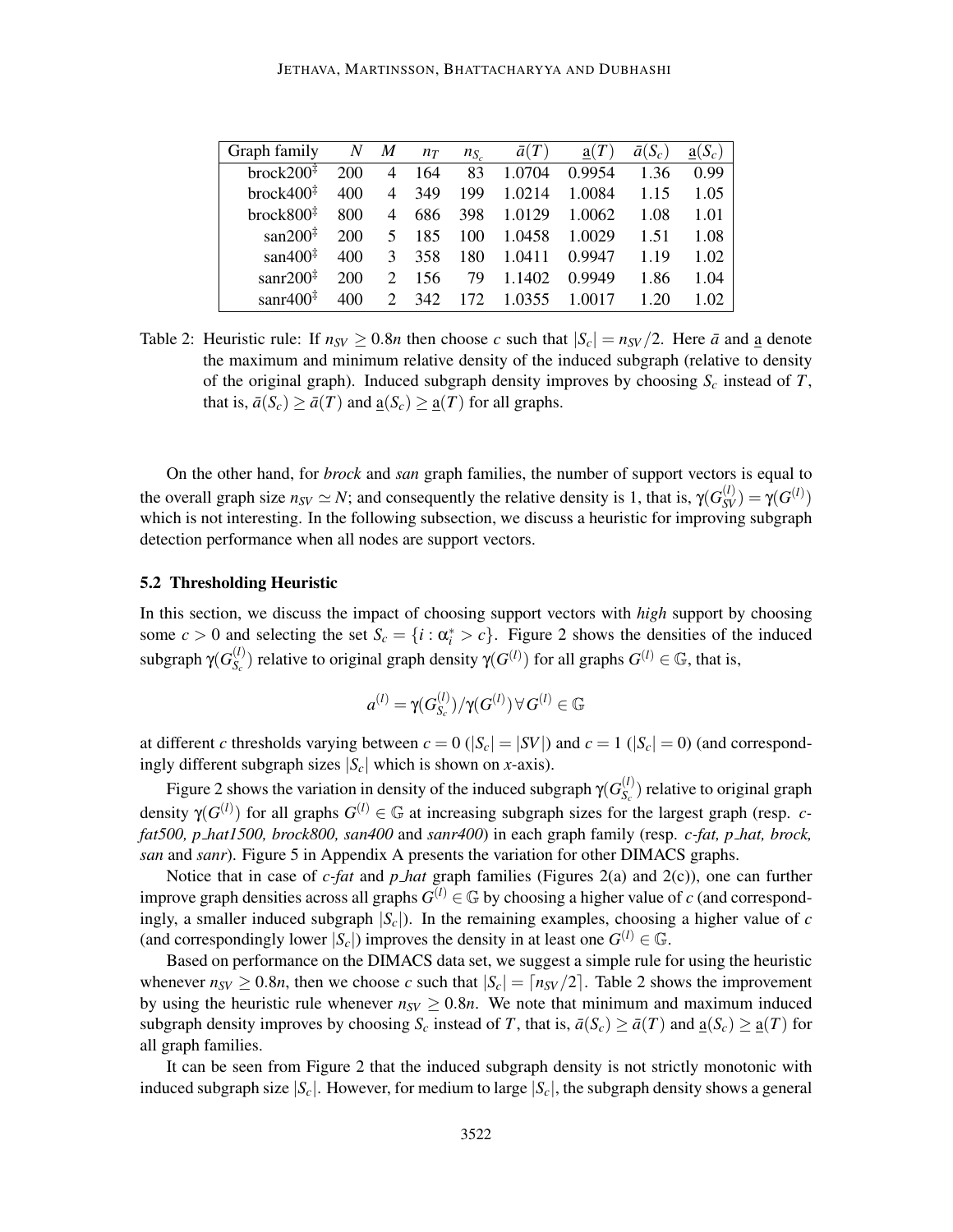

Figure 2: Common dense subgraph recovery. Figures  $(a) - (e)$  show the densities of the induced subgraph  $γ(G_S^{(l)})$  $S_c$ (*l*) relative to original graph density  $\gamma(G^{(l)})$  for all graphs  $G^{(l)} \in \mathbb{G}$  at different values of  $c \in [0,1]$  (i.e., different subgraph sizes  $|S_c|$ ) for different DIMACS graph families.

decreasing trend, that is, if  $|S_c| > |S_{c'}|$ , then the induced subgraph density  $\gamma(G_{S_c}^{(l)})$  $S_{\scriptscriptstyle\mathcal{C}}^{(l)})<\gamma(G_{S_{\scriptscriptstyle\mathcal{C}}'}^{(l)})$  $S_{c'}^{(t)}$  for some regime  $c, c' \in [c_l, c_h]$ . Thus, one can choose a smaller induced subgraph  $S_c$  having higher induced subgraph density by selecting higher value of threshold *c*.

It is instructive to note that in all graph families, the graph with maximum relative density, for example, *c-fat500* in Figure 2(a) is the graph with minimum average density among all graph G. In other words, *MKL-based approach tries to find a dense region in the sparsest subgraph*  $G^{(l)} \in \mathbb{G}$ *while making sure it is compatible with remaining graphs in* G*.*

#### 5.3 Planted Clique Recovery on Random Graphs

We consider the case for Erdos-Renyi graph with general  $p \neq 1/2$  and planted clique of size k, that is,  $G(n, p, k)$ .

#### 5.3.1 DATA SET

We generate  $n_s = 100$  random graphs based on  $\bar{G}(n, 1 - p, k)$  with planted independent set of size  $k = 2t\sqrt{n(1-p)/p}$  and  $p = \frac{1}{2}$  $\frac{1}{2}n^{-\alpha}$  where  $n = 20000$  and  $\alpha \ge 0$ . We choose  $\alpha = c/30$  where *c* lies in the set  $\{0,1,2,\ldots,10\}$ ; and perform  $n_s$  experiments for each *c*. Note that the case of  $\alpha = 0$  yields the familiar planted clique model  $G(n,1/2,k)$  with  $k = 2t\sqrt{n}$ .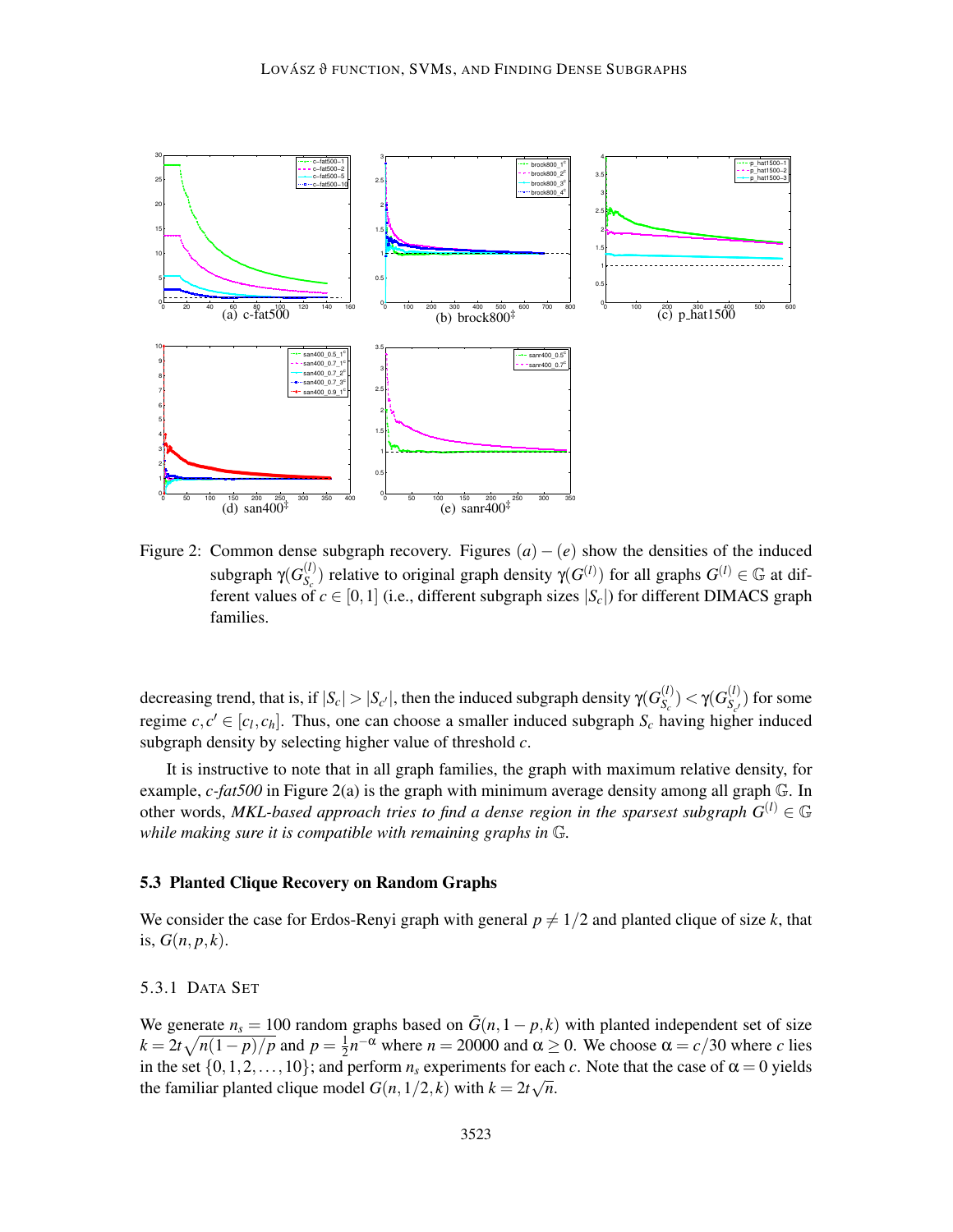

Figure 3: (a) shows  $f_r$  the fraction of graphs for which the hidden clique is recovered exactly; and, the average  $F_1$ -score measuring quality of recovered subset over  $n_s$  trials at each  $t$  $(k = 2t\sqrt{n})$ . (b) shows  $\omega(\mathbf{K})/k$  (blue) is bounded by  $(1 + 1/t)$  (red) (Theorem 23). This allows approximation of Lovász  $\vartheta$  function for large **SVM** –  $\vartheta$  graphs without SDP.



Figure 4: Approximation of Lovász  $\vartheta$  function for general p. This figure shows  $\omega(\mathbf{K})/k$  (blue) is bounded by  $(1 + 1/t)$  (red) (Theorem 23). This allows approximation of Lovász  $\vartheta$ function for large SVM−ϑ graphs without SDP for general *p*.

#### 5.3.2 EVALUATION

We consider the LS labelling  $\mathbf{K} = \frac{A}{\rho} + I$  of  $G(n, 1 - p, k)$  for  $\rho = 2\sqrt{np(1 - p)} + kp$  as discussed in Section 4.2. We solve  $\omega(\mathbf{K})$  using libsvm solver,<sup>4</sup> and return the top-*k* support vectors  $\tilde{S}_k$  as independent set as discussed in Algorithm 2.

In order to evaluate algorithm accuracy, we compute the fraction of graphs for which the independent set is recovered exactly using Algorithm 2, that is,  $f_r = n_r/n_s$  where  $n_r$  is the number of graphs for which independent set is recovered exactly for each  $\bar{G}(n,1-p,k)$ . We also compute the average (over  $n_s$  trials) *F1* score which measures how different is our solution  $\tilde{S}_k$  to maximum independent set *S* as:  $F_1 = \frac{2pr}{p+1}$  $\frac{2pr}{p+r}, p = \frac{|\tilde{S}_k \cap S|}{|\tilde{S}_k|}$  $\frac{|\tilde{S}_k \cap S|}{|\tilde{S}_k|}, r = \frac{|\tilde{S}_k \cap S|}{|S|}$  $rac{k^{\dagger}+|S|}{|S|}$ .

<sup>4.</sup> LibSVM solver is available online at http://www.csie.ntu.edu.tw/˜cjlin/libsvm/.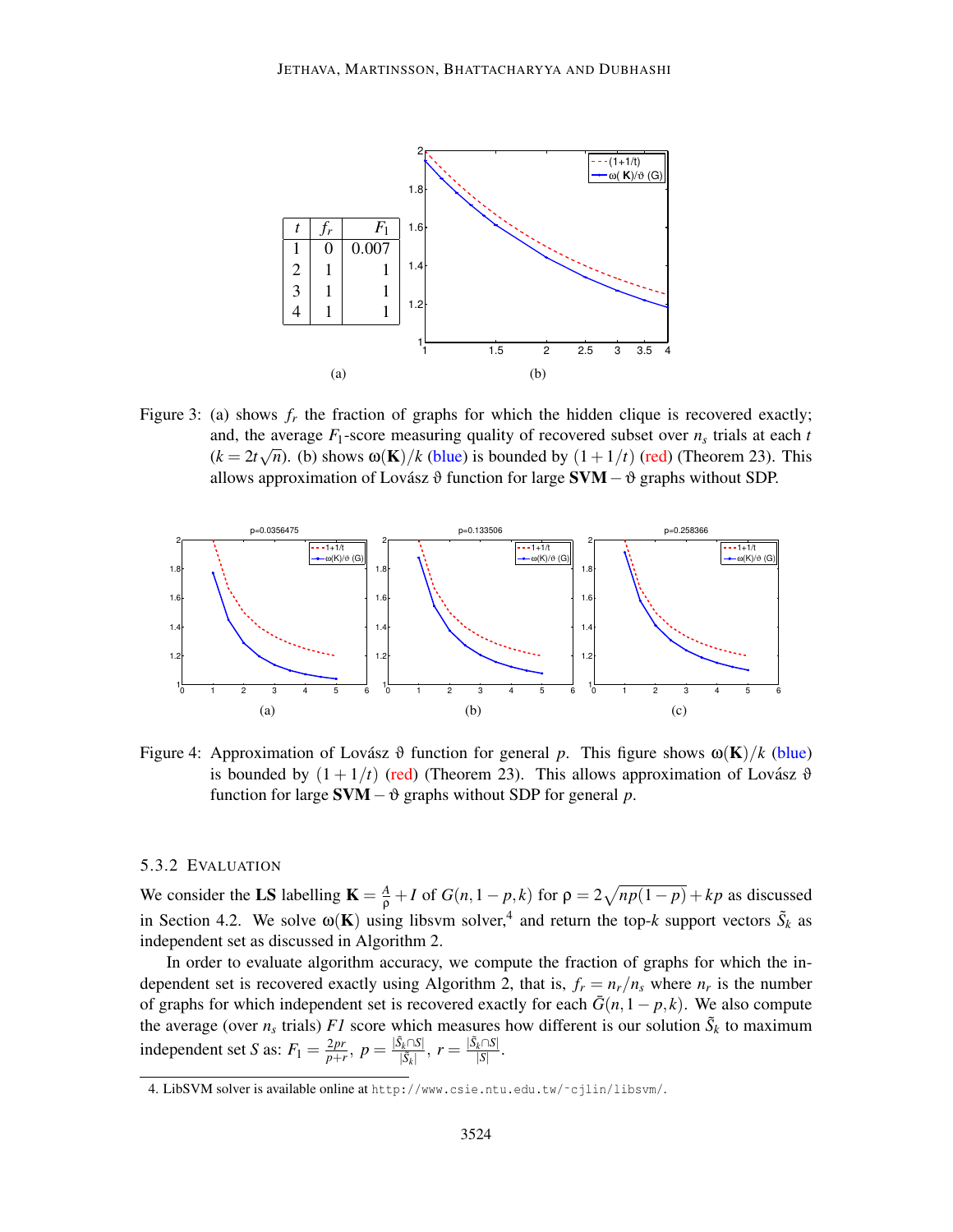## 5.3.3 DISCUSSION

As predicted by Theorem 23, there exists some  $t_0 > 0$  for which Lovász  $\vartheta$  function is bounded by  $\omega(K)$ ; and the planted clique can be recovered perfectly by selecting the top *k* support vectors in sorted descending order of  $\alpha_i^*$ . We find experimentally that this approach recovers the planted clique *exactly* for  $t \ge 2$  for all  $c \in \{0, ..., 10\}$ , that is, random graph  $\bar{G}(n, 1 - p, k)$  with  $p = \frac{1}{2}$  $\frac{1}{2}n^{-\alpha}$ and planted independent set of size  $k = 2t\sqrt{n(1-p)/p}$ .

In particular we discuss the case  $c = 0$  which yields the Erdös-Rényi graph with  $p = 1/2$  and planted clique of size  $k = 2t\sqrt{n}$ . Figure 3(a) shows the fraction of graphs for which the hidden clique is recovered exactly using above procedure. Figure 3(b) shows  $\omega(K)/k$  (shown in blue), and consequently  $\omega(\mathbf{K})/\vartheta(G)$  is bounded by  $(1+1/t)$  (shown in red) for  $G(n,1/2,k)$  case. Figure 4 shows that  $\omega(K)/\vartheta(G)$  is bounded by  $(1+1/t)$  for case when  $p \neq 1/2$ . Thus, *one can use*  $\omega(K)$ *for approximating Lovász*  $\vartheta$  *function for large* **SVM** −  $\vartheta$  *graphs without solving a SDP problem.* 

## 6. Conclusion

The results in this paper establish that there is a close connection between the Lovász  $\vartheta$  function, well studied in graph theory and SVM formulation. This link allows us to design scalable algorithms for computationally difficult problems. In particular we show that on random graphs, the Lovász  $\vartheta$ function can be well approximated by solving an SVM. Furthermore this property is not destroyed even when one plants a large clique in such graphs, allowing extremely scalable algorithms for identifying it. Using tools from MKL we further describe a algorithm for finding a common large dense region in large graphs. This algorithm achieves an order of magnitude scalability compared to state-of-the-art method based on exhaustive search of frequent quasi-cliques.

## Acknowledgments

We would like to thank the anonymous reviewers for their useful comments. The authors also thank Fredrik Johansson and Christos Dimitrikakis for critically reading the manuscript.

## Appendix A. Extended Results on DIMACS Graph Families

Figure 5 shows the densities of the induced subgraph  $\gamma(G_{S_0}^{(l)})$  $S_c$ ) relative to original graph density γ( $G^{(l)}$ ) for all graphs  $G^{(l)} \in \mathbb{G}$  at different values of  $c \in [0,1]$  (i.e., different subgraph sizes  $|S_c|$ ) for remaining graphs (other than those presented in Figure 2) in different DIMACS graph families.

# Appendix B. Some Results Related to  $\bar{G}(n,1-p,k)$

In this section we derive two results related to the planted clique problem. In particular we derive conditions when  $\bar{G}(n,1-p,k)$  is a *Q* graph and we compute the  $\vartheta$  function for the same graph.

## B.1 When Is  $\bar{G}(n,1-p,k)$  a *Q* Graph?

To prove Theorem 21 we will need a lower bound on the minimum eigenvalue of  $\bar{G}$ . One can prove the following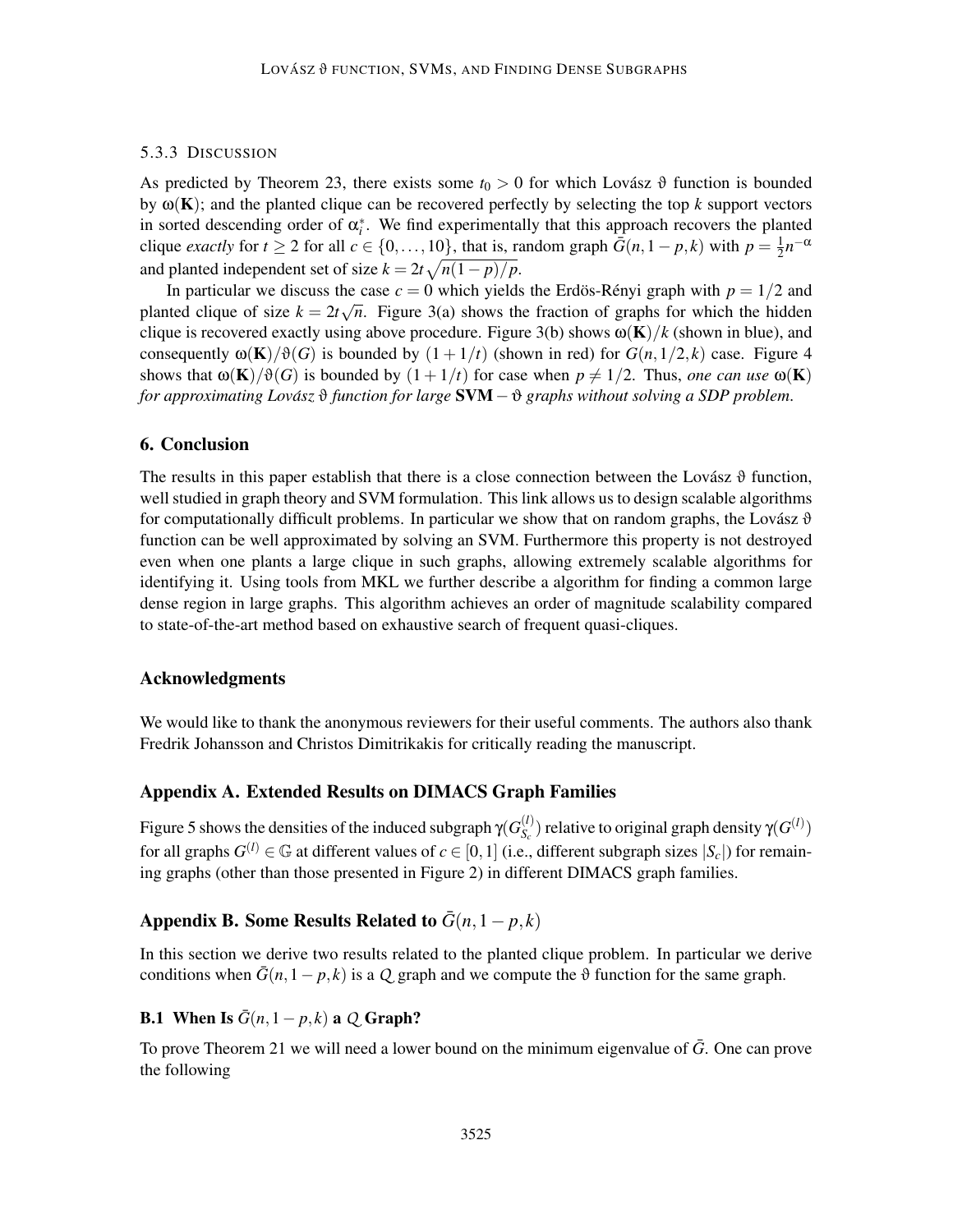

Figure 5: Common dense subgraph recovery. Figures  $(a) - (i)$  show the densities of the induced subgraph  $γ(G_S^{(l)})$  $S_c$ (*l*) relative to original graph density  $\gamma(G^{(l)})$  for all graphs  $G^{(l)} \in \mathbb{G}$  at different values of  $c \in [0,1]$  (i.e., different subgraph sizes  $|S_c|$ ) for remaining graphs in different DIMACS graph families.

**Lemma 31** *Let* **A** *be the adjacency matrix of*  $\bar{G}(n, 1-p, k)$ *. Then with probability at least*  $1 - \frac{1}{n}$  $\frac{1}{n}$ , *the following holds:*

$$
-\lambda_{\min}(\mathbf{A}) \leq kp - \frac{9k^2p}{16n} + \frac{\|\mathbf{A} - \mathbb{E}\mathbf{A}\|^2}{kp} + \sqrt{\ln n} + p.
$$

The proof is crucially dependent on the following result.

**Lemma 32** *Let* **A** *be the adjacency matrix of*  $\bar{G}(n, 1-p, k)$ *. For any fix* **x** *and any*  $\delta > 0$  *we have* 

$$
Pr\left[\mathbf{x}^{\top} \left(\mathbf{A} - \mathbb{E} \mathbf{A}\right) \mathbf{x} \leq -\delta \|\mathbf{x}\|^2\right] \leq e^{-\delta^2}.
$$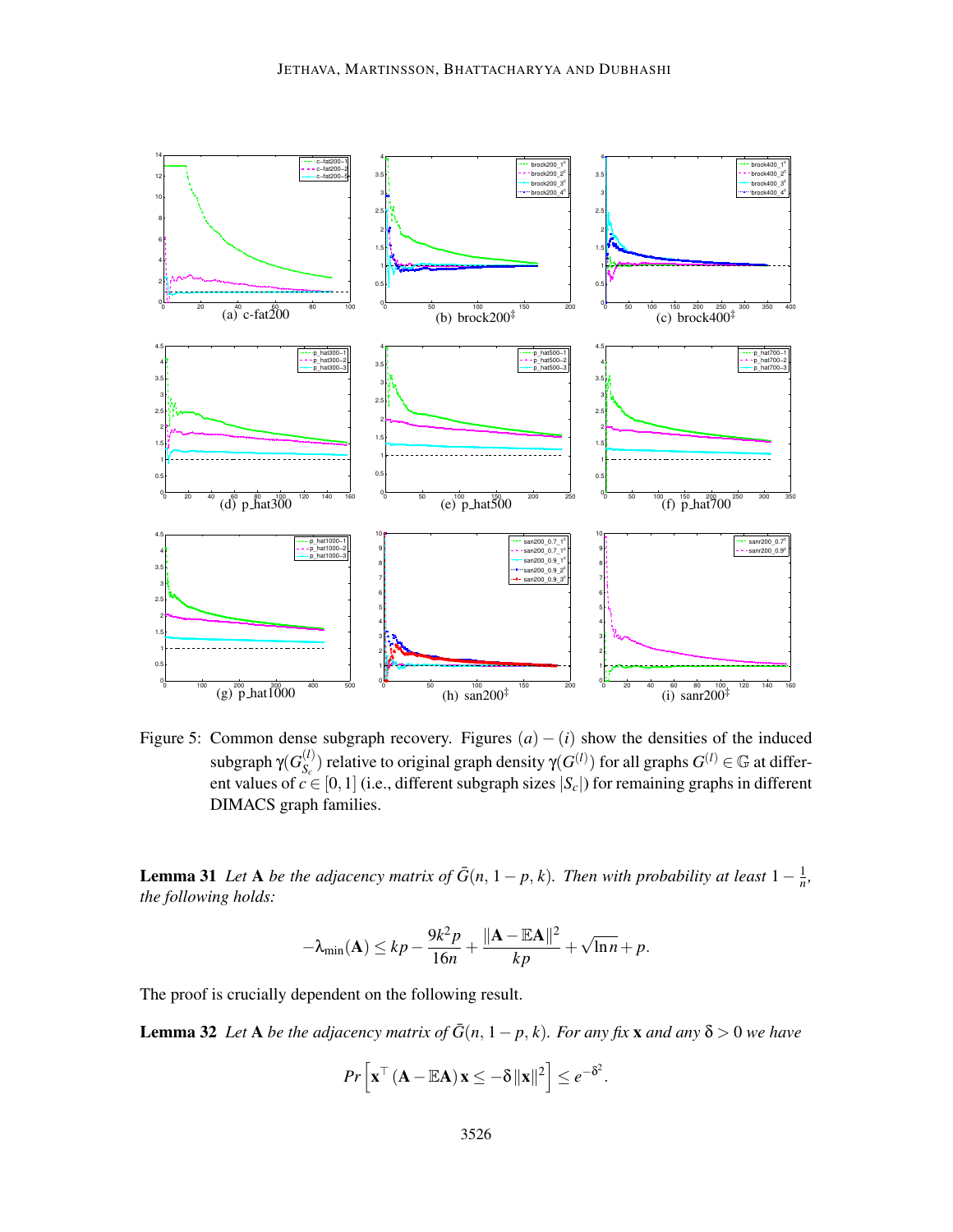**Proof** Let  $\hat{A} = A - \mathbb{E}A$  and consider the random variable

$$
X = -\mathbf{x}^\top \hat{\mathbf{A}} \mathbf{x} = \sum_{i > j} -2x_i x_j \hat{A}_{ij},
$$

where we note that the sum goes over independent random variables. Since  $\hat{A}_{ij}$  varies by at most by 1, the term  $2x_ix_j\hat{A}_{ij}$  varies at most  $|2x_ix_j|$  where

$$
\sum_{i>j} (2x_i x_j)^2 = 2 \sum_{i \neq j} x_i^2 x_j^2 \leq 2 ||\mathbf{x}||^4.
$$

Thus Hoeffding's inequality (McDiarmid, 1998) applied on X states that for any  $t > 0$ 

$$
Pr[X \ge t] \le \exp\left(-\frac{t^2}{\|\mathbf{x}\|^4}\right).
$$

The statement is obtained by letting  $t = \delta ||\mathbf{x}||^2$ .

**Proof** [Proof of Lemma 31] Consider the matrix  $A' = A + D$  where  $D_{ij} = p$  if  $i = j \notin S$  and 0 otherwise, that is, adding *p* to all diagonal elements not in *S*. We note that this perturbation gives  $EA'$  a 2-dimensional column space as all vectors in the column space are constant on *S* and  $\bar{S}$ respectively. Let **x** be any unit vector in the column space where we write  $\frac{\sin t}{\sqrt{k}}$  on *S* and  $\frac{\cos t}{\sqrt{n-k}}$  on  $\frac{\sin t}{\sqrt{n-k}}$ *S*. Since all eigenvectors corresponding to non-zero eigenvalues must be in this vector space, the minimum eigenvalue of  $\mathbb{E}A'$  is either 0 or the minimum of

$$
\mathbf{x}^{\top} \mathbb{E}[\mathbf{A}'] \mathbf{x} = 2\sqrt{k(n-k)} p \sin t \cos t + (n-k) p \cos^2 t
$$
  
= 
$$
\frac{(n-k)p}{2} + \sqrt{k(n-k)} p \sin 2t - \frac{(n-k)p}{2} \cos 2t
$$
  

$$
\geq \frac{(n-k)p}{2} - \frac{p}{2} \sqrt{4k(n-k) + (n-k)^2}
$$
  

$$
\geq \frac{(n-k)p}{2} - \frac{p}{2} \left( n + \frac{2nk - 3k^2}{2n} \right) = -kp + \frac{3k^2p}{4n}
$$

where the last inequality follows by Taylor expansion of the square root at  $n^2$ . Since the last expression is non-positive we conclude that  $\bar{\lambda} := -kp + \frac{3k^2p}{4n}$  $\frac{k^2 p}{4n}$  is a lower bound on the eigenvalues of  $EA'$ .

Now, let v be a normalized eigenvector corresponding to the minimum eigenvalue of  $\mathbb{E} \mathbf{A}'$  and let  $\mathbf{u} = \mathbf{x} + \mathbf{y}$  be any unit vector, where  $\mathbf{x} \parallel \mathbf{v}$  and  $\mathbf{y} \perp \mathbf{v}$ . Since  $\mathbb{E} \mathbf{A}'$  is a rank 2 matrix and clearly  $Tr(\mathbb{E} A') \ge 0$ ,  $\mathbb{E} A'$  can at most have one negative eigenvalue and thus  $\mathbf{y}^\top \mathbb{E}[A']\mathbf{y} \ge 0$ . Furthermore, Lemma 32 states that  $\mathbf{v}^\top \hat{\mathbf{A}} \mathbf{v} \ge -\sqrt{\ln n}$  with probability at least  $\left(1 - \frac{1}{n}\right)$  $\frac{1}{n}$ ). Thus,

$$
\lambda_{\min}(\mathbf{A}) = \min_{\|\mathbf{u}\|=1} \mathbf{u}^\top \left( \mathbb{E} \mathbf{A}' + \hat{\mathbf{A}} - \mathbf{D} \right) \mathbf{u}
$$
  
\n
$$
\geq \min_{\|\mathbf{u}\|=1} \bar{\lambda} \|\mathbf{x}\|^2 + \mathbf{x}^\top \hat{\mathbf{A}} \mathbf{x} + (2\mathbf{x} + \mathbf{y})^\top \hat{\mathbf{A}} \mathbf{y} - \mathbf{u}^\top \mathbf{D} \mathbf{u}
$$
  
\n
$$
\geq -\sqrt{\ln n} - p + \min_{x_1^2 + x_2^2 = 1} \left( \bar{\lambda} x_1^2 - \|\hat{\mathbf{A}}\| \sqrt{4x_1^2 + x_2^2} x_2 \right),
$$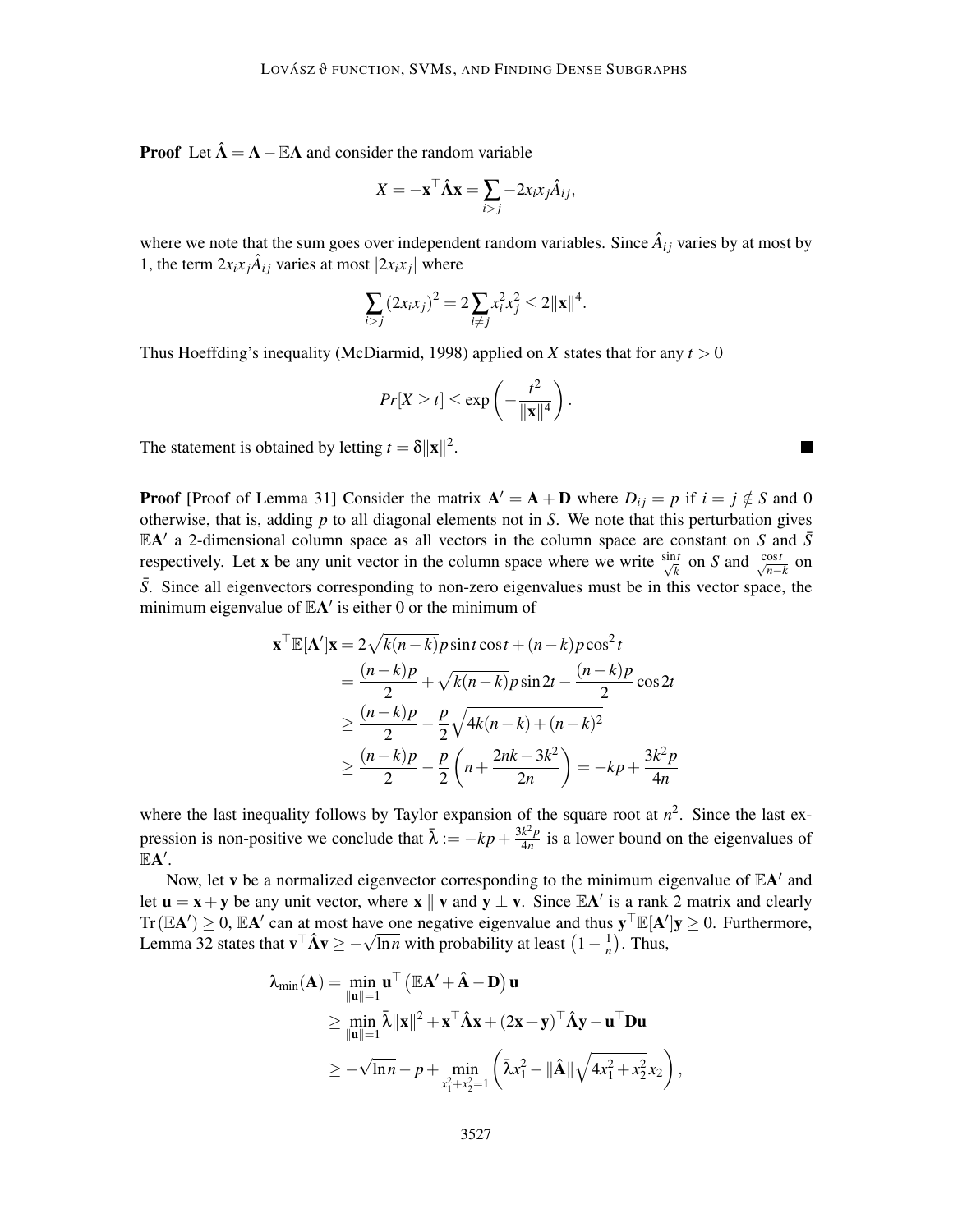where we again use  $\hat{A} = A - \mathbb{E}A$ . By substituting  $x_2 = \frac{2}{\sqrt{2}}$  $\frac{1}{3}$  cos*t* in the last term we get

$$
\bar{\lambda}(1 - x_2^2) - ||\hat{\mathbf{A}}||\sqrt{4 - 3x_2^2}x_2 = \frac{\bar{\lambda}}{3} - \frac{2}{3} (\bar{\lambda}\cos 2t + \sqrt{3}||\hat{\mathbf{A}}||\sin 2t) \n\geq \frac{\bar{\lambda}}{3} - \frac{2}{3}\sqrt{\bar{\lambda}^2 + 3||\hat{\mathbf{A}}||^2}
$$

so by Taylor expanding the square root at  $k^2 p^2$  we conclude that

$$
\min_{x_1^2 + x_2^2 = 1} \left( \bar{\lambda} x_1^2 - \|\hat{\mathbf{A}}\| \sqrt{4x_1^2 + x_2^2} x_2 \right) \ge \frac{\bar{\lambda}}{3} - \frac{2}{3} \left( k p + \frac{\bar{\lambda}^2 + 3\|\hat{\mathbf{A}}\|^2 - k^2 p^2}{2kp} \right)
$$
  
=  $-k p + \frac{k^2 p}{n} \left( \frac{3}{4} - \frac{3k}{16n} \right) - \frac{\|\hat{\mathbf{A}}\|}{kp}.$ 

Thus with probability at least  $\left(1 - \frac{1}{n}\right)$  $\frac{1}{n}$ ), we get

$$
\lambda_{\min}(\mathbf{A}) \geq -\sqrt{\ln n} - p - kp + \frac{k^2 p}{n} \left(\frac{3}{4} - \frac{3k}{16n}\right) - \frac{\|\hat{\mathbf{A}}\|}{kp}.
$$

Before we prove the main theorem we will need one more ingredient, a bound on the norm of the difference between the adjacency matrix and its expectation.

**Lemma 33** *If* **A** *is the adjacency matrix of*  $\bar{G}(n,1-p,k)$  *and*  $p(1-p) = \Omega(n^{-1} \log^4 n)$ *, then almost*  $surely \|\mathbf{A} - \mathbb{E}\mathbf{A}\| = O(\sqrt{np(1-p)})$ .

Proof The Lemma is easily derived from Theorem 34, due to Vu (2007). In particular in the given regime of *p*, one can choose  $\mathbf{R} = \mathbf{A} - \mathbb{E}\mathbf{A}$ ,  $\sigma^2 = p(1 - p)$  and  $K = 1$ . For such a choice, one can show  $C(K\sigma)^{1/2}n^{1/4}\ln n = O(\sigma\sqrt{n})$  and the lemma follows by direct application of following result in Theorem 34.

We next state a Theorem, without proof, due to Vu (2007).

**Theorem 34** *(Vu, 2007) There are constants C and C' such that the following holds. Let R<sub><i>ij*</sub>,  $1 \leq$  $i \leq j \leq n$  be independent random variables, with  $\mathbb{E}(R_{ij}) = 0$ ,  $\mathbb{E}(R_{ij}^2) \leq \sigma^2$ ,  $|R_{ij}| \leq K$  and  $\sigma \geq$  $C'n^{-1/2}K\ln^2 n$ . *Then with probability tending to 1 as*  $n \to \infty$ 

$$
\|\mathbf{R}\| \leq 2\sigma\sqrt{n} + C(K\sigma)^{1/2}n^{1/4}\ln n.
$$

We are now ready to begin the proof of the main result.

Proof [Proof of Theorem 21] According to Theorem 5, *G* is a *Q* graph if

$$
-\lambda_{\min}(\mathbf{A}) \le |N(i) \cap S| \text{ for all } i \notin S,
$$
\n(31)

where *S* denotes a maximum independent set. We will prove that this equation is satisfied almost surely for *S* denoting the planted independent set. In the specified parameter regime, one can argue that the planted set is the maximum independent set almost surely. It should however be noted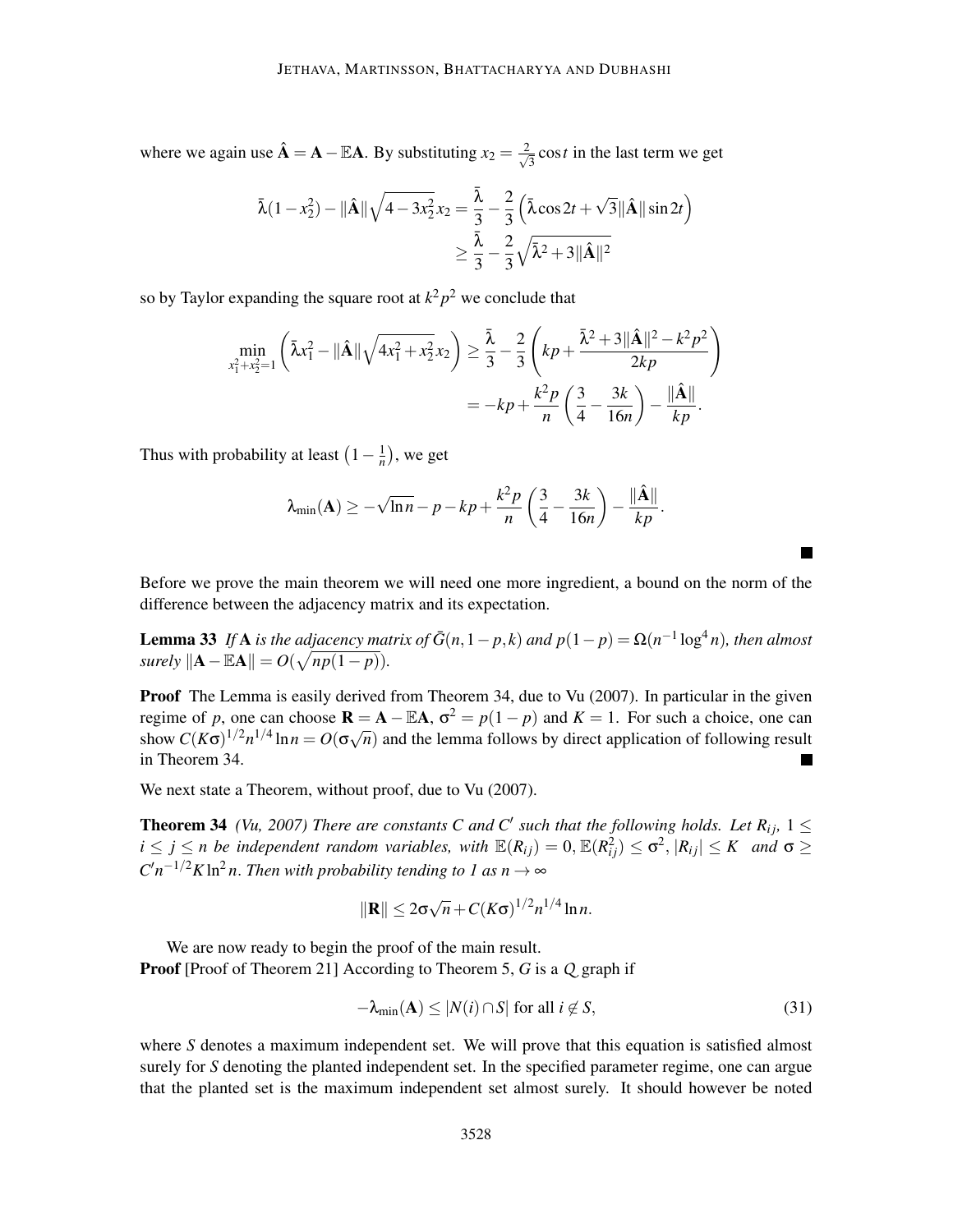that this is strictly speaking not needed. As (31) is essentially reformulated optimality criteria, any independent set satisfying the equation must be a maximum independent set.

For each  $i \notin S$ ,  $|N(i) \cap S|$  has  $Bin(k, p)$  distribution, so using Chernoff bound (Frieze and Reed, 1998) together with a union bound one obtains  $|N(i) \cap S| \ge kp - \sqrt{6kp \ln n}$  for all  $i \notin S$  with probability at least  $1 - \frac{1}{n}$  $\frac{1}{n}$ . Using this together with Lemma 31, we get that *G* is a *Q* graph with probability  $1-O(\frac{1}{n})$  $\frac{1}{n}$ ) if

$$
kp - \frac{9k^2}{16n} + \frac{\|\mathbf{A} - \mathbb{E}\mathbf{A}\|^2}{kp} + \sqrt{\ln n} + p \le kp - \sqrt{6kp\ln n}.
$$

Application of Lemma 33 yields  $\|\mathbf{A} - \mathbb{E}\mathbf{A}\|^2 = O(np(1-p))$ . Clearly then almost surely *G* is a *Q* graph if the following holds,

$$
\frac{9k^2p}{16n} \ge \sqrt{6k p \ln n} + \sqrt{\ln n} + O\left(\frac{n}{k}\right). \tag{32}
$$

 $\blacksquare$ 

Next we note that for  $k \geq \frac{8}{3}$  $\frac{8}{3}n^{2/3}p^{-1/3}(\ln n)^{1/3}$  the following holds

$$
\sqrt{6k p \ln n} + \sqrt{\ln n} + O\left(\frac{n}{k}\right) = \sqrt{6k p \ln n} \left(1 + O\left(\frac{1}{k^{1/2} p^{1/2}} + \frac{n}{k^{3/2} p^{1/2}}\right)\right)
$$
  

$$
\leq \sqrt{6k p \ln n} \left(1 + O\left(\frac{1}{n^{1/3} p^{1/3} (\ln n)^{1/6}} + \frac{1}{(\ln n)^{1/2}}\right)\right)
$$
  

$$
= \sqrt{6k p \ln n} \left(1 + o(1)\right)
$$

where  $np = \Omega(\log^4 n)$  by assumption in the theorem. This means that equation (32) is satisfied for

$$
k \ge (1 + o(1)) \frac{8}{3} n^{2/3} p^{-1/3} (\ln n)^{1/3}
$$

and the theorem follows.

## B.2 Computation of  $\vartheta$  Function for  $\bar{G}(n,1-p,k)$

**Proof** [of Theorem 22] We will base the proof on the following definition of  $\vartheta$  function (Knuth, 1994),

$$
\vartheta(G) = \min_{\mathbf{M}} \lambda_1(\mathbf{M})
$$

where **M** goes over all symmetric  $n \times n$  matrices such that  $M_{ij} = 1$  whenever  $A_{ij} = 0$ , where **A** denotes the adjacency matrix of *G*. For the given graph  $\bar{G}$  we will construct a qualified guess of **M** at optimality and use this to show a tight bound on  $\vartheta(\bar{G})$ . Specifically, let A be the adjacency matrix of  $\bar{G}$  and consider the matrix **M** defined by

$$
M_{ij} = \begin{cases} 1 & \text{if } 1 \le i, j \le k \\ 1 - r_j A_{ij} & \text{if } 1 \le i \le k < j \le n \\ 1 - r_i A_{ij} & \text{if } 1 \le j \le k < i \le n \\ \frac{1}{p} (p - A_{ij}) & \text{if } k < i, j \le n \end{cases} \tag{33}
$$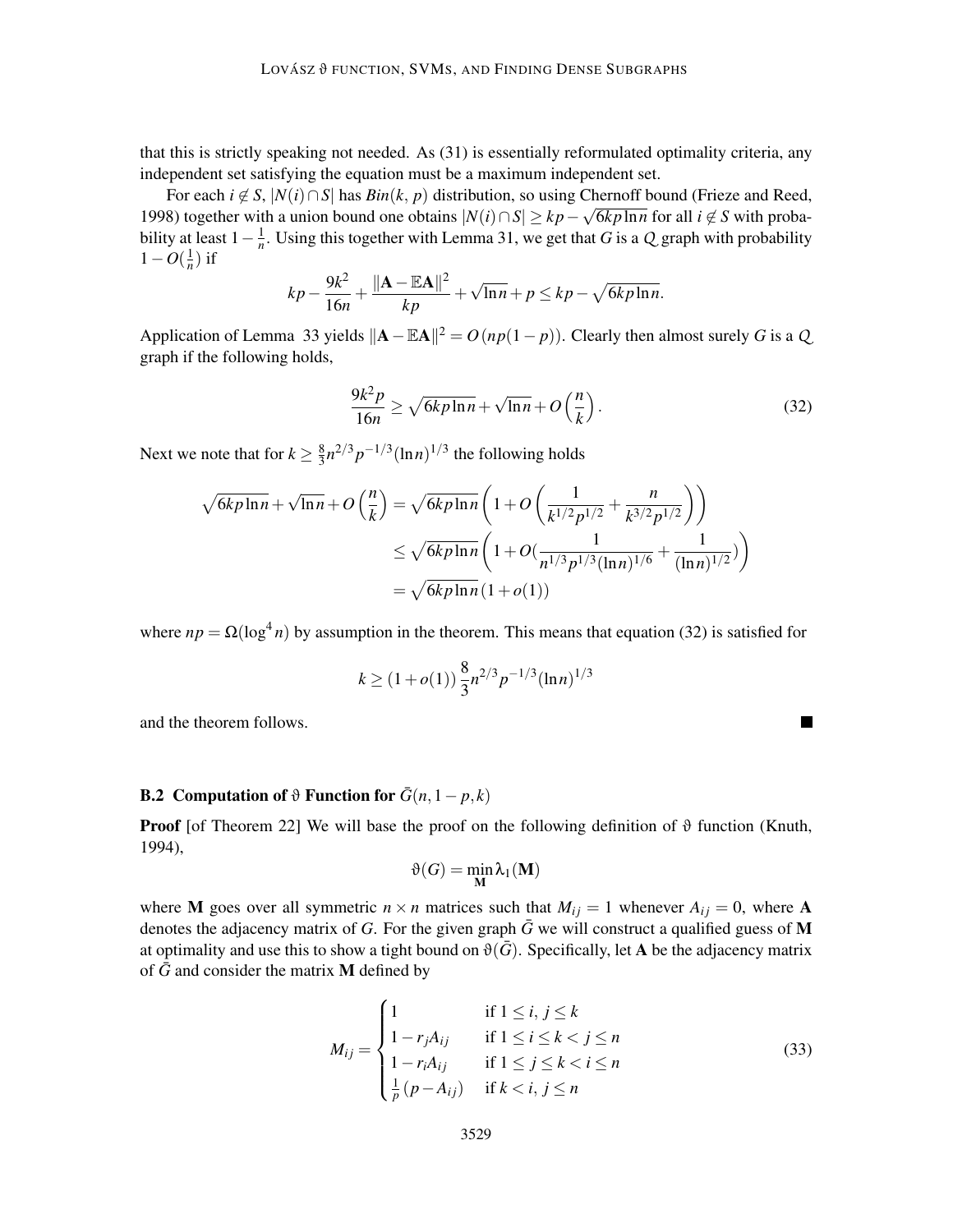where  $r_i$  is chosen such that  $\sum_{j=1}^{k} M_{ij} = 0$  for all  $i > k$ . Equivalently,  $r_i$  satisfies

$$
k - S_i r_i = 0 \tag{34}
$$

where  $S_i$  is the number of neighbours of  $i$  which shares an edge with the planted independent set. The case  $S_i = 0$  for some  $i > k$  may be resolved arbitrarily. We note that  $S_i \sim Bin(k, p)$ .

Let  $e_k$  denote the *n*-dimensional vector where the first *k* elements are 1 and the rest 0. Note that we constructed **M** such that it has  $e_k$  as an eigenvector with corresponding eigenvalue *k*. Using Lemma 35 we see that this is the maximum eigenvalue almost surely. To conclude we note that since there is an independent set of size *k* in  $\bar{G}$ ,  $k \leq \alpha(\bar{G}) \leq \vartheta(\bar{G})$ . As noted above,  $\vartheta(\bar{G}) \leq \lambda_1(\mathbf{M}) = k$ almost surely, so  $k \le \theta(\bar{G}) \le k$ , and thus  $\theta(\bar{G}) = k$  almost surely.

**Lemma 35** *Let* **M** *be defined as in above. If*  $k > 2\sqrt{\frac{n(1-p)}{p}}(1+o(1))$  *and*  $p(1-p) = Ω(n^{-1} \log^4 n)$ *, then*  $\lambda_2(M) < k$  *almost surely.* 

Let A, as before, denote the adjacency matrix of  $\bar{G}$ . Consider the two matrices,

$$
U_{ij} = \begin{cases} 0 & \text{if } 1 \le i, j \le k \\ \frac{1}{p}(p - A_{ij}) & \text{if } 1 \le i \le k < j \le n \\ \frac{1}{p}(p - A_{ij}) & \text{if } 1 \le j \le k < i \le n \\ \frac{1}{p}(p - A_{ij}) & \text{if } k < i, j \le n, \end{cases} \tag{35}
$$
\n
$$
V_{ij} = \begin{cases} 0 & \text{if } 1 \le i, j \le k \\ \left(r_j - \frac{1}{p}\right)(p - A_{ij}) & \text{if } 1 \le i \le k < j \le n \\ \left(r_i - \frac{1}{p}\right)(p - A_{ij}) & \text{if } 1 \le j \le k < i \le n \\ 0 & \text{if } k < i, j \le n \end{cases} \tag{36}
$$

where  $r_i$  are the same as in (33).

The following corollary is a direct consequence of Theorem 34

**Corollary 36** *For any symmetric*  $n \times n$  *matrix* **R** *with entries*  $R_{ij}$ *, independent with mean* 0 *and variance bounded above by*  $\frac{1-p}{p}$  *and*  $|R_{ij}| \leq \frac{1}{p}$  *the following holds* 

$$
\|\mathbf{R}\| \le 2\sqrt{\frac{n(1-p)}{p}}(1+o(1))
$$

*whenever*  $p(1-p) = \Omega(n^{-1} \log^4 n)$ *.* 

**Proof** The corollary follows by noticing that the matrix  $\bf{R}$  satisfies the conditions of Theorem 34 with parameters  $\sigma^2 = \frac{1-p}{p}$  and  $K = \frac{1}{p}$  $\frac{1}{p}$ .

We will use the corollary to obtain bounds on the largest eigenvalue of U and V.

**Lemma 37** *Let* **U** *be defined in* (35)*, then if*  $p(1-p) = \Omega(n^{-1} \log^4 n)$ 

$$
\lambda_1(\mathbf{U}) \leq 2\sqrt{\frac{n(1-p)}{p}}\left(1 + o(1)\right).
$$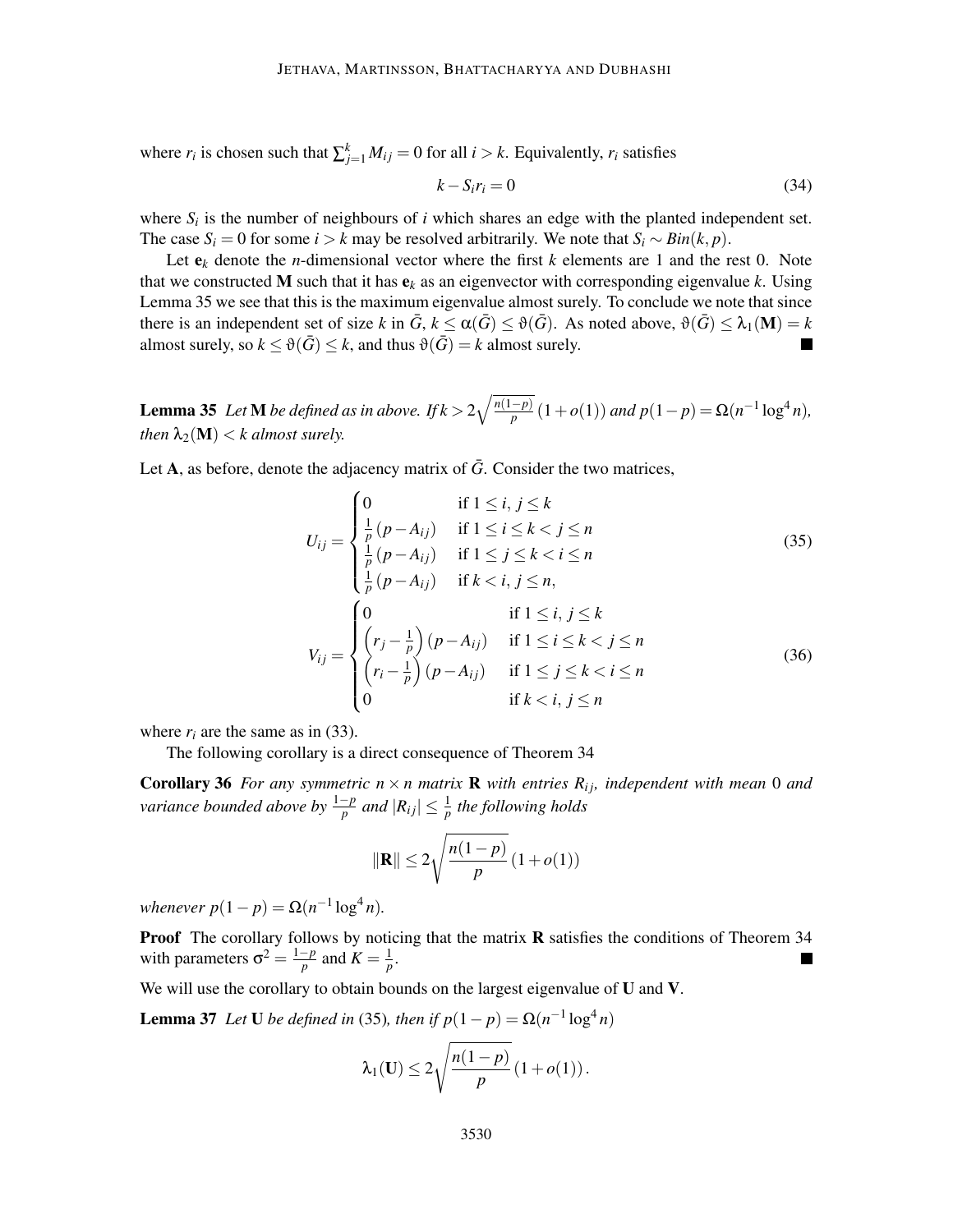**Proof** Let **D** be diagonal matrix with  $D_{ii} = 0$  whenever  $1 \le i \le k$  and  $D_{ii} = 1$  whenever  $i = k + 1$ 1,...,*n*. The matrix U−D satisfies the condition of Corollary 36 and hence

$$
\lambda_1(\mathbf{U}) \le ||\mathbf{U} - \mathbf{D}|| + ||\mathbf{D}|| \le 2\sqrt{\frac{n(1-p)}{p}}(1+o(1)) + 1
$$

 $\blacksquare$ 

where we have used the fact that  $\Vert \mathbf{D} \Vert = 1$ .

Lemma 38 *Let* V *be defined in* (36)*, then if*  $p(1-p) = \Omega(n^{-1} \log^4 n)$  *and*  $k > 2\sqrt{\frac{n(1-p)}{p}}$ 

$$
\lambda_1(\mathbf{V}) \leq o\left(\sqrt{\frac{n(1-p)}{p}}\right).
$$

**Proof** Consider the  $n \times n$  matrix **V**' defined by

$$
V'_{ij} = \begin{cases} 0 & \text{if } 1 \leq i, j \leq k \\ \frac{1}{p}(p - A_{ij}) & \text{if } 1 \leq i \leq k < j \leq n \\ \frac{1}{p}(p - A_{ij}) & \text{if } 1 \leq j \leq k < i \leq n \\ 0 & \text{if } k < i, j \leq n. \end{cases}
$$

We can apply Corollary 36 to obtain  $\|\mathbf{V}'\| = O\sqrt{\frac{n(1-p)}{p}}$ .

Let x be a unit eigenvector corresponding to the maximum eigenvalue of V. This means that

$$
\lambda_1(\mathbf{V}) = \mathbf{x}^\top \mathbf{V} \mathbf{x}
$$
  
=  $2 \sum_{i=k+1}^n x_i \left( r_i - \frac{1}{p} \right) \sum_{j=1}^k (p - A_{ij}) x_j$ 

and by Cauchy-Schwartz inequality

$$
\leq 2 \left( \sum_{i=k+1}^{n} x_i^2 \cdot \sum_{i=k+1}^{n} \left( r_i - \frac{1}{p} \right)^2 \left( \sum_{j=1}^{k} (p - A_{ij}) x_j \right)^2 \right)^{1/2}
$$
  

$$
\leq 2 \left( \sum_{i=k+1}^{n} (pr_i - 1)^2 \left( \sum_{j=1}^{k} \frac{1}{p} (p - A_{ij}) x_j \right)^2 \right)^{1/2}
$$
  

$$
= 2 \left( \sum_{i=k+1}^{n} (pr_i - 1)^2 \left( \sum_{j=1}^{k} V'_{ij} x_j \right)^2 \right)^{1/2} \leq 2 \max_{i} |pr_i - 1| \cdot \left( \sum_{i=k+1}^{n} \left( \sum_{j=1}^{k} V'_{ij} x_j \right)^2 \right)^{1/2}
$$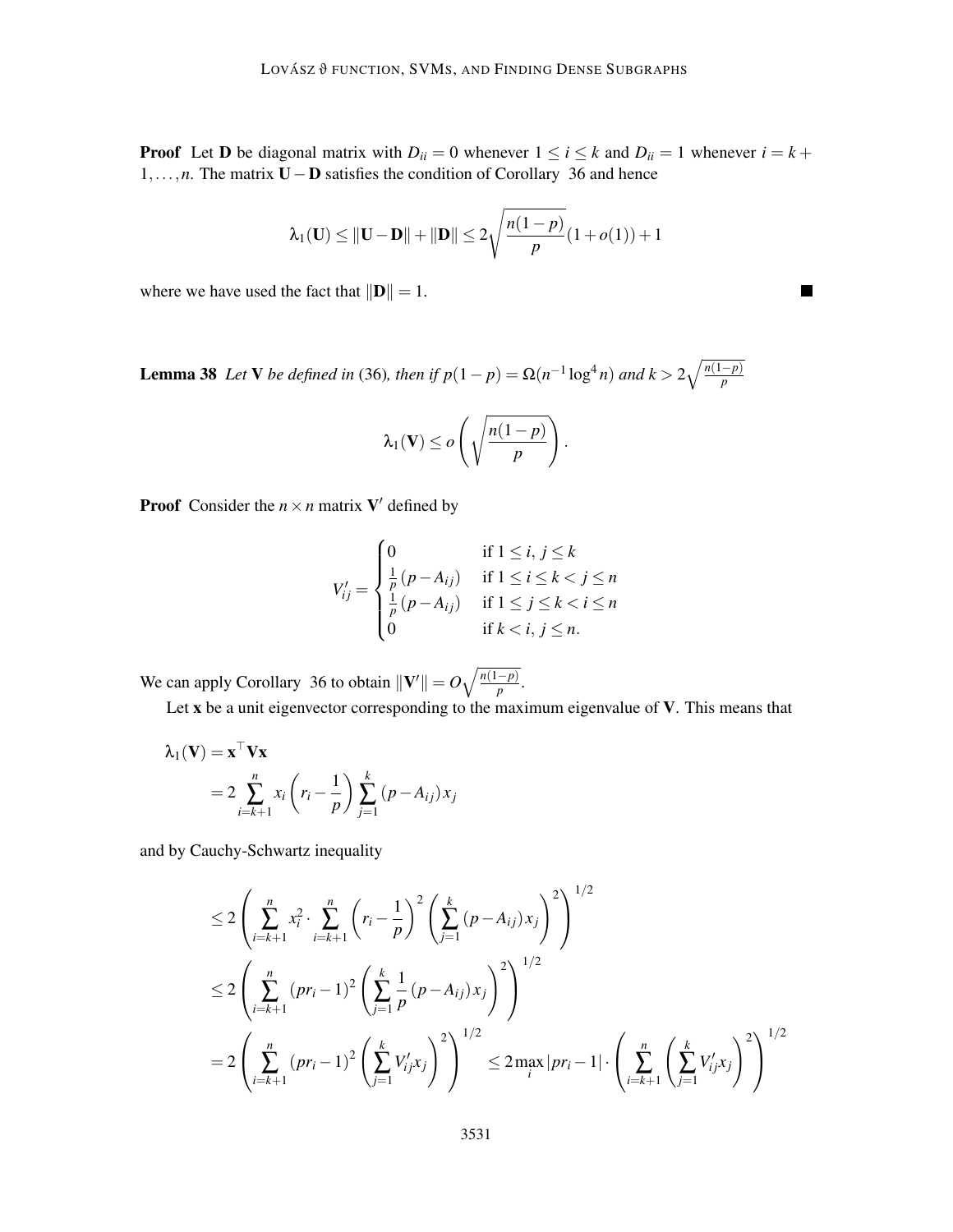since  $V'_{ij} = 0$  for  $i, j > k$ 

$$
= 2 \max_{i} |pr_{i} - 1| \cdot \left( \sum_{i=k+1}^{n} \left( \sum_{j=1}^{n} V'_{ij} x_{j} \right)^{2} \right)^{1/2}
$$
  

$$
\leq 2 \max_{i} |pr_{i} - 1| \cdot \left( \sum_{i=1}^{n} \left( \sum_{j=1}^{n} V'_{ij} x_{j} \right)^{2} \right)^{1/2}
$$
  

$$
= 2 \max_{i} |pr_{i} - 1| \cdot ||\mathbf{V}'\mathbf{x}|| = \max_{i} |pr_{i} - 1| \cdot O\left(\sqrt{\frac{n(1-p)}{p}}\right),
$$

where the last step follows from that  $||\mathbf{V}'\mathbf{x}|| \le ||\mathbf{V}'|| \cdot ||\mathbf{x}|| = ||\mathbf{V}'||$ .

By the definition of **M**, see (34),  $r_i = \frac{k}{s}$  $\frac{k}{S_i}$ , where  $S_i$  ∼ *Bin*(*k*, *p*). For such random variables, we have the following Chernoff bound

**Lemma 39 (McDiarmid, 1998)** *For every*  $0 < a \leq kp$  *we have* 

$$
Pr[|S_i - kp| \ge a] \le 2e^{-a^2/3kp}.
$$

Let  $a = \sqrt{6k p \ln n}$ . Using the assumptions in the lemma it is easy to verify that  $kp > 2\sqrt{np(1-p)} \gg$ ln<sup>2</sup> *n* ≫ ln *n*. Thus for large enough *n* we have  $a \leq kp$ , so in that case we know that  $|S_i - kp| \geq a$  for some *i* > *k* happens with at most probability  $n \cdot e^{-2\ln n} = o(1)$ . This means that, almost surely

$$
\max_{i} |pr_i - 1| = |\frac{kp}{kp + O\sqrt{kp\ln n}} - 1| = \frac{O\sqrt{kp\ln n}}{kp + O\sqrt{kp\ln n}} = O\sqrt{\frac{\ln n}{kp}} = o(1),
$$

where we use that  $\ln n \ll kp$  as noted above. Thus  $\lambda_1(V) = o\sqrt{\frac{n(1-p)}{p}}$  almost surely. We are now in a position to begin the proof of Lemma 35.

Proof [Proof of Lemma 35] Let e*<sup>k</sup>* denote the *n*-dimensional vector where the first *k* elements are 1 and the rest 0. By the variational inequality

 $\overline{\phantom{a}}$ 

$$
\lambda_2(\mathbf{M}) = \min_{\mathbf{v}} \max_{\|\mathbf{x}\|=1} \mathbf{x} \perp \mathbf{v}^{\top} \mathbf{M} \mathbf{x}
$$
  
\n
$$
\leq \max_{\|\mathbf{x}\|=1} \mathbf{x} \perp \mathbf{e}_k \mathbf{x}^{\top} \mathbf{M} \mathbf{x}
$$
  
\n
$$
\leq \lambda_1(\mathbf{U}) + \lambda_1(\mathbf{V}) + \max_{|\mathbf{x}|=1} \mathbf{x} \perp \mathbf{e}_k \mathbf{x}^{\top} (\mathbf{M} - \mathbf{U} - \mathbf{V}) \mathbf{x}.
$$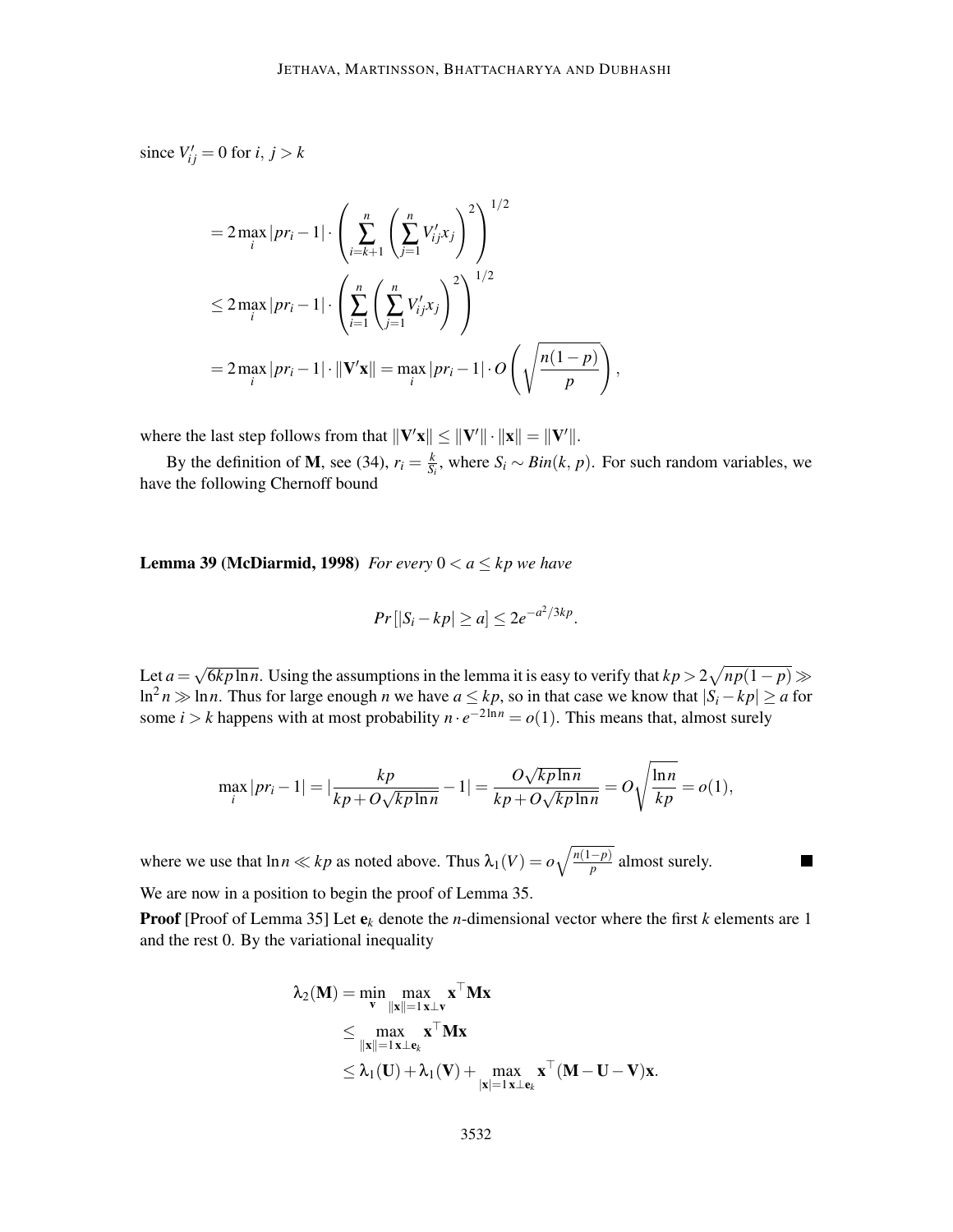Recalling the definitions of M, U and V, see (33), (35), (36), we note that for all  $\mathbf{x} \perp \mathbf{e}_k$ 

$$
\mathbf{x}^{\top} (\mathbf{M} - \mathbf{U} - \mathbf{V}) \mathbf{x}
$$
\n
$$
= \sum_{i=1}^{k} \sum_{j=1}^{k} x_i (M_{ij} - U_{ij} - V_{ij}) x_j + 2 \sum_{i=k+1}^{n} \sum_{j=1}^{k} x_i (M_{ij} - U_{ij} - V_{ij}) x_j
$$
\n
$$
+ \sum_{i=k+1}^{n} \sum_{j=k+1}^{n} x_i (M_{ij} - U_{ij} - V_{ij}) x_j
$$
\n
$$
= \sum_{i=1}^{k} \sum_{j=1}^{k} x_i x_j + 2 \sum_{i=k+1}^{n} \sum_{j=1}^{k} x_i \left( 1 - r_i A_{ij} - \frac{1}{p} (p - A_{ij}) - \left( r_i - \frac{1}{p} \right) (p - A_{ij}) \right) x_j
$$
\n
$$
= \sum_{i=1}^{k} \sum_{j=1}^{k} x_i x_j + 2 \sum_{i=k+1}^{n} \sum_{j=1}^{k} x_i (1 - pr_i) x_j
$$
\n
$$
= \sum_{i=1}^{k} x_i \left( \sum_{j=1}^{k} x_j \right) + 2 \sum_{i=k+1}^{n} x_i (1 - pr_i) \left( \sum_{j=1}^{k} x_j \right) = 0
$$

so max $_{\|\mathbf{x}\|=1,\mathbf{x}\perp\mathbf{e}_k}$   $x^{\top}(\mathbf{M}-\mathbf{U}-\mathbf{V})\mathbf{x}=0$ . Thus if we assume that  $k > 2\sqrt{\frac{n(1-p)}{p}}$ , Lemmas 37 and 38 imply that

$$
\lambda_2(\mathbf{M}) \leq \lambda_1(\mathbf{U}) + \lambda_1(\mathbf{V}) \leq 2\sqrt{\frac{n(1-p)}{p}}\left(1 + o(1)\right).
$$

The Lemma follows by letting *k* be strictly greater than the maximum of this value and  $2\sqrt{\frac{n(1-p)}{p}}$ .

## References

- J. Aflalo, A. Ben-Tal, C. Bhattacharyya, J.S. Nath, and S. Raman. Variable sparsity kernel learning. *Journal of Machine Learning Research*, 12:565–592, 2011.
- N. Alon, M. Krivelevich, and B. Sudakov. Finding a large hidden clique in a random graph. *Random Structures and Algorithms*, pages 457–466, 1998.
- B. Applebaum, B. Barak, and A. Wigderson. Public-key cryptography from different assumptions. In *Proceedings of the 42nd ACM Symposium on Theory of Computing (STOC '10)*, pages 171– 180, 2010.
- S. Arora, B. Barak, M. Brunnermeier, and R. Ge. Computational complexity and information asymmetry in financial products (extended abstract). In *First Symposium on Innovations in Computer Science*, ICS, pages 49–65, 2010.
- C. Bachoc, D. Gijswijt, A. Schrijver, and F. Vallentin. Invariant semidefinite programs. In M. F. Anjos and J. B. Lasserre, editors, *Handbook on Semidefinite, Conic and Polynomial Optimization*, volume 166 of *International Series in Operations Research & Management Science*, pages 219– 269. Springer US, 2012.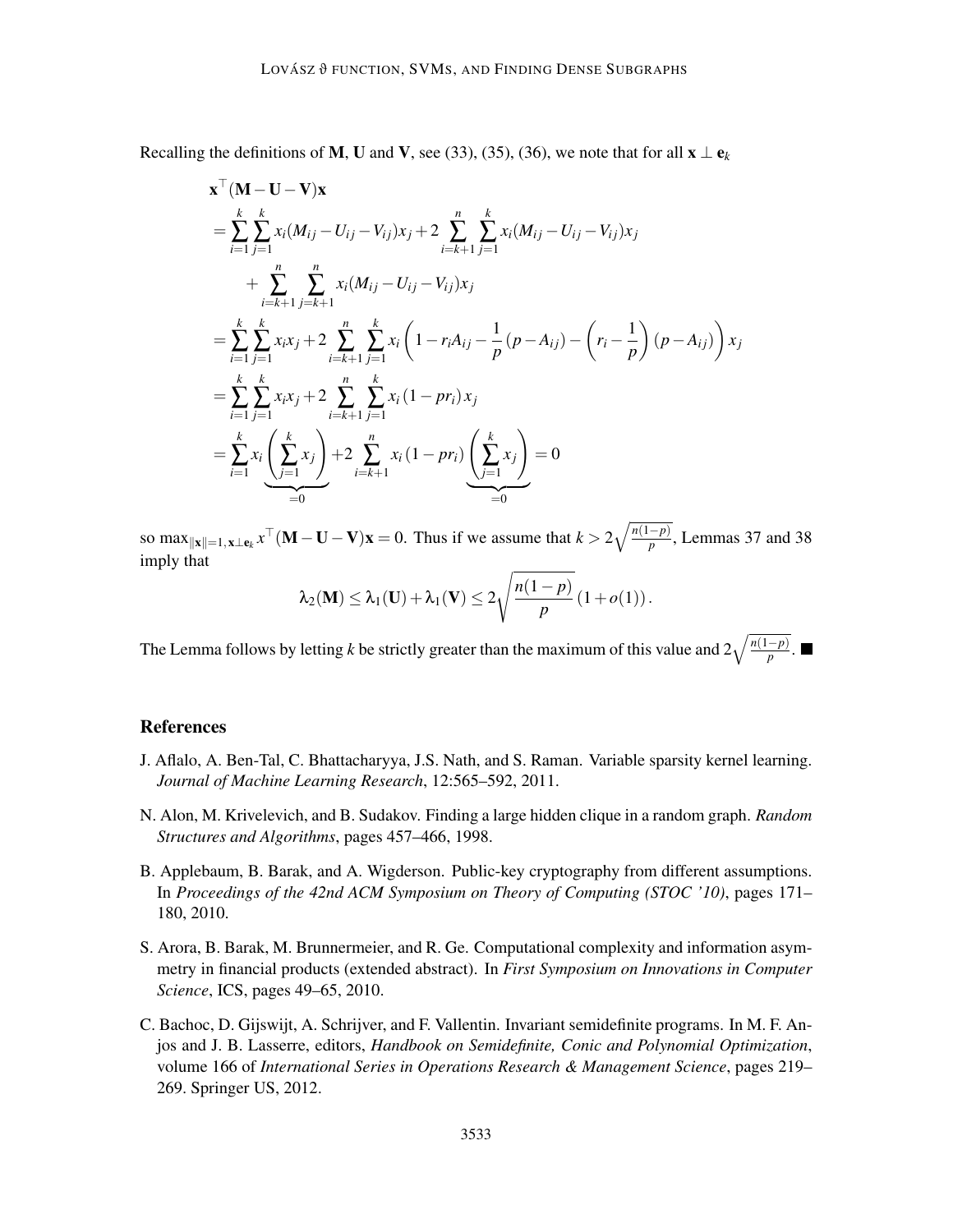- B. Bollobás. Modern Graph Theory. Springer Verlag, 1998.
- B. Bollobás. *Random Graphs*. Cambridge University Press, 2001.
- S. Boyd and L. Vandenberghe. *Convex Optimization*. Cambridge University Press, 2004.
- A. E. Brouwer and W. H. Haemers. *Spectra of Graphs*. Springer Verlag, 2012.
- T.-H. H. Chan, K. L. Chang, and R. Raman. An sdp primal-dual algorithm for approximating the lovász-theta function. In *IEEE International Symposium on Information Theory*, ISIT '09, pages 2808–2812, 2009.
- A. Coja-Oghlan. The lovász number of random graphs. *Combinatorics, Probability & Computing*, 14(4):439–465, 2005.
- A. Coja-Oghlan and A. Taraz. Exact and approximative algorithms for coloring g(n, p). *Random Structures and Algorithms*, 24(3):259–278, 2004.
- T. H. Cormen, C. E. Leiserson, R. L. Rivest, and C. Stein. *Introduction to Algorithms*. MIT Press, 3rd edition, 2009.
- L. Devroye, A. György, G. Lugosi, and F. Udina. High-dimensional random geometric graphs and their clique number. *Electronic Journal of Probability*, 16, 2011.
- D. P. Dubhashi and A. Panconesi. *Concentration of Measure for the Analysis of Randomized Algorithms*. Cambridge University Press, 2009.
- U. Feige and R. Krauthgamer. Finding and certifying a large hidden clique in a semirandom graph. *Random Structures and Algorithms*, 16:195–208, 2000.
- A. M. Frieze and C. McDiarmid. Algorithmic theory of random graphs. *Random Structures and Algorithms*, 10(1-2):5–42, 1997.
- A. M. Frieze and B. Reed. Probabilistic analysis of algorithms. In M. Habib, C. McDiarmid, J. Ramirez-Alfonsin, and B. Reed, editors, *Probabilistic Methods for Algorithmic Discrete Mathematics*, volume 16 of *Algorithms and Combinatorics*, pages 36–92. Springer-Verlag, Berlin, 1998.
- Z. Füredi and J. Komlós. The eigenvalues of random symmetric matrices. *Combinatorica*, 1:233– 241, 1981.
- M. R. Garey and D. S. Johnson. *Computers and Intractability: A Guide to the Theory of NP-Completeness*. W. H. Freeman & Co., 1979.
- J. Håstad. Clique is hard to approximate within *n*<sup>1-ε</sup>. *Acta Mathematica*, 182(1):105–142, 1999.
- A. J. Hoffman and L. Howes. On eigenvalues and colorings of graphs, ii. *Annals of the New York Academy of Sciences*, 175(1):238–242, 1970.
- R. A. Horn and C. R. Johnson. *Matrix Analysis*. Cambridge University Press, 1990.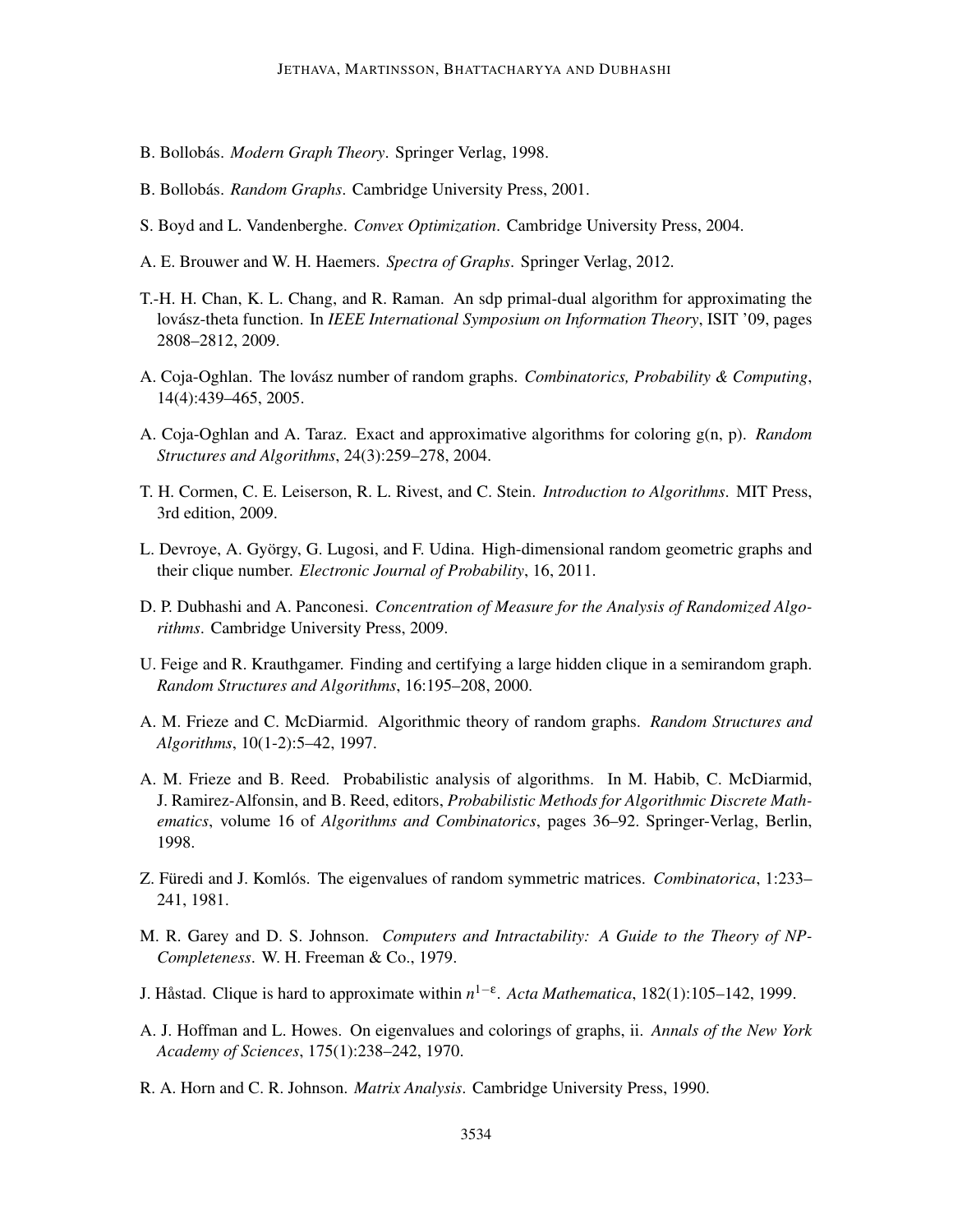- E. Hu, B. Wang, and S. Chen. Bcdnpkl: Scalable non-parametric kernel learning using block coordinate descent. In *Proceedings of the 28th International Conference on Machine Learning*, ICML '11, pages 209–216, 2011.
- H. Hu, X. Yan, Y. Huang, J. Han, and X. J. Zhou. Mining coherent dense subgraphs across massive biological networks for functional discovery. *Bioinformatics*, 21(suppl 1):i213–i221, 2005.
- D. R. Hush, P. Kelly, C. Scovel, and I. Steinwart. Qp algorithms with guaranteed accuracy and run time for support vector machines. *Journal of Machine Learning Research*, 7:733–769, 2006.
- S. Janson, T. Luczak, and A. Rucinski. *Random Graphs*. John Wiley & Sons, Inc., 2000.
- M. Jerrum. Large cliques elude the metropolis process. *Random Structures and Algorithms*, 3(4): 347–360, 1992.
- D. Jiang and J. Pei. Mining frequent cross-graph quasi-cliques. *ACM Transactions on Knowledge Discovery from Data (TKDD)*, 2(4):16, 2009.
- D. S. Johnson and M. A. Trick. *Cliques, Coloring, and Satisfiability: Second DIMACS Implementation Challenge, October 11-13, 1993*, volume 26. Amer Mathematical Society, 1996.
- F. Juhász. The asymptotic behaviour of lovász' theta-function for random graphs. *Combinatorica*, 2(2):153–155, 1982.
- D. Karger, R. Motwani, and M. Sudan. Approximate graph coloring by semidefinite programming. *J. ACM*, 45:246–265, March 1998. ISSN 0004-5411.
- D. Knuth. The sandwich theorem. *Electronic Journal of Combinatorics*, 1(A1), 1994.
- M. Krivelevich. Deciding k-colorability in expected polynomial time. *Information Processing Letters*, 81, pages 1–6, 2002.
- L. Kucera. Expected complexity of graph partitioning problems. *Discrete Applied Mathematics*, 57 (2-3):193–212, 1995.
- G. R. G. Lanckriet, N. Cristianini, P. Bartlett, L. E. Ghaoui, and M. I. Jordan. Learning the kernel matrix with semidefinite programming. *Journal of Machine Learning Research*, 5:27–72, 2004.
- K. J. Lang and R. Andersen. Finding dense and isolated submarkets in a sponsored search spending graph. In *Proceedings of the ACM Sixteenth Conference on Information and Knowledge Management (CIKM '07)*, pages 613–622, 2007.
- V. E. Lee, N. Ruan, R. Jin, and C. Aggarwal. A survey of algorithms for dense subgraph discovery. *Managing and Mining Graph Data*, pages 303–336, 2010.
- L. Lovász. On the Shannon capacity of a graph. *IEEE Transactions on Information Theory*, 25(1): 1–7, 1979.
- C. J. Luz. An upper bound on the independence number of a graph computable in polynomial-time. *Operations Research Letters*, 18(3):139 – 145, 1995.